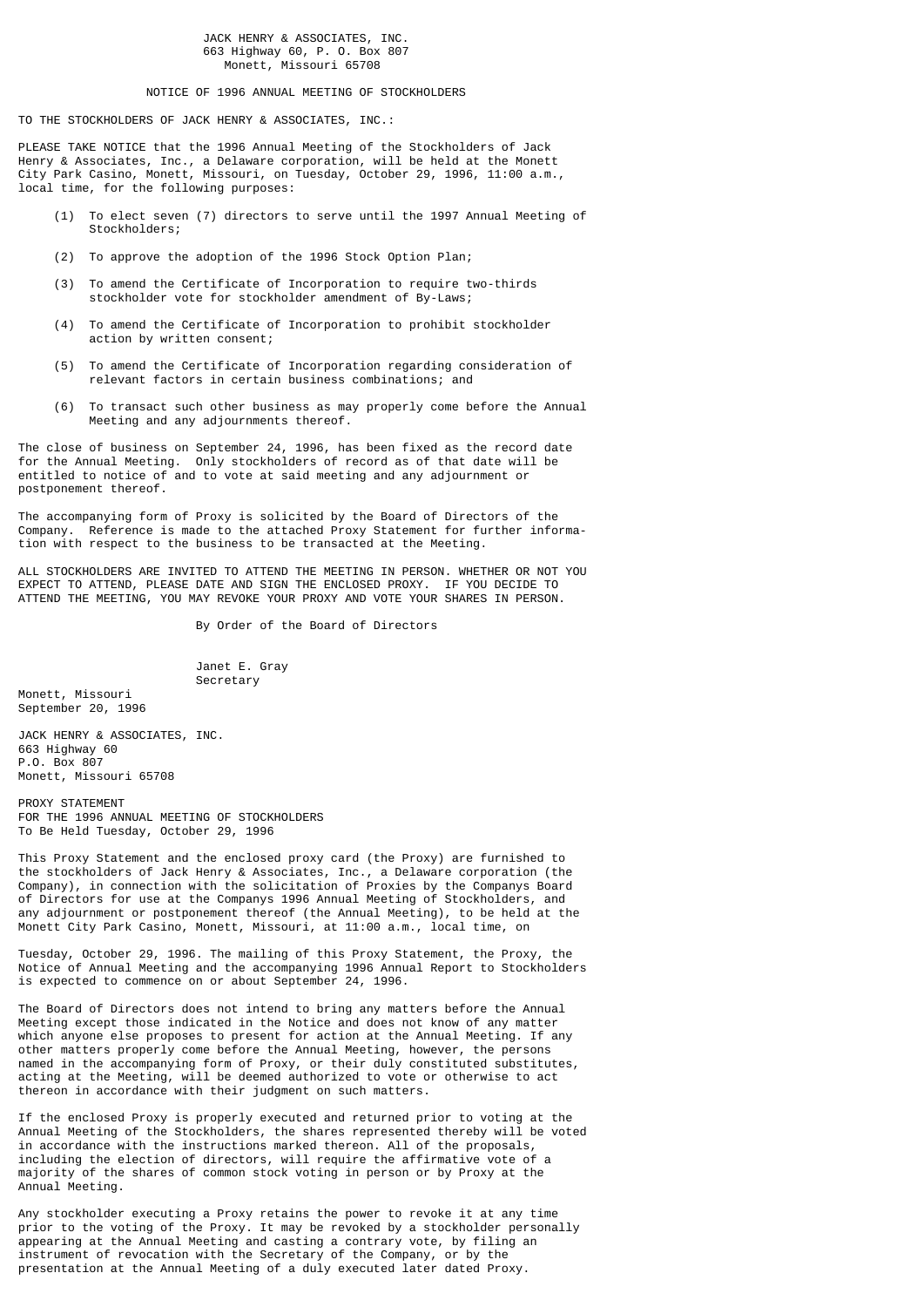VOTING

At the 1996 Annual Meeting, Stockholders will consider and vote upon:

- (1) The election of seven (7) directors;
- (2) Approval of the adoption of the 1996 Stock Option Plan;
- Amendment of the Certificate of Incorporation to require a two-thirds
- stockholder vote for stockholder proposed amendment of the By-Laws; (4) Amendment of the Certificate of Incorporation to prohibit stockholder
- action by written consent; (5) Amendment of the Certificate of Incorporation regarding consideration of relevant factors in certain business combinations; and
- (6) Such other matters as may properly come before the Annual Meeting.

Only stockholders of record at the close of business on September 24, 1996, the record date for the 1996 Annual Meeting, are entitled to notice of and to vote at such meeting. Stockholders are entitled to one vote for each share of Common Stock on each matter to be considered at the Annual Meeting.

The Companys authorized capital stock currently consists of 30,000,000 shares of common stock, par value \$.01 per share (the Common Stock), and 500,000 shares of preferred stock, par value \$1.00 per share (the Preferred Stock). As of August 19, 1996, there were 11,868,571 shares of Common Stock outstanding and no shares of Preferred Stock outstanding. At such date, the Companys executive officers and directors were entitled to vote, or to direct the voting of 5,241,345 shares of Common Stock, representing 41.46% of the shares entitled to vote at the 1996 Annual Meeting. Unless otherwise specified, all share numbers and other share data have been adjusted to reflect 3 for 2 stock splits in March 1992 and again in March 1993 and the 4 for 3 stock split in March 1994, each effected as stock dividends.

All shares represented by Proxy and all Proxies solicited hereunder will be voted in accordance with the specifications made by the stockholders executing such Proxies. If a stockholder does not specify how a Proxy is to be voted, the shares represented thereby will be voted: (1) FOR the election as directors of the seven (7) persons nominated by management; (2) FOR approval of the adoption of the 1996 Stock Option Plan; (3) FOR amendment of the Certificate of Incorporation to require a two-thirds stockholder vote for stockholder-proposed amendment of the By-Laws; (4) FOR amendment of the Certificate of Incorporation to prohibit stockholder action by written consent; (5) FOR amendment of the Certificate of Incorporation regarding consideration of relevant factors in

certain business combinations; and (6) FOR and in accordance with the discretion of the persons to whom the Proxy is granted upon other matters that may properly come before the Annual Meeting. STOCK OWNERSHIP OF CERTAIN STOCKHOLDERS

The following table sets forth information as of August 19, 1996, concerning the equity ownership of those individuals who are known to be the beneficial owners, as defined in Rule 13d-3 of the Securities Exchange Act of 1934, of 5% or more of the Companys Common Stock, and by all of the Companys directors and executive officers as a group:

| Title of Class                  | Name and Address of<br>Beneficial Owner                                                                    | Number of<br>Shares<br>Beneficially<br>Owned<br>(1) | Percentage<br>of Shares<br>Outstanding<br>(1) |
|---------------------------------|------------------------------------------------------------------------------------------------------------|-----------------------------------------------------|-----------------------------------------------|
| \$.01 par value<br>Common Stock | John W. Henry,<br>Michael E. Henry,<br>Vicki Jo Henry<br>and JKHY Partners<br>663 Highway 60<br>Monett, MO | 3,298,866<br>(2)                                    | 26.09%                                        |
|                                 | Jerry D. Hall<br>663 Highway 60<br>Monett, MO                                                              | 1,340,686<br>(3)                                    | 10.60%                                        |
|                                 | Eddina F. Henry<br>411 Lincoln Road South<br>Monett, MO                                                    | 950,000<br>(4)                                      | 7.51%                                         |
|                                 | All directors and executive<br>officers as a group (9 persons)                                             | 5, 241, 345<br>(5)                                  | 41.46%                                        |

(1) The persons named in the table have sole voting and investment power with respect to all shares of Common Stock shown as beneficially owned by them, except as noted below. With respect to shares held in the Companys 401(k) Employee Stock Ownership Plan (the  $401(k)$  ESOP), a participant has the right to direct the voting and disposition of shares allocated to his account.

(2) Reflects information in a Schedule 13D, as amended, filed jointly by members of the Henry family reporting for JKHY Partners (the Partnership), a family partnership of which the listed individuals are partners. John W. Henry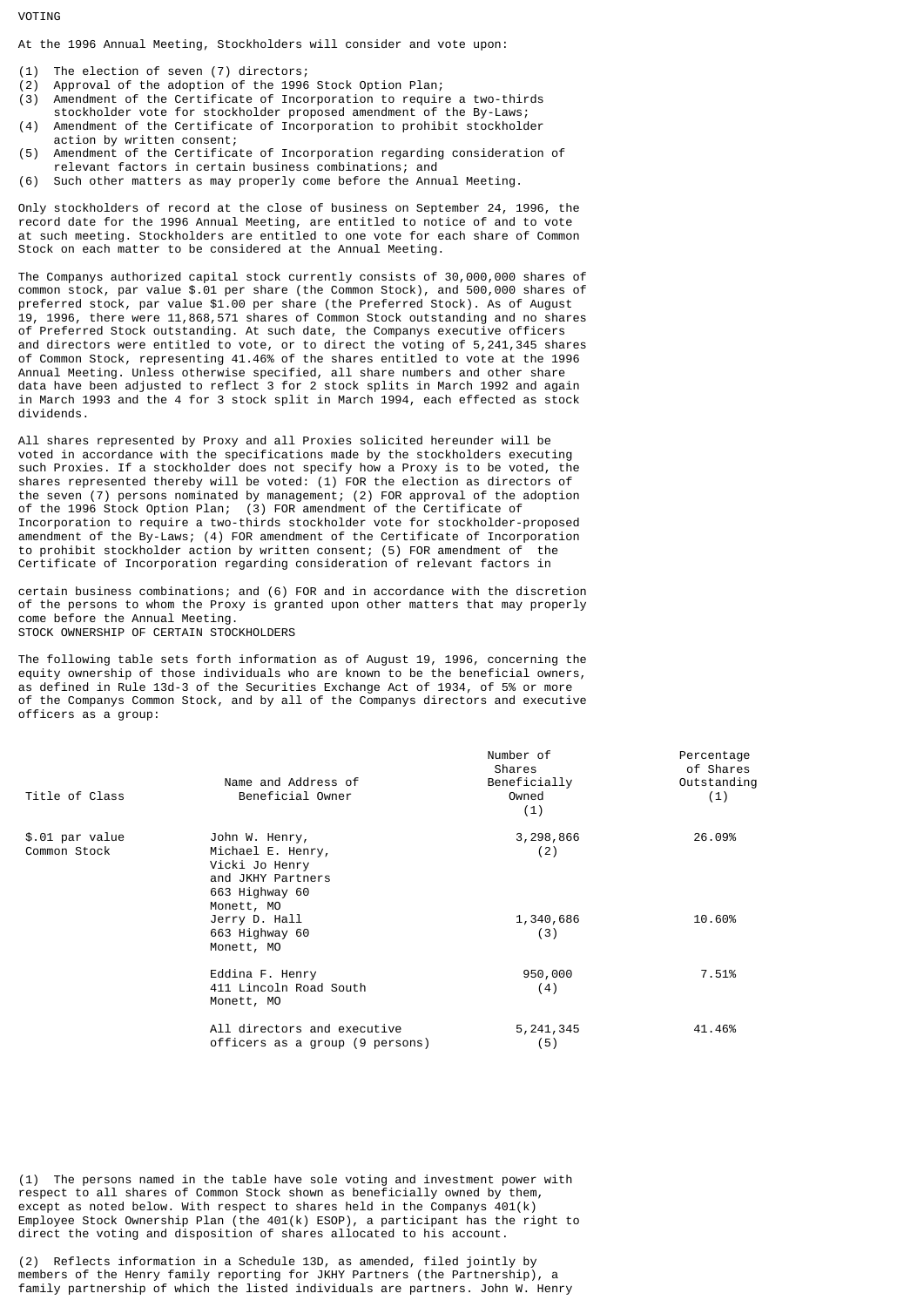separately may be deemed to beneficially own 894,114 shares, including 687,083 shares held individually, 27,031 shares allocated to his 401(k) ESOP account, and 180,000 shares currently acquirable by exercise of outstanding stock options. Michael E. Henry separately may be deemed to beneficially own 2,404,752 shares, including 24,806 shares held individually, 9,946 shares allocated to his 401(k) ESOP account, 170,000 shares currently acquirable by exercise of outstanding stock options, 1,250,000 shares held by the Partnership and 950,000 shares held in a living trust established by his mother, Eddina F. Henry. Michael E. Henry may be deemed to share beneficial ownership in the shares held by the Partnership and by the Eddina F. Henry Trust because he has been granted proxies to vote such shares. Vicki Jo Henry does not beneficially own any shares of common stock in her individual capacity and her business address is 6851 South Holly Circle, Suite 270, Englewood, Colorado, 80112. The business address of John W. Henry, Michael E. Henry and the Partnership is reflected in the

# table.

(3) Includes 31,133 shares held in the Companys 401(k) ESOP for Mr. Halls account and 180,000 shares currently acquirable by exercise of outstanding stock options.

(4) Reflects information in a Schedule 13D filed by Eddina F. Henry to report shares held in a revocable trust for her benefit. As described above in Footnote (2), beneficial ownership of these shares is shared with Michael E. Henry.

(5) Includes 579,999 shares which are or will be acquirable within 60 days under outstanding stock options, and 100,478 shares held in the Companys 401(k) ESOP for the accounts of all officers and directors as a group.

PROPOSAL 1 ELECTION OF DIRECTORS

## Procedure

At the meeting, the stockholders will elect seven (7) directors to hold office for one-year terms ending at the Companys 1997 Annual Meeting of Stockholders or until their successors are elected and qualified. The number of seats on the Companys Board of Directors has previously been fixed at eight (8), but the recent unexpected death of director William Caraway left one seat open. The Companys Board of Directors has amended the By-Laws to reduce the size of the Board to seven (7) directors and has nominated the Companys remaining seven (7) current directors for reelection at the Annual Meeting.

The stockholders are entitled to one vote per share on each matter submitted to vote at any meeting of the Stockholders. Unless contrary instructions are given, the persons named in the enclosed Proxy or their substitutes will vote FOR the election of the nominees named below.

The Board of Directors believes that all of the nominees are willing to serve as directors. However, if any nominee at the time of election is unable to serve or is otherwise unavailable for election, and as a result other nominees are designated by the Board of Directors, the persons named in the enclosed Proxy or their substitutes intend to vote for the election of such designated nominees.

# Nominees For Election

The directors and nominees for election as directors of the Company, as well as certain information about them, are as follows:

| Name               | Position with<br>Company                                    | Director Since | Number of<br>Shares Benefi-<br>cially Owned $(1)$ | Percentage of<br>Shares Outstanding<br>(1) |
|--------------------|-------------------------------------------------------------|----------------|---------------------------------------------------|--------------------------------------------|
| Michael E. Henry   | Chairman, Chief<br>Executive Officer<br>and Director        | 1986           | 2, 404, 752<br>(2)                                | 19.02%                                     |
| Michael R. Wallace | President, Chief<br>Operating Officer<br>and Director       | 1991           | 222, 247<br>(3)                                   | 1.76%                                      |
| John W. Henry      | Vice Chairman, Se-<br>nior Vice Presi-<br>dent and Director | 1977           | 894,114<br>(2)                                    | 7.07%                                      |
| Jerry D. Hall      | Executive Vice<br>President and<br>Director                 | 1977           | 1,340,686<br>(4)                                  | 10.60%                                     |
| James J. Ellis     | Director                                                    | 1985           | 76,863<br>(5)                                     | $^\star$                                   |
| Burton O. George   | Director                                                    | 1987           | 44,199<br>(5)                                     | $^\star$                                   |
| George R. Curry    | Director                                                    | 1989           | 100,540<br>(6)                                    | $^\star$                                   |

\* Less than 1%

\_\_\_\_\_\_\_\_\_\_\_\_\_\_\_\_\_\_\_\_\_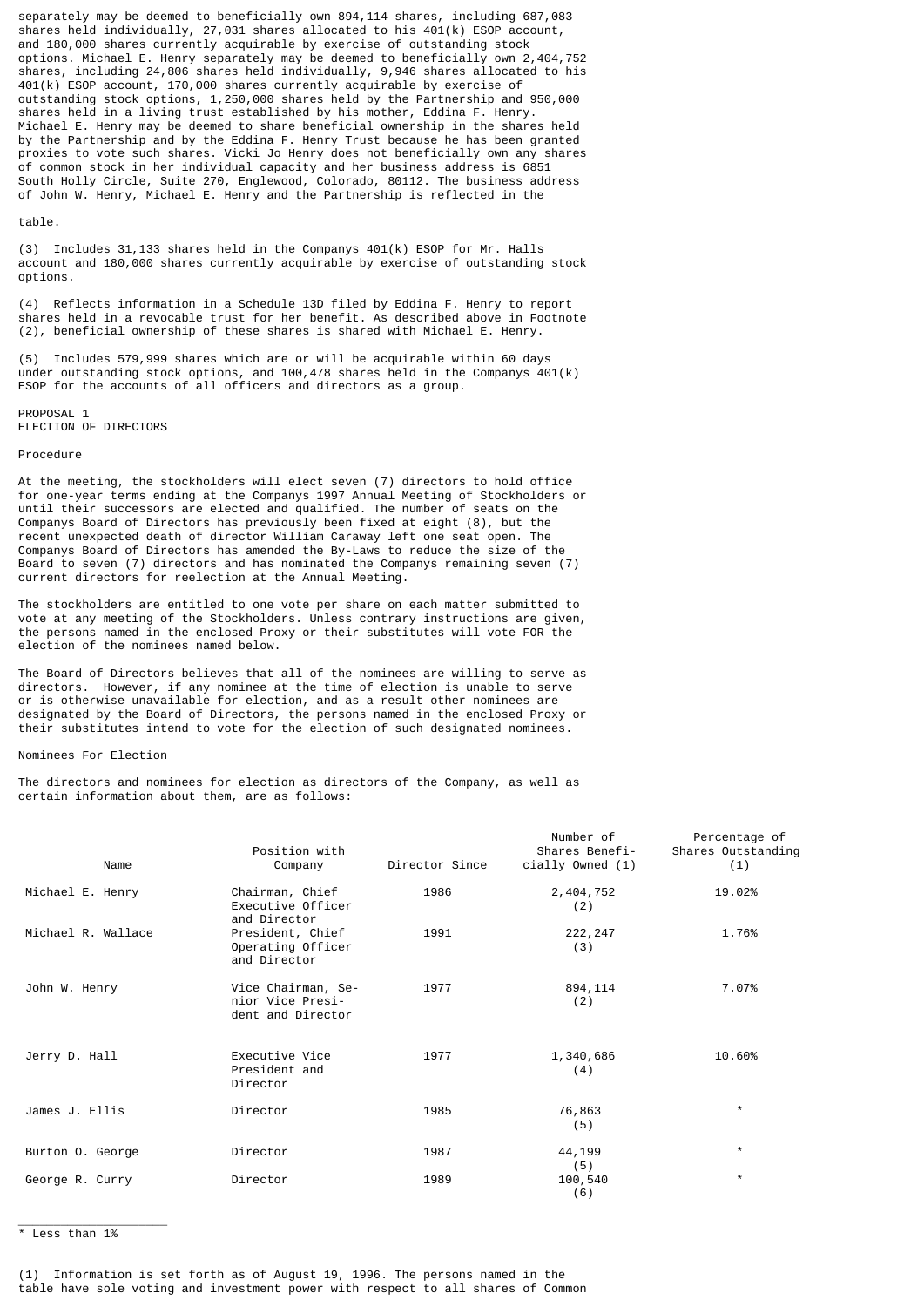Stock shown as beneficially owned by them, except as noted below. With respect to shares held in the Companys  $401(k)$  Employee Stock Ownership Plan (the  $401(k)$ ESOP), a participant has the right to direct the voting and disposition of shares allocated to his account.

(2) See Stock Ownership of Certain Stockholders - Footnote (2), above. The number of shares beneficially owned by John W. Henry and Michael E. Henry are separately listed in the table.

(3) Includes 175,000 shares currently acquirable by exercise of an outstanding option and 13,955 shares held in the Companys 401(k) ESOP for Mr. Wallaces account.

(4) See Stock Ownership of Certain Stockholders - Footnote (3), above.

(5) Includes 11,666 shares that are currently acquirable and 3,333 that are acquirable beginning October 27, 1996, by exercise of outstanding options.

 (6) Includes 85,541 shares held as trustee for self, shares held as trustee for family members, shares held in trust with spouse as co-trustee for her benefit, and 11,666 shares that are currently acquirable and 3,333 shares that are acquirable beginning October 27, 1996, by exercise of outstanding options.

The following information relating to the Companys directors and nominees for director, all of whom are United States citizens, is with respect to their principal occupations and positions during the past five years:

Michael E. Henry, age 35, Chairman of the Board, Chief Executive Officer and Director. Mr. Henry, the son of John W. Henry and a director of the Company since 1986, has served as the Companys Chairman of the Board and Chief Executive Officer since October, 1994. He previously served as Vice Chairman and Senior Vice President since 1993. Previous to that he served as Manager of Research and Development since 1983. He joined the Company in 1979.

Michael R. Wallace, age 34, President, Chief Operating Officer and Director. Mr. Wallace, a director of the Company since 1991, has served as President since 1993 and as the Chief Operating Officer since October, 1994. He previously served as Manager of Installation Services since 1986. He joined the Company in 1981.

John W. Henry, age 61, Vice Chairman, Senior Vice President and Director. Mr. Henry, a founder and principal stockholder of the Company, has served as Vice Chairman since October, 1994. He previously served as Chairman of the Board from 1977 through 1994. He also has been a director since the Companys inception in 1977. He previously served as Chief Executive Officer from 1977 through 1988 and as President until 1989.

Jerry D. Hall, age 53, Executive Vice President and Director. Mr. Hall, a principal stockholder of the Company, has served as Executive Vice President since October, 1994. He previously served as Chief Executive Officer from 1990 through 1994. He also has been a director since the Companys inception in 1977.

He previously served as President from 1989 through 1993 and as Vice President-Operations from 1977 through 1988.

James J. Ellis, age 62, Director. Mr. Ellis, a director of the Company since 1985, has been Managing Partner of Ellis/Rosier Financial Services since 1992. Mr. Ellis served as general manager of MONY Financial Services, Dallas, Texas, from 1979 until his retirement in 1992. Mr. Ellis also serves as a director of Merit Medical Systems, Inc.

Burton O. George, age 69, Director. Mr. George, a director of the Company since 1987, is retired. He previously had been in the banking business since 1958, and most recently served as Chairman of the Board and Chief Executive Officer of First National Bank of Berryville, Berryville, Arkansas from 1985 through 1989.

George R. Curry, age 71, Director. Mr. Curry, a director of the Company since 1989, is Chairman of Central Bank, Lebanon, Missouri, with which he has been affiliated since 1949, as well as President of Central Shares, Inc., a bank holding company.

# THE BOARD OF DIRECTORS AND COMMITTEES OF THE BOARD

The Companys Board of Directors held four (4) meetings during the last fiscal year. The Company maintains an Audit Committee and a Compensation Committee of which Messrs. Curry, George and Ellis are members. The Company does not maintain a standing Nominating Committee. The functions of the Audit Committee are to provide direct communication between the Board of Directors and the Companys auditors and to recommend the selection of the Companys auditors to the Board of Directors. The functions of the Compensation Committee are to recommend salaries for executives and key employees to the Board of Directors for approval and to review and make recommendations to the Board of Directors on compensation plans for the other employees. The Compensation Committee also administers the Companys 1987 Stock Option Plan. The Audit Committee met once and the Compensation Committee met twice during the last fiscal year and each director attended at least 75% of the total of all meetings of the Board of Directors and all committees on which they served.

# Directors Compensation

The Companys directors who are employed by the Company do not receive any separate compensation for service on the Board of Directors. The Companys directors who are not otherwise employed by the Company no longer receive cash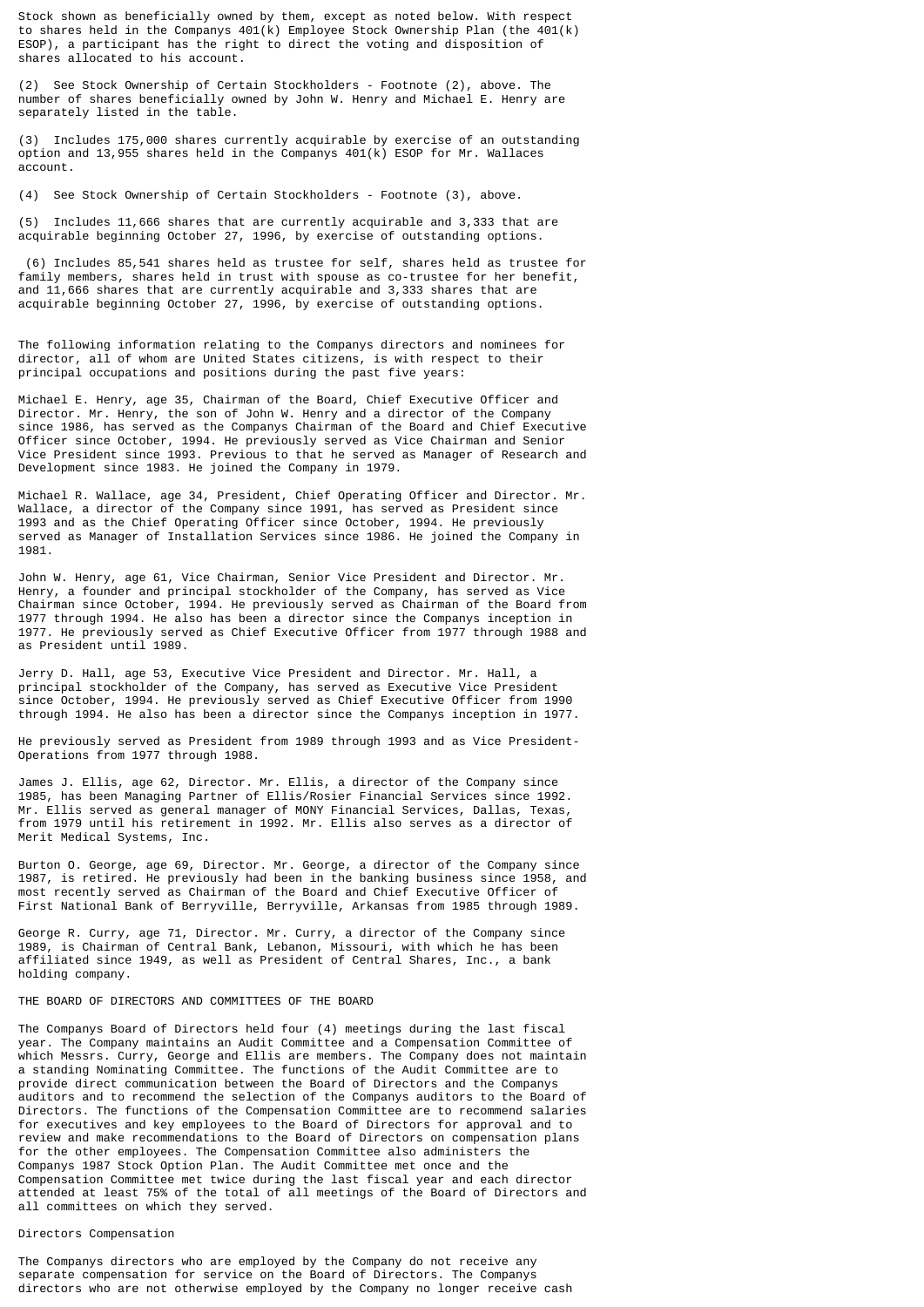compensation for attendance at meetings of the Board of Directors that they attend, but are reimbursed for out-of-pocket expenses incurred in attending such meetings. With the adoption of the 1995 Non-Qualified Stock Option Plan last year, the non-employee directors of the Company are now compensated for their service by the annual grant of non-statutory stock options to purchase 5,000 shares of common stock of the Company, subject to an overall grant limitation under the plan of 50,000 shares to any individual director.

## EXECUTIVE OFFICERS AND SIGNIFICANT EMPLOYEES

The executive officers and significant employees of the Company, as well as certain biographical information about them, are as follows:

|                           |                                                             | Offic<br>er/Si<br>qnifi<br>cant |
|---------------------------|-------------------------------------------------------------|---------------------------------|
| Name                      | Position with Company                                       | Employee Since                  |
| Michael E. Henry          | Chairman of the Board and<br>Chief Executive Officer        | 1983                            |
| Michael R. Wallace        | President and                                               | 1991                            |
|                           | Chief Operating Officer                                     |                                 |
| John W. Henry             | Vice Chairman and Senior<br>Vice President                  | 1977                            |
| Jerry D. Hall             | Executive Vice President                                    | 1977                            |
| Terry W. Thompson         | Vice President,<br>Chief Financial Officer<br>and Treasurer | 1990                            |
| Marquerite P. Butterworth | Vice President                                              | 1993                            |

The following information relating to the Companys executive officers and significant employees, all of whom are United States citizens, not already described herein, is with respect to their principal occupations and positions during the past five years:

Terry W. Thompson, Age 46, Vice President, Chief Financial Officer and Treasurer. Mr. Thompson has served as Vice President, Chief Financial Officer and Treasurer of the Company since 1990.

Marguerite P. Butterworth, Age 48, Vice President. Ms. Butterworth has served as Vice President since February of 1993. Ms. Butterworth joined the Company in 1983 and has been Hardware Manager since 1984.

SECTION 16(a) BENEFICIAL OWNERSHIP REPORTING COMPLIANCE

The Company is required to identify any director or officer who failed to timely file with the Securities and Exchange Commission a report required under Section 16(a) of the Securities Exchange Act of 1934 relating to ownership and changes in ownership of the Companys common stock. The required reports consist of initial statements on Form 3, statements of changes on Form 4 and annual statements on Form 5. During the fiscal year ended June 30, 1996, there were no delinquent filings by any director or officer.

EXECUTIVE COMPENSATION

The following table sets forth certain information with regard to the compensation paid by the Company to the Chief Executive Officer and to the Company's other four most highly compensated executive officers for the year ended June 30, 1996.

# SUMMARY COMPENSATION TABLE

| Name and Prin-<br>cipal Position | Year | Salary<br>\$ | <b>Bonus</b><br>\$ | Oth-<br>er<br>$An -$<br>nual<br>Com-<br>pen-<br>sa-<br>tion<br>(\$)<br>(1) | Long-Term<br>Compensa-<br>tion Shares<br>underlying<br>Options (2) | All Other Com-<br>pensation |
|----------------------------------|------|--------------|--------------------|----------------------------------------------------------------------------|--------------------------------------------------------------------|-----------------------------|
| Michael E.                       | 1996 | \$175,000    | \$<br>700          | $\overline{\phantom{0}}$                                                   | 100,000                                                            | -                           |
| Henry                            | 1995 | \$133,333    | \$37,500           | -                                                                          | 40,000                                                             | -                           |
| Chairman and<br>Chief Executive  | 1994 | \$100,000    | 700<br>\$          | $\overline{\phantom{a}}$                                                   | $\overline{\phantom{a}}$                                           |                             |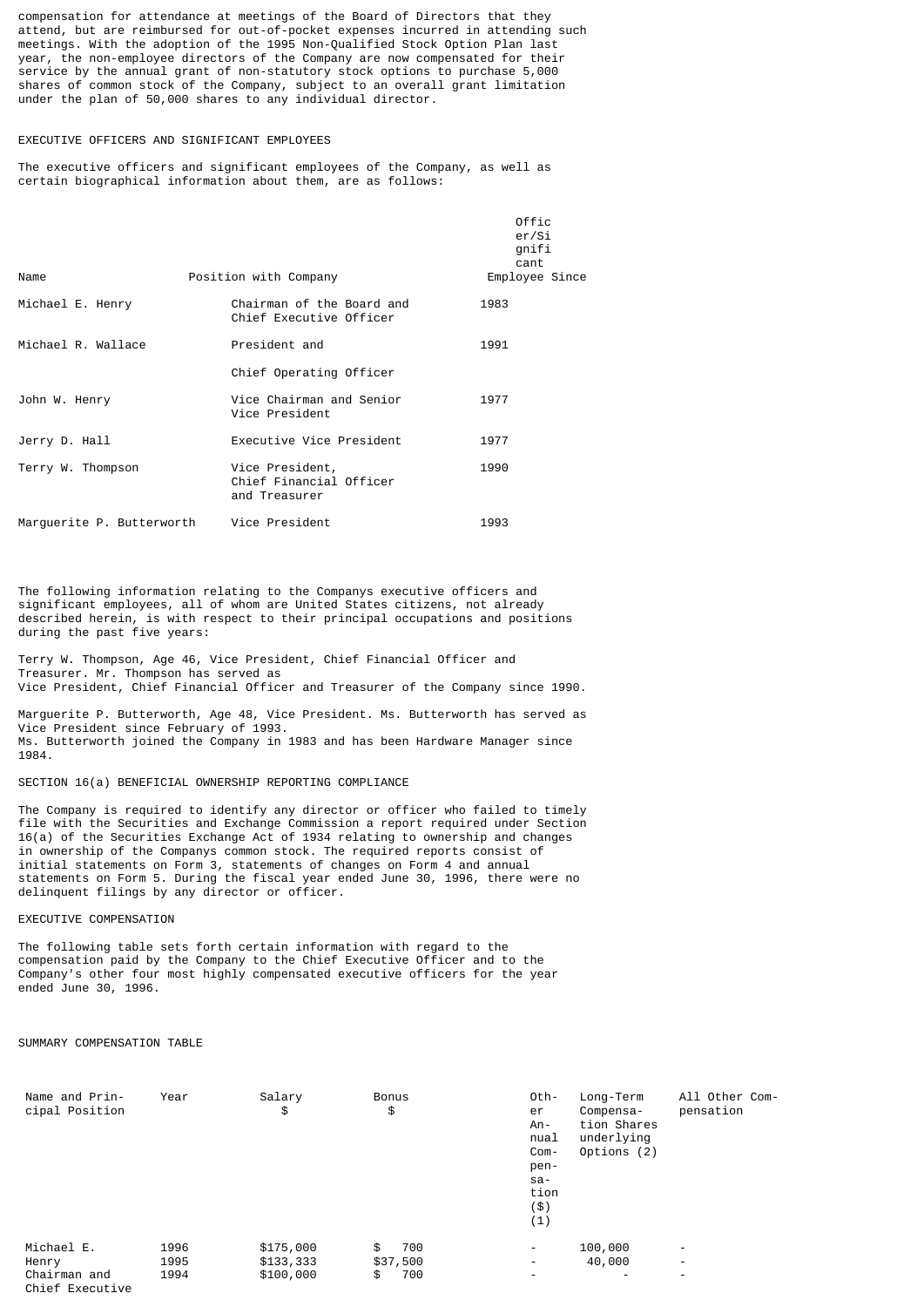| Michael R.                                  | 1996 | \$175,000 | \$<br>700    | $\overline{\phantom{a}}$ | 100,000                  | $\overline{\phantom{a}}$ |
|---------------------------------------------|------|-----------|--------------|--------------------------|--------------------------|--------------------------|
| Wallace                                     | 1995 | \$150,000 | \$           | $\overline{\phantom{a}}$ | 40,000                   | $\overline{\phantom{a}}$ |
| President and<br>Chief operating<br>Officer | 1994 | \$120,833 | \$<br>700    | $\overline{\phantom{a}}$ |                          | $\overline{\phantom{a}}$ |
| John W. Henry                               | 1996 | \$152,400 | \$<br>700    | -                        | $\overline{\phantom{a}}$ |                          |
| Vice Chairman                               | 1995 | \$152,400 | \$<br>700    | $\overline{\phantom{0}}$ | $\overline{\phantom{a}}$ | $\overline{\phantom{a}}$ |
| and Senior Vice<br>President                | 1994 | \$181,567 | \$<br>700    | $\overline{\phantom{0}}$ |                          | $\overline{\phantom{a}}$ |
| Jerry D. Hall                               | 1996 | \$152,400 | \$<br>700    | $\overline{\phantom{a}}$ | $\overline{\phantom{a}}$ |                          |
| Executive Vice                              | 1995 | \$160,733 | \$<br>700    | $\overline{\phantom{0}}$ | $\overline{\phantom{a}}$ | \$2,991(3)               |
| President                                   | 1994 | \$202,400 | \$<br>700    | $\overline{\phantom{0}}$ | $\overline{\phantom{a}}$ | \$2,766(3)               |
| William W.                                  | 1996 | \$102,400 | \$136,842(4) | -                        |                          | $\overline{\phantom{a}}$ |
| Caraway                                     | 1995 | \$101,600 | \$142,732(4) | $\overline{\phantom{a}}$ | $\overline{\phantom{a}}$ | $\overline{\phantom{a}}$ |
| Senior Vice<br>President                    | 1994 | \$100,000 | \$70, 110(4) | $\overline{\phantom{0}}$ |                          | $\overline{\phantom{a}}$ |

(1) For each listed officer, less than amount required to be reported.

(2) Adjusted for subsequent splits.

(3) Premium on key man split-dollar insurance.

(4) Primarily comprised of commissions earned.

The following tables set forth information with respect to stock options granted to and exercised by the executive officers named in the Summary Compensation Table during the fiscal year ended June 30, 1994, together with the number of options outstanding as of such date. All data has been adjusted for the 4 for 3 stock split in fiscal year 1994 and for the 3 for 2 stock splits effected in fiscal years 1993 and 1992.

Option Grants in Last Fiscal Year

 $\overline{\phantom{a}}$  , where  $\overline{\phantom{a}}$  , where  $\overline{\phantom{a}}$ 

Officer

| Name                  | Number of<br>Shares<br>underlying<br>Options<br>Granted $($ # $)$ | Percent of<br>Total Op-<br>tions<br>Granted to<br>Employees<br>in Fiscal<br>Exercise or<br>base Price<br>Year<br>(\$/Sh) |          | Expiration<br>Date | Potential<br>Realizable<br>Value at As-<br>sumed Annual<br>Rates of Stock<br>price Appre-<br>ciation for<br>Option Term<br>(1) |             |  |
|-----------------------|-------------------------------------------------------------------|--------------------------------------------------------------------------------------------------------------------------|----------|--------------------|--------------------------------------------------------------------------------------------------------------------------------|-------------|--|
|                       |                                                                   |                                                                                                                          |          |                    | $5\%$ (\$)                                                                                                                     | $10\%$ (\$) |  |
| Michael E.<br>Henry   | 100,000                                                           | 23%                                                                                                                      | \$18,875 | 9/18/05            | \$1,187,500                                                                                                                    | \$2,375,000 |  |
| Michael R.<br>Wallace | 100,000                                                           | 23%                                                                                                                      | \$18,875 | 9/18/05            | \$1,187,500                                                                                                                    | \$2,375,000 |  |

(1) The amounts in these columns are required to be disclosed by the SEC at rates set by regulation and are not intended to forecast possible future appreciation of Company stock or amounts that may ultimately be realized upon exercise. The Company chose not to use an alternative formula for grant date valuation.

Aggregated Option Exercises in Last Fiscal Year and June 30, 1995, Option Values

|                    | Shares<br>Acquired<br>on | Value         |             | Number of Shares<br>Underlying Unexercised<br>Options at 6/30/95 | Value of<br>Unexercised In-the-Money<br>Options at 6/30/95 |               |  |
|--------------------|--------------------------|---------------|-------------|------------------------------------------------------------------|------------------------------------------------------------|---------------|--|
| Name               | Exercise                 | Realized (\$) | Exercisable | Unexercisable                                                    | Exercisable                                                | Unexercisable |  |
| Jerry D. Hall      | $ -$                     | $- -$         | 180,000     | $ -$                                                             | \$5,080,500                                                | $ -$          |  |
| John W. Henry      | $- -$                    | $- -$         | 180,000     | $ -$                                                             | \$5,080,500                                                | $ -$          |  |
| Michael E. Henry   | 20,000                   | \$469,996     | 170,000     | $ -$                                                             | \$3,335,000                                                | $ -$          |  |
| Michael R. Wallace | 15,000                   | \$352,496     | 175,000     | $ -$                                                             | \$3,478,750                                                | $ -$          |  |
| William W. Carawav | 12,000                   | \$74,840      |             |                                                                  |                                                            |               |  |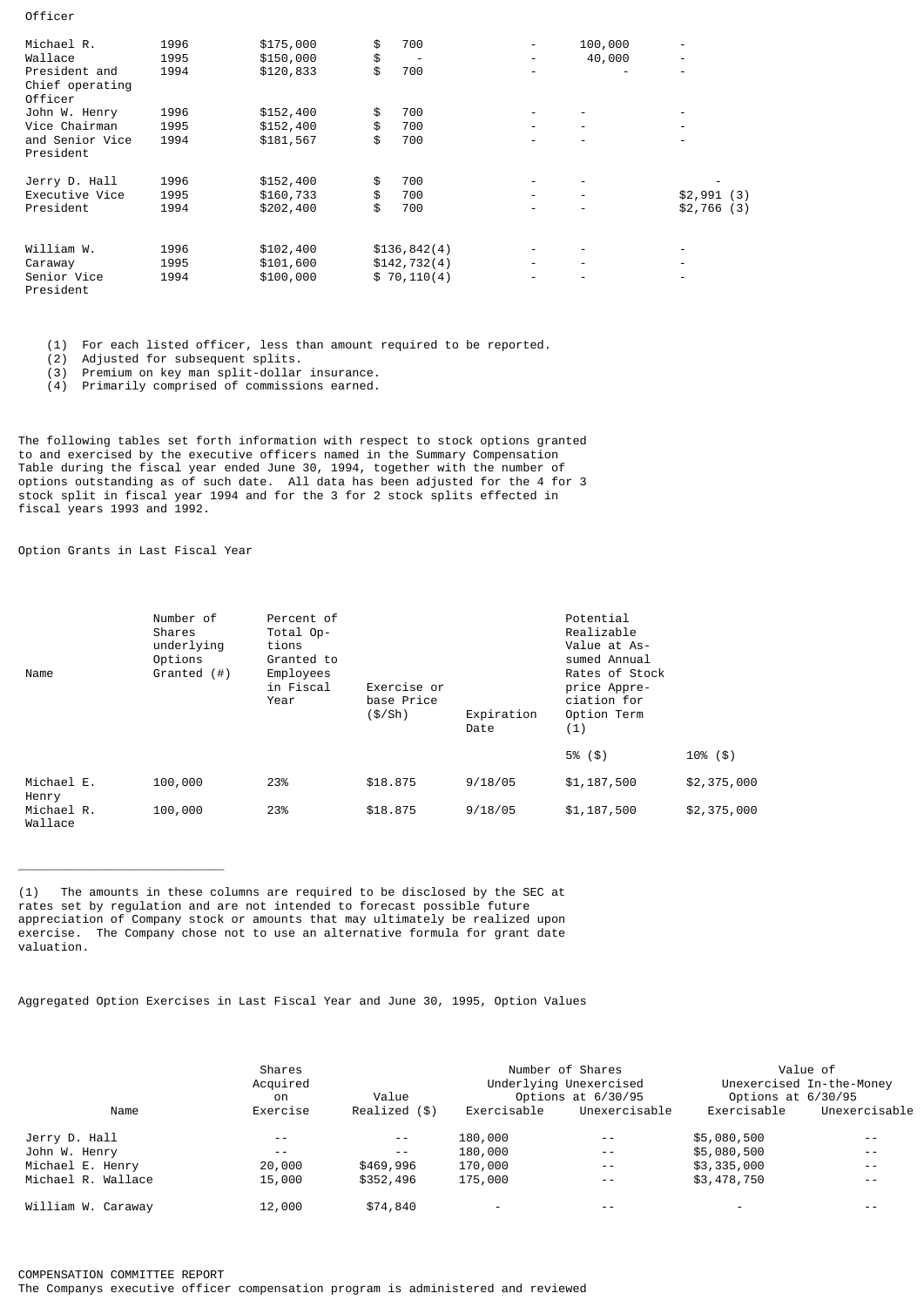by the Compensation Committee. The Compensation Committee consists of three independent, non-employee Directors of the Company. There was no insider participation on the Compensation Committee.

The objectives of the Companys executive officer compensation program are to:

Encourage continuation of JHAs entrepreneurial spirit

Attract and retain highly qualified and motivated executives

Encourage esprit de corps and reward outstanding performance

In meeting the foregoing objectives, the Compensation Committee strives for the interests of management and shareholders to be the same - the maximization of shareholder values. The components of the executive compensation program which are employed by the Committee to meet these goals include base salary, discretionary bonuses, and stock options.

Salaries are established at levels to compensate for the position held and contributions made by each executive. Recommendations regarding increases in salary are based upon subjective evaluation of each individuals performance and contribution.

The management team was included with all employees in the discretionary Christmas bonus. A longer term incentive is provided by the award of stock options because the ultimate value of options granted will be determined by long-term growth in the Company stock price. Awards of options are believed to help focus executives attention on managing the Company from the perspective of an owner with an equity stake in the business. This component of executive compensation is provided through the Companys 1987 Stock Option Plan (the Plan), under which the executive officers, and all other employees of the Company and its subsidiaries, are eligible to receive options. The Committee has discretion to designate optionees and to determine the terms of the options granted, however option prices shall be fixed and not less than 100% of fair market value of the stock at the date of grant, and options may not be exercisable more than ten years after the date of grant. Stock options were granted to the management

team for the same reasons noted above regarding discretionary bonuses.

In employing the foregoing three elements of compensation, the Compensation Committee considers the experience, prior compensation levels, personal performance, number and value of previously granted options, and other subjective factors relating to each individual and seeks to optimize the balance between base salary, short-term and long-term incentives. Compensation is generally weighted in favor of base salary.

The salary of Chief Executive Officer, Michael E. Henry, was not changed this year. The Chief Executive Officer received the same Christmas bonus as noted above for the entire management team. Stock options on 100,000 shares were granted to Mr. Michael E. Henry this fiscal year due to excellent performance up to the date of grant.

Recent changes in U.S. income tax law have imposed a \$1,000,000 cap on the deduction which may be taken with respect to any individual officers compensation. While current cash compensation paid to the Companys executive officers is substantially less than the cap, the ultimate value of stock options is not now known, and thus the cap may be important in some future year. The deduction cap has been considered by the Compensation Committee and we intend to take the steps necessary to conform the Companys compensation structure to comply with the cap if the issue arises in a future period.

> George R. Curry Burton O. George James J. Ellis Members of the Compensation Committee

#### COMPANY PERFORMANCE

The following graph presents a comparison for the five-year period ended June 30, 1996 of the market performance of the Company's common stock with the S&P 500 Index and an index of peer companies selected by the Company:

The following information depicts a line graph with the following values:

| Description<br>Jack Henry &<br>Associates, | 1992                 | 1993                 | 1994                 | 1995             | 1996                   |
|--------------------------------------------|----------------------|----------------------|----------------------|------------------|------------------------|
| Inc.                                       | \$303.47             | \$531.39             | 439.56<br>SS.        | 820.83           | \$1,928.24             |
| Peer Group Only<br>S & P Only              | \$114.55<br>\$113.41 | \$179.05<br>\$128.87 | \$174.96<br>\$130.68 | 254.11<br>164.75 | 345.24<br>207.59<br>\$ |

\*The above comparison assumes \$100 was invested on July 1, 1991 and assumes reinvestment of dividends. Total returns are calculated according to market capitalization of peer group members at the beginning of each period. Peer companies selected are in the business of providing specialized computer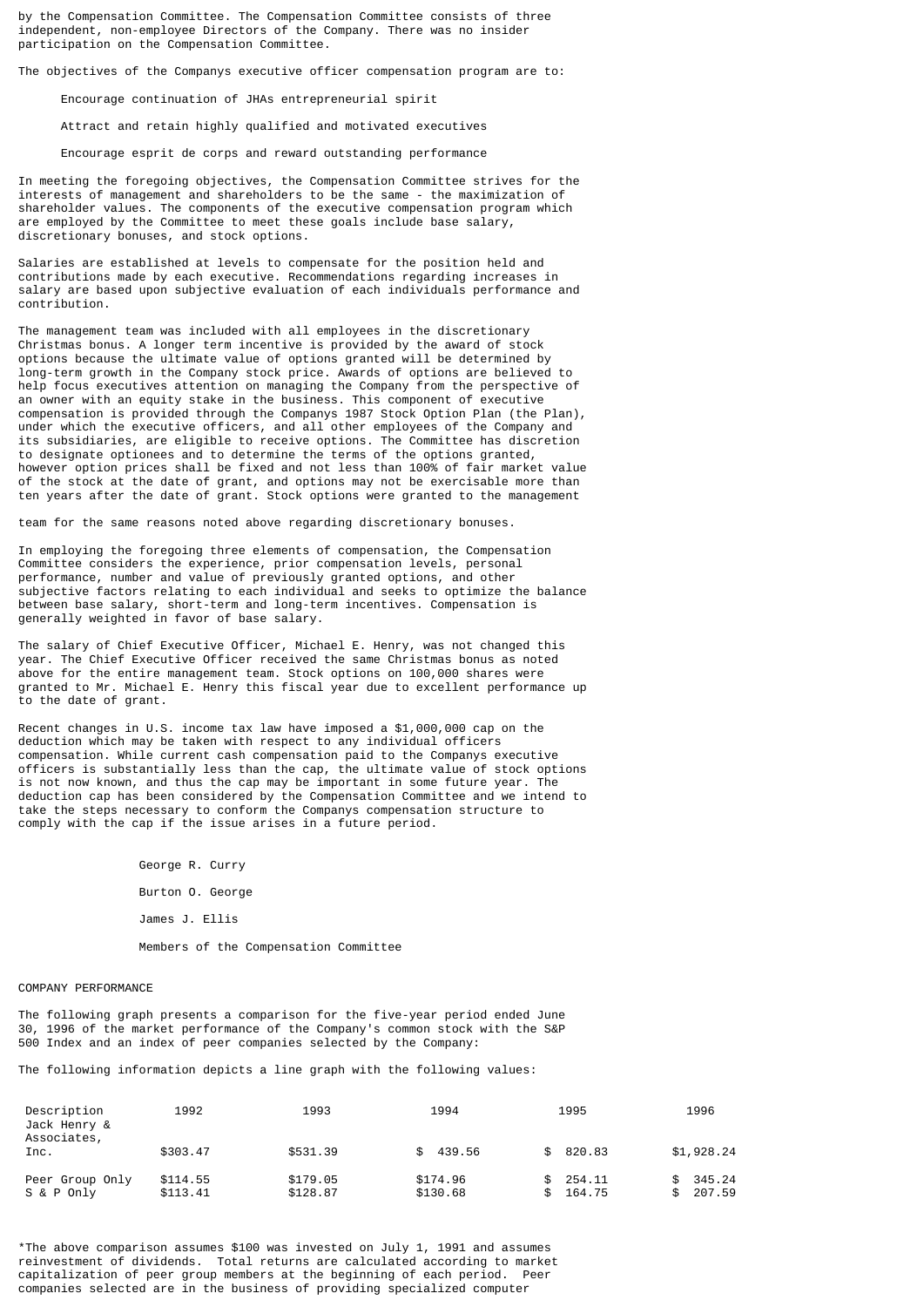software, hardware and related services to financial institutions and other businesses. Companies in the peer group are Banctec, Bisys Group, Broadway & Seymour, Cerner Corp., Continuum, Crawford & Co., Electronic Arts, First Data, Fiserv, Keane, National Data, PC Quote, Primark, Rainbow Technology, SEI Corp., Sterling Software and Verifone.

PROPOSAL 2

APPROVAL OF ADOPTION OF 1996 STOCK OPTION PLAN

# Introduction

The Board of Directors believes that the Company and its stockholders have benefitted substantially over the years from the use of stock options as an effective means to secure, motivate and retain qualified and competent employees of the Company and its subsidiaries. In 1987, the Company adopted its first Qualified Stock Option Plan (the 1987 Plan) for employees who are primarily responsible for the management, growth and financial success of the Company and its subsidiaries. The 1987 Plan was originally authorized to issue options for 300,000 shares, which amount was increased to 600,000 in 1991, and 1,500,000 in 1992. Options may only be granted under the 1987 Plan until April 20, 1997. Because of the imminent expiration of the 1987 Stock Option Plan, and believing that a new plan is both necessary and appropriate for the Company to continue offering stock incentives in the form of stock options to current and future employees, the Board of Directors adopted the 1996 Stock Option Plan (the Plan) on August 27, 1996, subject to approval by the stockholders. If stockholder approval at the Annual Meeting is obtained, the Plan will become effective on November 1, 1996.

The Board of Directors recommends that the stockholders vote FOR approval of adoption of the Plan. Unless otherwise directed therein, the proxies solicited hereby will be voted for approval of adoption of the Plan.

The principal features of the Plan are summarized below. The Plan is similar to the existing 1987 Plan in many respects. The summary is qualified in its entirety by the full text of the Plan, which is set forth as Exhibit A to this Proxy Statement. General

The purposes of the Plan are to obtain for the Company the benefits of the incentive inherent in the ownership of the Companys Common Stock by employees of the Company and its subsidiaries who are important to the success and the growth of the business of the Company, to help the Company retain the services of such persons, and to compensate such persons for their service to the Company (or the Companys subsidiaries, as the case may be). The number of employees of the Company and its subsidiaries which are eligible to participate in the Plan is 330.

The aggregate number of shares which may be issued, and as to which stock options may be granted under the Plan, is 1,500,000 shares of the Companys Common Stock par value \$.01 (Common Stock), subject to proportionate adjustment by reason of merger, consolidation, reorganization, recapitalization, or exchange of shares or by stock dividend, stock split, combination of shares, or other changes in capital structure effected without receipt of consideration. If any stock option granted under the Plan expires, is surrendered in whole or in part, or terminates for any reason without being exercised in full, then the number of shares subject to the stock option will again be available for purposes of the Plan. The shares of the Companys Common Stock which may be issued under the Plan may be either authorized but unissued shares or treasury shares, or both.

An option holder shall have none of the rights of a stockholder with respect to any shares covered by the option until such individual shall have exercised the option, paid the option price and been issued a stock certificate for the purchased shares. Upon exercise of the option, payment of the option price and issuance of the stock certificate, the option holder shall have all of the rights of a stockholder with respect to such shares including voting and dividend rights, subject only to the provisions of this Plan and other instruments implementing the provisions hereof.

# Administration

The Plan is to be administered by the Companys Board of Directors (the Board).

The Board, however, may at any time appoint a committee (the Committee) of two (2) or more non-employee directors and delegate to such Committee one or more of the administrative powers allocated to the Board under the provisions of the Plan, including (without limitation) the power to determine the person or persons to be granted options under the Plan, the number of shares to be covered by such options, whether such options are to be incentive stock options (Incentive Options) under Section 422A of the Internal Revenue Code of 1986, as amended (the Code) or non-qualified options (Non-qualified Options) not intended to meet the requirements of Section 422A, and the time or times at which options are to be exercisable. The Board or the Committee, as the case may be, has the power to interpret and amend the Plan, subject to further approval by the stockholders for certain amendments relating to option shares, grants, pricing, term and eligibility. All questions of interpretation and application of the Plan, or as to stock options granted under the Plan are subject to the determination of the Board or the Committee, which will be final and binding.

# Eligibility and Grant of Stock Options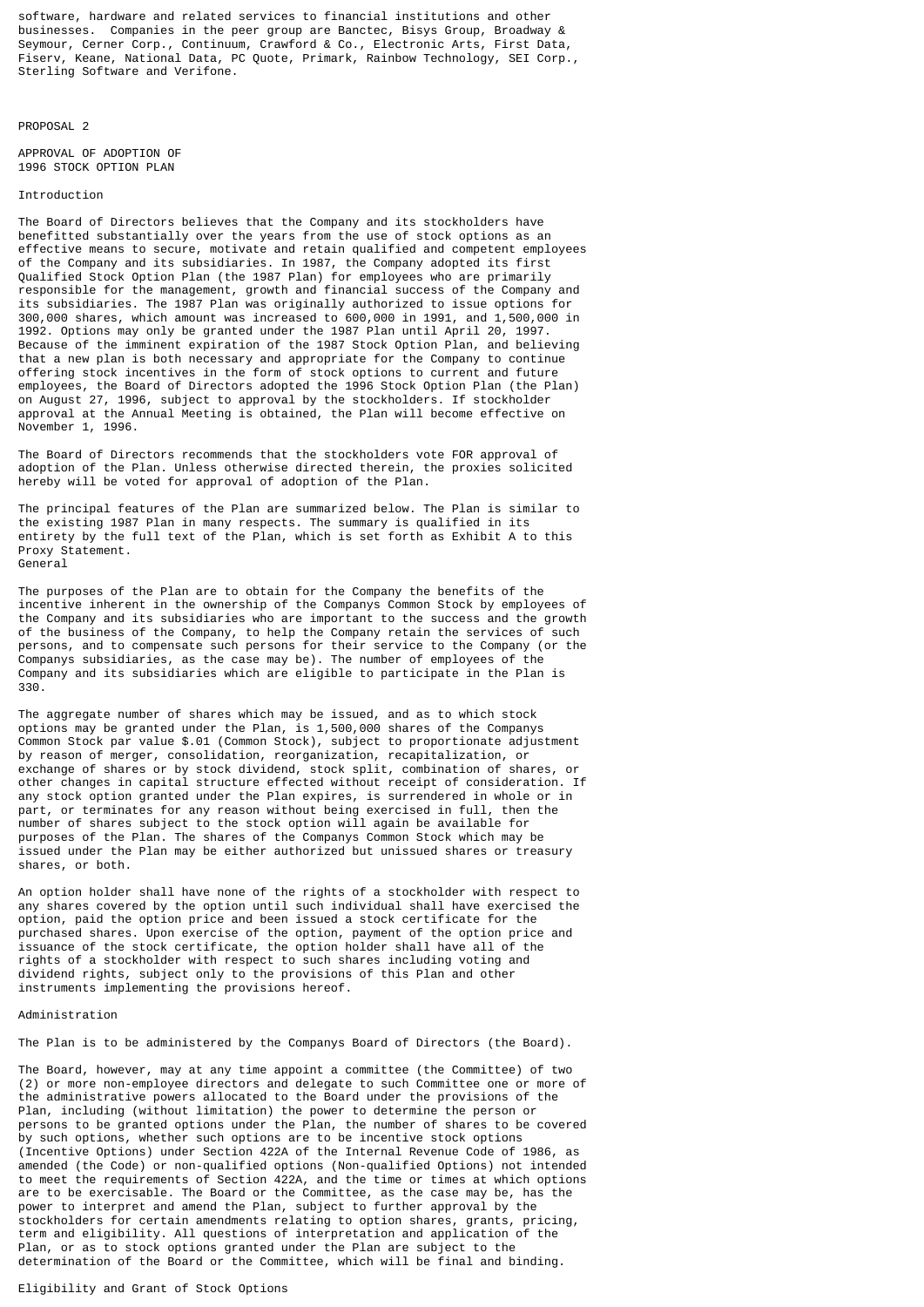The persons who shall be eligible to receive options pursuant to the Plan are such employees of the Company, and subsidiary corporations of the Company (Subsidiary Corporation) or any affiliated company of the Company (Affiliated Company), as defined in the Plan, including employees who are also members of the Board, as the Board or the Committee shall from time to time select.

The Board or the Committee shall have the full and absolute authority to determine the number of shares to be covered by granted options, whether options are to be Incentive Options or Non-qualified Options, as well as the time or times at which options are to be exercisable and such other terms and conditions as may be applicable to such options. However, no option granted under the Plan shall have a term in excess of ten (10) years from the grant date. Provided, further, that the aggregate fair market value of the Common Stock with respect to which Incentive Options granted under the Plan are exercisable shall not exceed \$100,000 per grantee or such greater amount as may be permitted by later amendments to Section 422A of the Code.

The option price per share shall be fixed by the Board or the Committee, but in no event shall the option price per share be less than one hundred percent (100%) of the fair market value of a share of Common Stock on the date of the option grant. The Plan has specific provisions for determining the Fair Market Value of Common Stock for the purpose of determining the option price. On August 30, 1996, the fair market value of a share of Common Stock, as so computed, was \$29.50.

For the first six (6) months after the date of grant, no option granted under the Plan shall be transferable by the optionee other than by will or by the laws of descent and distribution. Thereafter, options may be transferred during the lifetime of an optionee to any Permitted Transferee, as defined under the Plan. Permitted Transferees include members of the immediate family of the optionee and any trust established for the benefit of the optionee or the optionees immediate family members. Immediate family member means the optionees spouse, children and grandchildren and any partnership, corporation, limited liability company or other entity, all the beneficial interest in which are held by the optionee or immediate family members. Permitted Transferees may only transfer options to other Permitted Transferees of the optionee. Notwithstanding any of the foregoing, Incentive Options shall be exercisable only by the optionees and shall not be assignable or transferrable by the optionee otherwise than by will or by the laws of decent and distribution.

## Adjustment of Shares

If any changes made in the shares subject to the Plan or subject to any option granted under the Plan (through merger, consolidation, reorganization, recapitalization, stock dividend, split-up, combination of shares, exchange of shares, issuance of rights to subscribe, or change in capital structure), appropriate adjustments or substitutions shall be made by the Board or the Committee in or for such shares (including adjustments in the maximum number of

shares subject to the Plan and the number of such shares and price per share subject to the Plan and the number of such shares and price per share subject outstanding options granted under the Plan) as the Board or the Committee, in its sole discretion shall deem equitable to prevent dilution or enlargement of option rights.

## Surrender and Termination of Options

In the event of a sale of all or substantially all of the assets of the Company or fifty percent (50%) or more of the outstanding voting stock of the Company by means of a sale, merger, reorganization or liquidation, the Board shall have discretionary authority to authorize the surrender of all unexercised options in exchange for a cash distribution equal in amount to the difference between (i) the fair market value of the authorized surrender date of the shares for which the surrender option or portion thereof is at the time excisable, and (ii) the aggregate option price payable for such shares.

Further, if, in connection with any such sale, merger, reorganization or liquidation, a provision is made for each outstanding option to either be assumed by the successor corporation (or parent thereof) or be replaced with a comparable option to purchase shares of the capital stock of the successor corporation (or parent thereof), each person holding unexercised options shall be entitled to have such options assumed by the successor corporation (or parent thereof) or replaced with a comparable option, as the case may be. The determination of option comparability will be made by the Board, and its determination shall be final, binding and conclusive.

# Amendment and Termination of the Plan

The Board shall have the exclusive power and authority to amend or modify the Plan in any or all respects, whatsoever; provided, however, that no such amendment or modification shall, without the consent of the option holders, adversely affect rights and obligations with respect to options at the time outstanding under the Plan; and provided, further, that the Board shall not, without the approval of the stockholders of the Company, (i) increase the maximum number of shares issuable under the Plan, except for permissible adjustments; (ii) materially modify the eligibility requirements for the grant of options under the Plan; or (iii) make any other changes in the Plan which require stockholder approval pursuant to Section 422A of the Code.

The Plan, unless sooner terminated, shall terminate at the close of business on November 1, 2006. The Board shall have the authority to effect, at any time and from time to time, with the consent of the affected optionees, the cancellation of any or all outstanding options under the Plan and to grant in substitution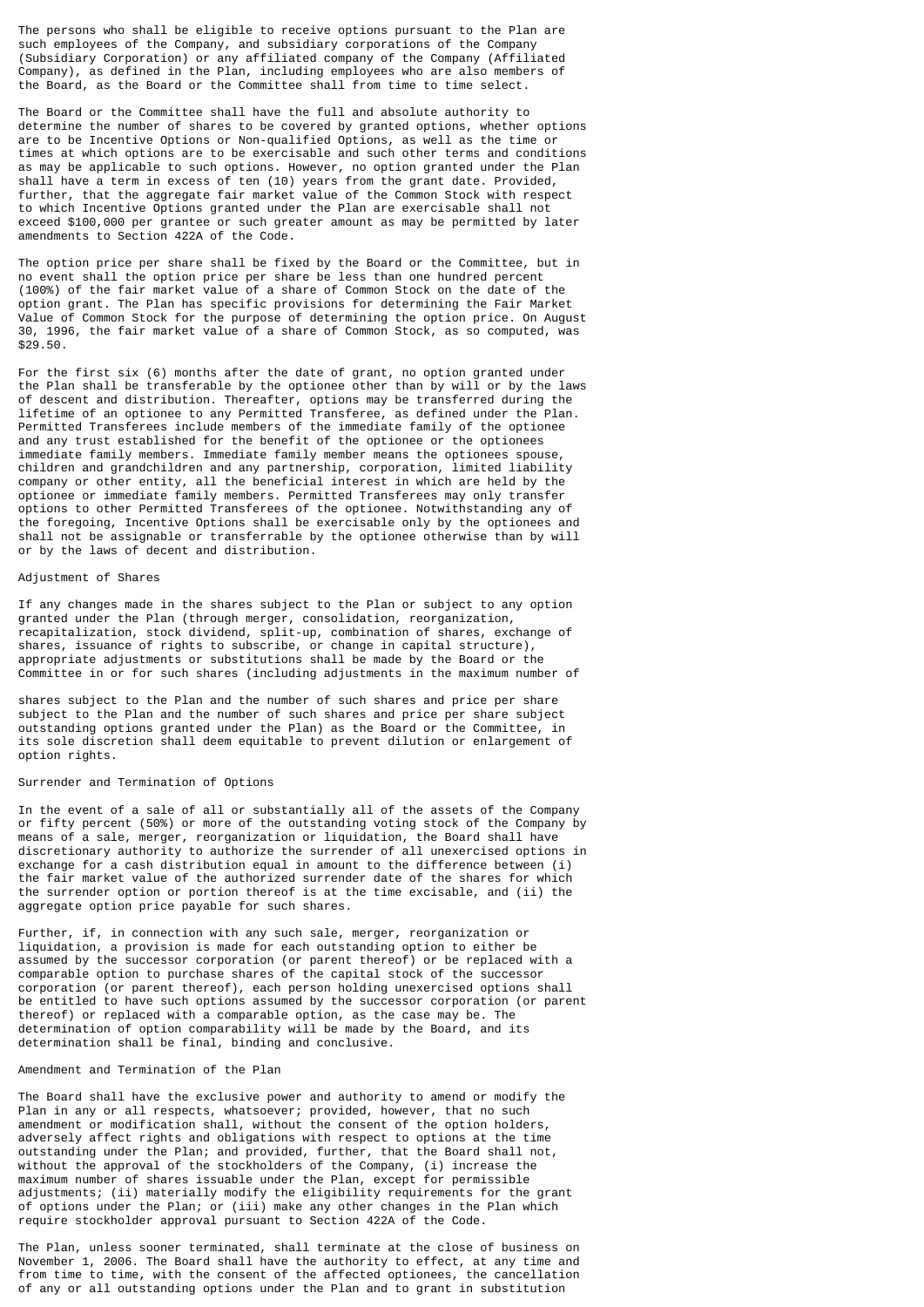therefor new options under the Plan covering the same or different numbers of shares of Common Stock but having an option price per share not less than one hundred percent (100%) of fair market value on the new grant date.

Federal Income Tax Consequences

The following is a brief summary of the principal Federal income tax consequences of the grant and exercise of non-statutory and statutory stock options under present law.

Tax Treatment - Non-Statutory Stock Options

An optionee will not recognize any taxable income for Federal income tax purposes upon receipt of a non-statutory stock option.

Upon the exercise of a non-statutory stock option with cash, the amount by which the fair market value of the shares received, determined as of the date of exercise, exceeds the option price is generally treated as compensation received in the year of exercise. If the option price is paid in whole or in part with shares of the Companys Common Stock, no income, gain or loss is recognized on the receipt of shares equal in value on the date of exercise to the shares delivered in payment of the option price. The fair market value of the remainder

of the shares received upon exercise, determined as of the date of exercise, less the amount of cash, if any, paid upon exercise, is generally treated as compensation received on the date of exercise. Individuals are subject to special Federal income tax rules upon the exercise of a non-statutory stock option (i) if the exercise is within six months of the date of grant, or (ii) in the event the fair market value of the shares acquired is less than the option price on the date of exercise.

In each instance that an amount is treated as compensation received, the Company generally is entitled to a corresponding deduction in the same amount for compensation paid to the optionee in such taxable year was reasonable.

#### Tax Treatment - Statutory Stock Options

The grant of a statutory stock option pursuant to Section 422A of the Code has no tax consequences to the optionee. Thus, optionees have no income from the receipt of statutory stock options, and the Company will have no business expense deductions from the grant of the statutory stock option.

When the statutory stock option is exercised, no income is attributed to the optionee to whom stock is transferred. However, to obtain this tax deferred treatment, the individual must maintain the shares he or she acquires through the exercise of the statutory stock option for the required holding period. In short, there must be no disposition of the stock: (i) within two (2) years after the option is granted, or (ii) within one (1) year after the stock is transferred to the optionee. These holding period requirements do not apply to statutory options that are exercised after the employees death. If an individual fails to hold the stock for the requisite holding period, the tax will be deferred only until the tax year in which the stock is disposed of, and the gain will be treated as ordinary income. On the other hand, when the requisite holding periods are met, an individual will be taxed at capital gains rate when stock obtained pursuant to the exercise of the statutory stock option is sold.

#### Vote Required

Under Delaware law, the affirmative vote of the holders of a majority of the shares of the Companys Common Stock present in person or represented by proxy and entitled to vote at the annual meeting, a quorum being present, is necessary for the approval of the adoption of the Plan. The aggregate number of shares for which a vote FOR, or AGAINST or ABSTAIN is made is counted for the purpose of determining the minimum number of affirmative votes required for approval, and the total number of votes cast FOR approval is counted for the purpose of determining whether sufficient votes are received. An abstention from voting on a matter by a stockholder present in person or represented by proxy and entitled to vote has the same legal effect as a vote AGAINST the matter.

THE BOARD OF DIRECTORS RECOMMENDS THAT YOU VOTE FOR APPROVAL OF THE 1996 STOCK OPTION PLAN. PROXIES RECEIVED BY THE BOARD OF DIRECTORS WILL BE VOTED FOR THE APPROVAL OF THE ADOPTION OF THE PLAN UNLESS STOCKHOLDERS SPECIFY IN THEIR PROXY A VOTE OF AGAINST OR ABSTAIN.

Proposal 3

AMEND CERTIFICATE OF INCORPORATION TO REQUIRE TWO-THIRDS STOCKHOLDER VOTE FOR STOCKHOLDER AMENDMENT OF BYLAWS

The Board of Directors unanimously recommends that the stockholders approve the proposed amendment to ARTICLE TENTH of the Certificate of Incorporation, to specify that the stockholders have the power to adopt, alter, amend or repeal the bylaws of the Company upon the affirmative vote of the holders of two-thirds of the Companys stock entitled to vote. It is proposed that this provision be added to the current ARTICLE TENTH of the Certificate of Incorporation, which now merely provides that the Board of Directors may make, alter or repeal the Bylaws of the Company.

The proposed amendment, which amends ARTICLE TENTH in its entirety, is as follows:

TENTH: The board of directors of the corporation is expressly authorized to make, alter or repeal the bylaws of the corporation. The bylaws of the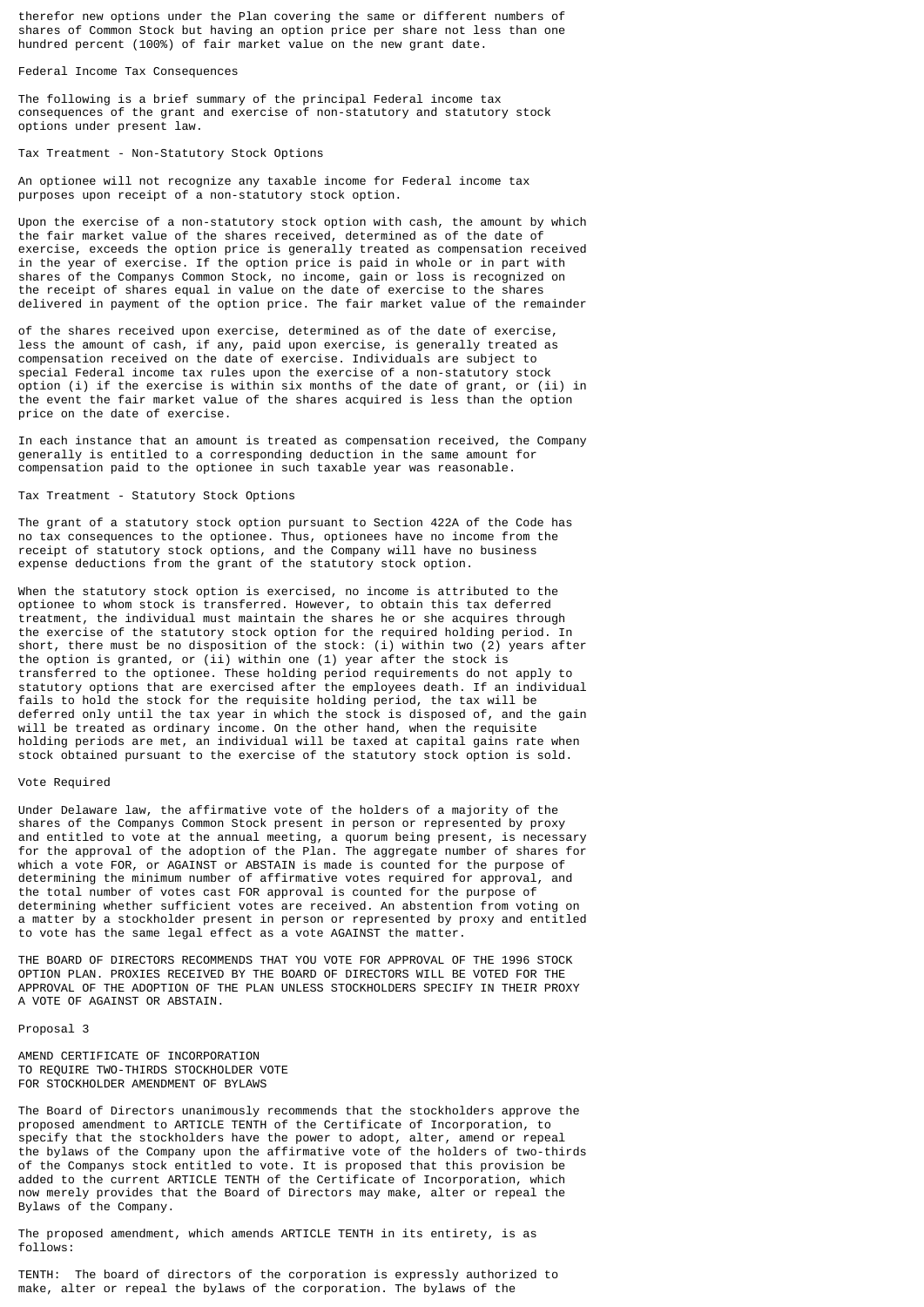corporation may also be adopted, altered, amended or repealed by the affirmative vote of the holders of two-thirds of the corporations stock entitled to vote.

The Companys Certificate of Incorporation and, until recently, its Bylaws, have both been silent with regard to the stockholders power to make, alter and repeal the Companys Bylaws. Prevailing legal and other authorities, including 109(a) of the Delaware General Corporation Law, support the notion that the stockholders retain the right to adopt, amend or repeal Bylaws, whether or not the certificate of incorporation or bylaws specify such rights, and no particular voting majority is specified. The Board of Directors believes that it is important to specify that stockholder votes with respect to bylaws should require a two-thirds majority. The Bylaws have recently been amended by Board action to require a two-thirds majority vote of the stockholders to approve any adoption, amendment or repeal of a bylaw and the proposed amendment to the Certificate of Incorporation will give full effect to this bylaw change.

The Board of Directors believes that requiring a two-thirds vote of the stockholders with respect to any bylaw change proposed by the stockholders is consistent with long-standing provisions in the Certificate of Incorporation and with the independent philosophy and tradition of the Company. Since its incorporation, the Certificate of Incorporation has contained Sections 6.1 and 6.2, which require a two-thirds stockholder vote for amendment or repeal of specific articles and to approve a merger or sale of all or substantially all of the assets of the business. It is felt that these provisions have been useful, in conjunction with the significant holdings of the largest stockholders, in helping to preserve the independence and stability of the Company and its management. In particular, these supermajority provisions are believed to encourage persons who might in the future attempt to acquire control of the Company to initiate such an acquisition through arms-length negotiations with the Companys Board. It is believed that the Board, with its intimate knowledge of the Company, will be in the best position to evaluate on behalf of all of the stockholders any such acquisition proposal which might be received in the future. The two-thirds vote requirements enable the Board to fully perform this function, unhampered by the threat of removal or other coercive action which might be taken by a party who gains the bare majority control of the shares. If the proposal is not adopted, then some of the protections afforded by the abovementioned two-thirds vote requirements for amending the Certificate of Incorporation and approval of merger and sale transactions could be circumvented through bylaw amendments adopted by a bare majority of the stockholders. Longstanding and recently adopted bylaws could be changed to the detriment of the remaining minority stockholders.

This proposal should be considered in the context of a number of amendments to the Companys By-Laws which were adopted by the Board of Directors in connection with the Restatement of the By-Laws effective May 1, 1986. In addition to the aforementioned requirement of a two-thirds majority vote for stockholder approval of amendments to the By-Laws, the following amendments were adopted by the Board:

Special meetings of the stockholders may now only be called by the Chairman of the Board, the President or the Board as a whole. The previous by-law allowed a special meeting to also be called by the majority of stockholders.

Provisions pertaining to stockholder action by written consent have been eliminated. See Proposal 4.

New provisions specify that stockholder meetings shall be presided over by the Chairman of the Board or the President, and specify the power of the presiding officer with respect to conduct of the meeting.

New provisions detail procedures and advance notice requirements for stockholder proposals and nominations.

Vacancies on the Board may now only be filled by a vote of the majority of the directors.

Directors may now be removed by a two-thirds vote of the stockholders for cause or by a majority of the Board.

Adoption of the proposed amendment to the Certificate of Incorporation will have the effect of making it more difficult for the stockholders to change the Bylaws without the support of the Board of Directors. The amendment may deter certain acquisitions and future takeover attempts which holders of some or even a bare majority of the outstanding stock believe to be in their best interest and may make removal of management more difficult. However, the Board believes that the benefits of protecting its ability to negotiate with the proponent of a bylaw change or of an unfriendly or unsolicited proposal to acquire or restructure the Company outweighs the disadvantages of discouraging such stockholder bylaw proposals.

It should be noted that this proposal has been made to continue and strengthen long-standing organizational principles and philosophies of the Company. To date, the Company has never been confronted with a stockholder proposal for bylaw change and has not been the subject of any hostile takeover proposals or threats. The Board of Directors has recently eliminated a provision from the By-Laws which allowed stockholder action by written consent.

## Vote Required

Pursuant to Section 6.1 of the Companys Certificate of Incorporation, a vote of the holders of two-thirds of the Companys stock entitled to vote is required to amend the Certificate of Incorporation unless the amendment is recommended to the stockholders by at least two-thirds of the members of the Companys Board of Directors, in which case only the vote of a simple majority of the Companys stock entitled to vote is required. The directors have unanimously recommended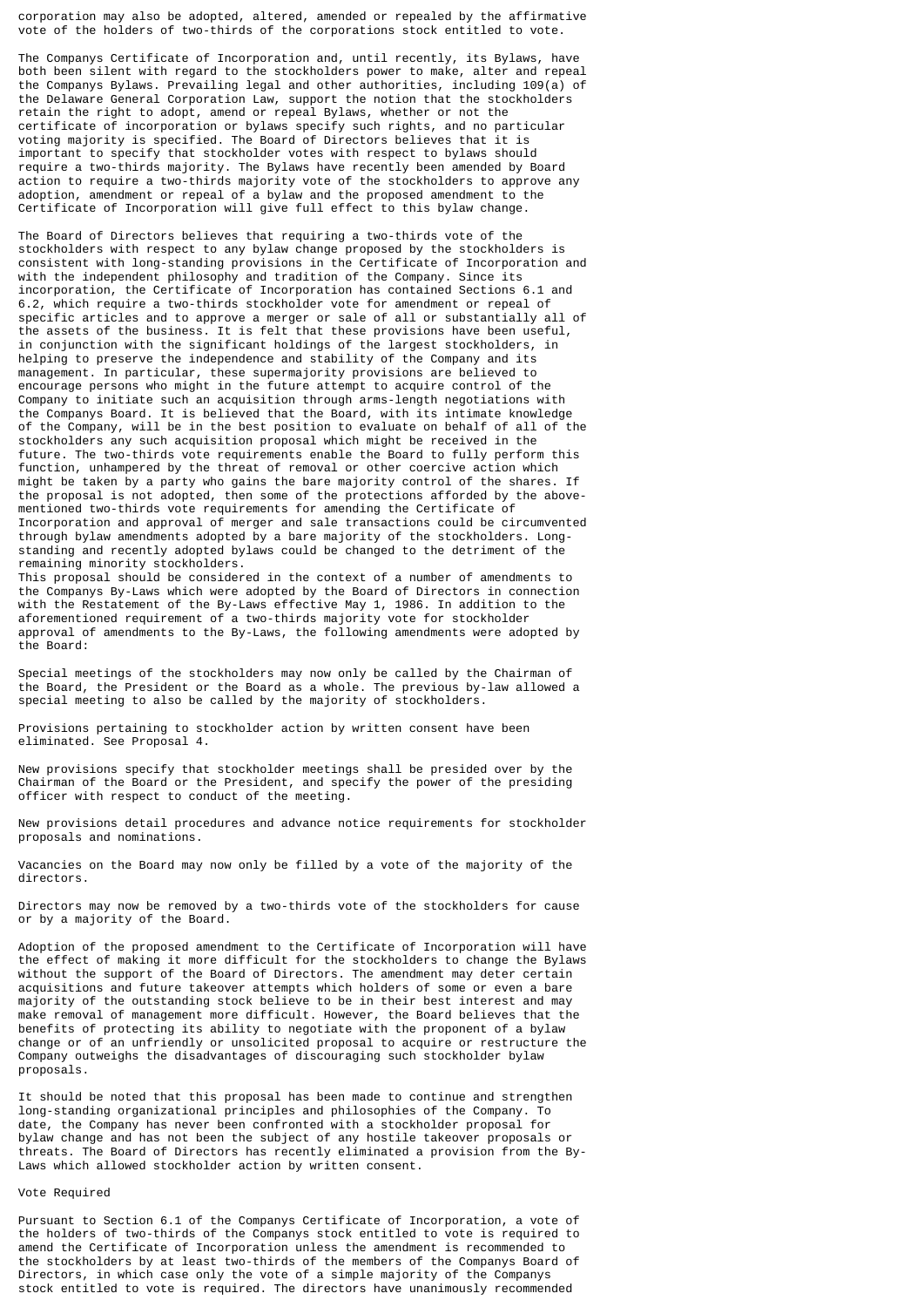that all of the amendments to the Certificate of Incorporation proposed herein pursuant to this Proposal 3, and the following Proposals 4 and 5, be approved by the stockholders. Therefore, the affirmative vote of the holders of a majority of the shares of the Companys common stock present in person or represented by proxy and entitled to vote at the Annual Meeting, a quorum being present, is necessary for the approval of the amendments to the Certificate of Incorporation set forth in Proposals 3, 4 and 5. The aggregate number of shares for which a FOR or AGAINST or ABSTAIN is counted for the purpose of determining the minimum number of affirmative votes required for approval, and the total number of votes cast FOR approval is counted for the purpose of determining whether sufficient votes are received. An abstention from voting on a matter by a stockholder present in person or represented by proxy and entitled to vote has the same legal effect as a vote AGAINST the matter.

The Board of Directors recommends that you vote For Proposal 3. Proxies received by the Board of Directors will be voted for approval of the amendment to the Certificate of Incorporation unless stockholders specify in their proxy a vote of Against or Abstain.

#### Proposal 4

AMEND CERTIFICATE OF INCORPORATION TO PROHIBIT STOCKHOLDER ACTION BY WRITTEN CONSENT

The Board of Directors unanimously recommends that a new ARTICLE SIXTEENTH be added to the Certificate of Incorporation requiring that stockholder action be taken only at an annual meeting of the stockholders or at a special meeting of the stockholders and prohibiting all stockholder action by written consent. Pursuant to the Delaware General Corporation Law, unless otherwise provided in the Certificate of Incorporation, any action required or permitted to be taken by stockholders of the Company may be taken without a meeting and without a stockholder vote if a written consent setting forth the action is signed by the holders of shares of outstanding stock having the number of votes that would be necessary to authorize such action at a meeting of the stockholders. The

Companys Certificate of Incorporation does not currently contain any restrictions on stockholder voting by written consent.

The proposed amendment, which is a new ARTICLE SIXTEENTH, is as follows:

SIXTEENTH: Any action required or permitted to be taken by the stockholders of the corporation must be taken at an annual or special meeting of the stockholders and may not be taken by any consent in writing in lieu of a meeting of such stockholders.

The prohibition of stockholder action by written consent would give all the stockholders of the Company the opportunity to participate in proposed stockholder action and would prevent the holders of a majority of the voting stock from using the written consent procedure to take stockholder action without affording all stockholders an opportunity to participate. The Board of Directors believes in the value of the Companys stockholder meetings and the communication which is fostered at such gatherings. The Board does not consider the stockholder written consent procedure to be useful with respect to the governance of the Company. No vote of the stockholders of the Company has ever been taken by written consent, and none is threatened at this time.

This amendment will prevent stockholders from attempting to take action outside of a duly called and held annual or special meeting of the stockholders. A recent amendment to the Bylaws of the Company adopted by the Board of Directors has eliminated provisions allowing stockholders to call a special meeting of the stockholders, thus the proposed amendment may limit stockholder consideration of stockholder proposals to those which are timely and appropriately put into consideration at an annual meeting or unless the Chairman, President or a majority of the Board of Directors agrees to put the matter to a vote at a special meeting of the stockholders. On balance, the Board of Directors supports the proposal on the principle that stockholder action should be taken at meetings open to all stockholders and only after appropriate dialogue and debate.

The Board of Directors recommends that you vote For approval of Proposal 4. Proxies received by the Board of Directors will be voted for approval of the amendment to the Certificate of Incorporation unless stockholders specify in their proxy a vote of Against or Abstain.

# Proposal 5

AMEND CERTIFICATE OF INCORPORATION REGARDING CONSIDERATION OF RELEVANT FACTORS IN CERTAIN BUSINESS COMBINATIONS

The Board of Directors unanimously recommends that a new ARTICLE SEVENTEENTH be added to the Companys Certificate of Incorporation which would explicitly direct the Board of Directors to take into account all relevant factors in exercising its business judgment as to what is in the best interests of the Company and its stockholders in evaluating certain tender officers and business combination proposals. Neither the relative weight to be given each factor nor the method of determining how each factor is to be ascertained is specified in the amendment. These are to be determined by the Board of Directors at the time of the exercise of its business judgment.

The proposed amendment, which is a new ARTICLE SEVENTEENTH, is as follows:

SEVENTEENTH: The Board of Directors of the corporation, when evaluating any offer of another party to (i) purchase or exchange any securities or property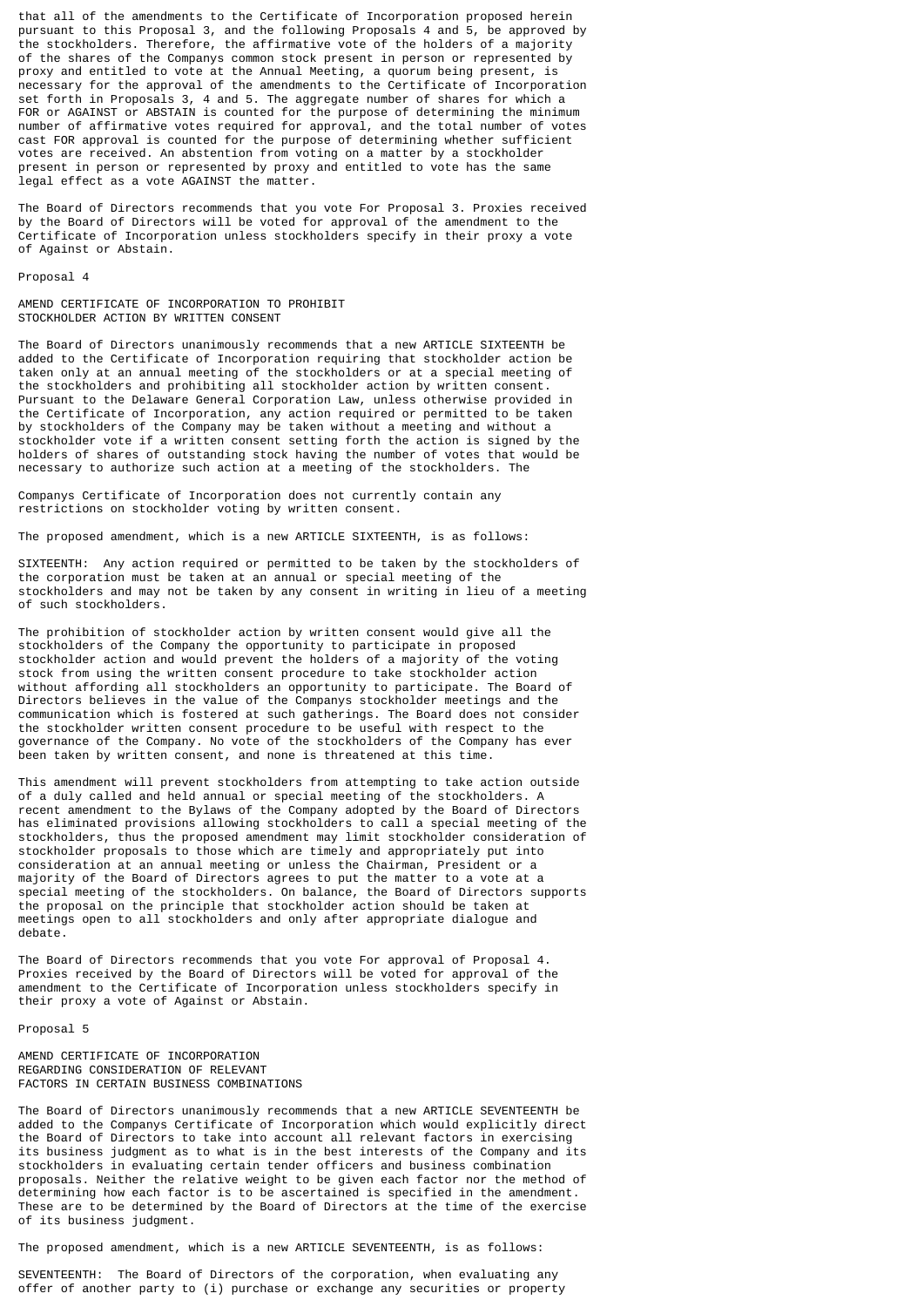for any outstanding equity securities of the corporation, (ii) merge or consolidate the corporation with another corporation, or (iii) purchase or otherwise acquire all or substantially all of the properties and assets of the corporation, shall, in connection with the exercise of its judgment in determining what is in the best interests of the corporation and its stockholders, give due consideration to all relevant factors, including without limitation: (a) not only the price or other consideration being offered in

relation to the then current market price of the corporations outstanding shares of capital stock, but also the Board of Directors estimate of the future value of the corporation as an independent going concern and the unrealized value of its property and assets; (b) the financial and managerial resources and future prospects of the other party; and (c) the possible social, legal, environmental and economic effects of the transaction on the business of the corporation and its subsidiaries and on the employees, customers and creditors of the corporation and its subsidiaries and the effects on the communities in which the corporations offices are located. In evaluating any such offer on the basis of the foregoing factors, the directors shall be deemed to be performing their duly authorized duties and acting in good faith and in the best interests of the corporation within the meaning of Section 145 of the General Corporation Law of Delaware, as it may be amended from time to time.

This proposal, if approved, is intended to give comfort to the Companys employees, customers and other constituencies that the Board of Directors would consider their interests in deciding whether to recommend a tender or exchange offer or to authorize a merger. The Board believes that this would have a positive impact on the communities in which the Company and its subsidiaries operate. This proposal also reflects the Boards concern that the value of the Company at any one time may not be adequately reflected in the market price of its stock. Therefore, this proposal would explicitly permit the Board of Directors to compare the consideration to be offered in a proposed acquisition of the Company with other measures of the Companys worth.

While the value of the consideration offered to the stockholders is a very important factor when weighing the benefits of an acquisition or business combination proposal, the Board of Directors believes it is also appropriate to consider other relevant factors. For example, the proposed amendment directs the Board to evaluate the consideration being offered in relation to both the thencurrent value of the Company in a freely negotiated transaction and in relation to the Board of Directors estimate of the future value of the Company as an independent concern. A takeover bid often places the target virtually in the position of making a forced sale, often at a time when the market price of its stock may be temporarily depressed. In a friendly, negotiated transaction, however, management would have the opportunity to seek a suitable partner at a time of its choosing and to negotiate for the most favorable price and terms which would reflect not only the current but also the future value of the Company.

Under present Delaware law, absent a charter provision such as Proposal 5, the Board of Directors may be limited in its ability to consider any interests other than the short-term maximization of value to the stockholders. Other states have enacted corporation laws which allow the directors to consider the interests of constituencies other than the stockholders, but Delaware has yet to adopt a socalled constituency statute.

Adoption of Proposal 5 will strengthen the hand of the Board of Directors in dealing with anyone attempting to take over the Company, but may also discourage potential purchasers. The Board believes that the advantages of being able to take the long-term and broad-constituency view will maximize stockholder values in the long run.

The Board of Directors recommends that you vote For approval of Proposal 5. Proxies received by the Board of Directors will be voted for approval of the amendment to the Certificate of Incorporation unless stockholders specify in their proxy a vote of Against or Abstain.

#### INDEPENDENT AUDITORS

Baird, Kurtz and Dobson, certified public accountants, served as independent auditors for the Company for the year ended June 30, 1996. The Company has not selected its auditors for the current year, because the Company does not select its auditors until after the final Audit Committee meeting on the prior years examination is held. Representatives of Baird, Kurtz and Dobson are expected to be present at the Annual Meeting with the opportunity to make a statement if

they desire to do so and to be available to respond to appropriate questions.

#### STOCKHOLDER PROPOSALS

Stockholders who intend to present proposals at the Companys 1997 Annual Meeting of Stockholders must submit their proposals to the Companys Secretary on or before June 2, 1997.

# COST OF SOLICITATION AND PROXIES

Proxy solicitation is being made by mail, although it may also be made by telephone, telegraph or in person by officers, directors and employees of the Company not specifically engaged or compensated for that purpose. The Company will bear the entire cost of the Annual Meeting, including the cost of preparing, assembling, printing and mailing the Proxy Statement, the Proxy and any additional materials furnished to stockholders. Copies of the solicitation materials will be furnished to brokerage houses, fiduciaries and custodians for forwarding to the beneficial owners of shares held of record by them and, upon their request, such persons will be reimbursed for their reasonable expenses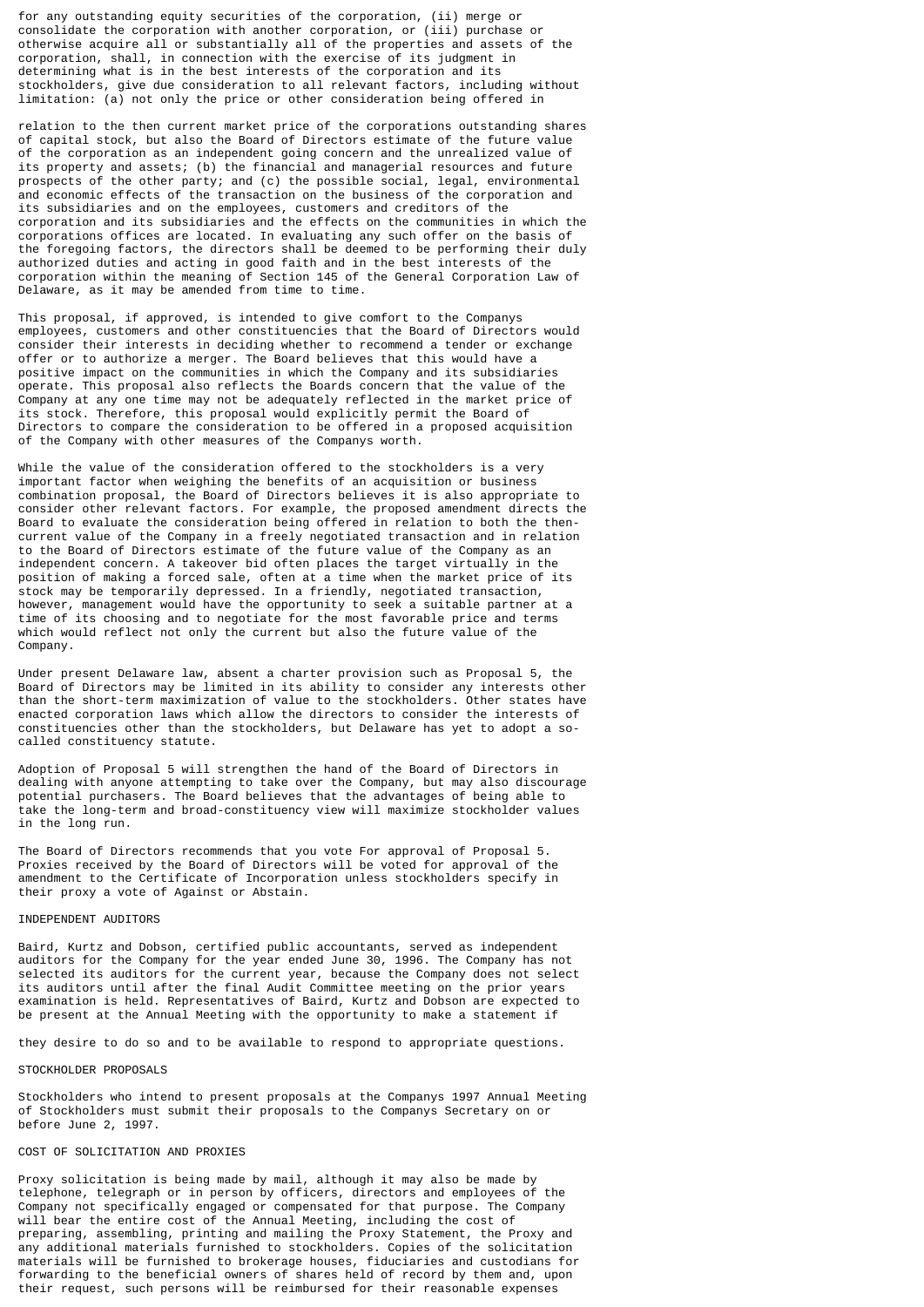incurred in completing the mailing to such beneficial owners.

# FINANCIAL STATEMENTS

Financial statements of the Company are contained in the 1996 Form 10-K which accompanies this Proxy Statement. Incorporated herein by reference are the financial statements contained in such Form 10-K.

# OTHER MATTERS

The Board of Directors knows of no matters that are expected to be presented for consideration at the 1996 Annual Meeting which are not described herein. However, if other matters properly come before the meeting, it is intended that the persons named in the accompanying Proxy will vote thereon in accordance with their best judgment.

By Order of the Board of Directors

/s/ Michael E. Henry

Michael E. Henry Chairman of the Board

Monett, Missouri September 23, 1996

A copy of the Companys Annual Report on Form 10-K is attached hereto. Exhibits to Form 10-K, listed on pages and thereof, have been omitted. The Company will furnish a copy of any exhibit subject to charge upon written request directed to Terry W. Thompson, Chief Financial Officer, Jack Henry & Associates, Inc., 663 Highway 60, Post Office Box 807, Monett, Missouri, 65708. Exhibit A

JACK HENRY & ASSOCIATES, INC. 1996 STOCK OPTION PLAN

#### PURPOSES OF THE PLAN

This 1996 Stock Option Plan (the Plan) is intended to promote the interests of JACK HENRY & ASSOCIATES, INC. (JHA) by providing a method whereby those employees of JHA or its subsidiaries who are primarily responsible for the management, growth and financial success of JHA and its subsidiaries may be offered incentives and rewards which will encourage them to acquire a proprietary interest, or otherwise increase their proprietary interest in JHA and remain in the service and employ of JHA or its subsidiaries.

## ADMINISTRATION OF THE PLAN

The Plan shall be administered by the Board of Directors (the Board) of JHA. The Board, however, may at any time appoint a committee (Committee) of two (2) or more non-employee directors and delegate to such Committee one or more of the administrative powers allocated to the Board under the provisions of the Plan, including (without limitation) the power to determine the person or persons to be granted options under the Plan, the number of shares to be covered by such options, whether such options are to be incentive stock options (Incentive Option) under Section 422A of the Internal Revenue Code of 1986, as amended (the Code) or non-qualified options not intended to meet the requirements of Section 422A, and the time or times at which options are to be exercisable. Members of the Committee shall serve for such period of time as the Board may determine and shall be subject to removal by the Board at any time. The Board may also at any time terminate the functions of the Committee and reassume all powers and authority previously delegated to the Committee.

References to the Committee in various sections of the Plan shall be of no force or effect unless the Committee is at the time responsible for the administration of the section of the Plan which includes the reference to the Committee. The Board is authorized (subject to the provisions of the Plan) to establish such rules and regulations as it may deem appropriate for the proper administration of the Plan and to make such determinations under, and issue such interpretations of, the Plan and any outstanding options as it may deem necessary or advisable. Decisions of the Board or the Committee, as the case may be, shall be final and binding on all parties who have an interest in the Plan or any outstanding option.

All determinations made and other actions taken by the Board or Committee shall be made by the affirmative vote of a majority of the members of the Board or Committee, but any determination or action reduced to writing and signed by a majority of the members of the Board or Committee shall be fully as effective as if it had been made or taken by a majority vote at a meeting duly called and held.

#### ELIGIBILITY FOR OPTION GRANTS

The persons who shall be eligible to receive options pursuant to the Plan are such employees of JHA, any Subsidiary Corporation of JHA (Subsidiary Corporation) or any Affiliated Company of JHA, as hereinafter defined, including employees who are members of the Board of JHA, as the Board or Committee shall from time to time select. As used herein, the term Subsidiary Corporation shall be defined as set forth in Section 425(f) of the Code.

The Board or Committee shall have full authority to determine the number of shares to be covered by granted options, whether options are to be Incentive Options under Section 422A of the Code or non-qualified options not intended to meet the requirements of Section 422A, the time or times at which options are to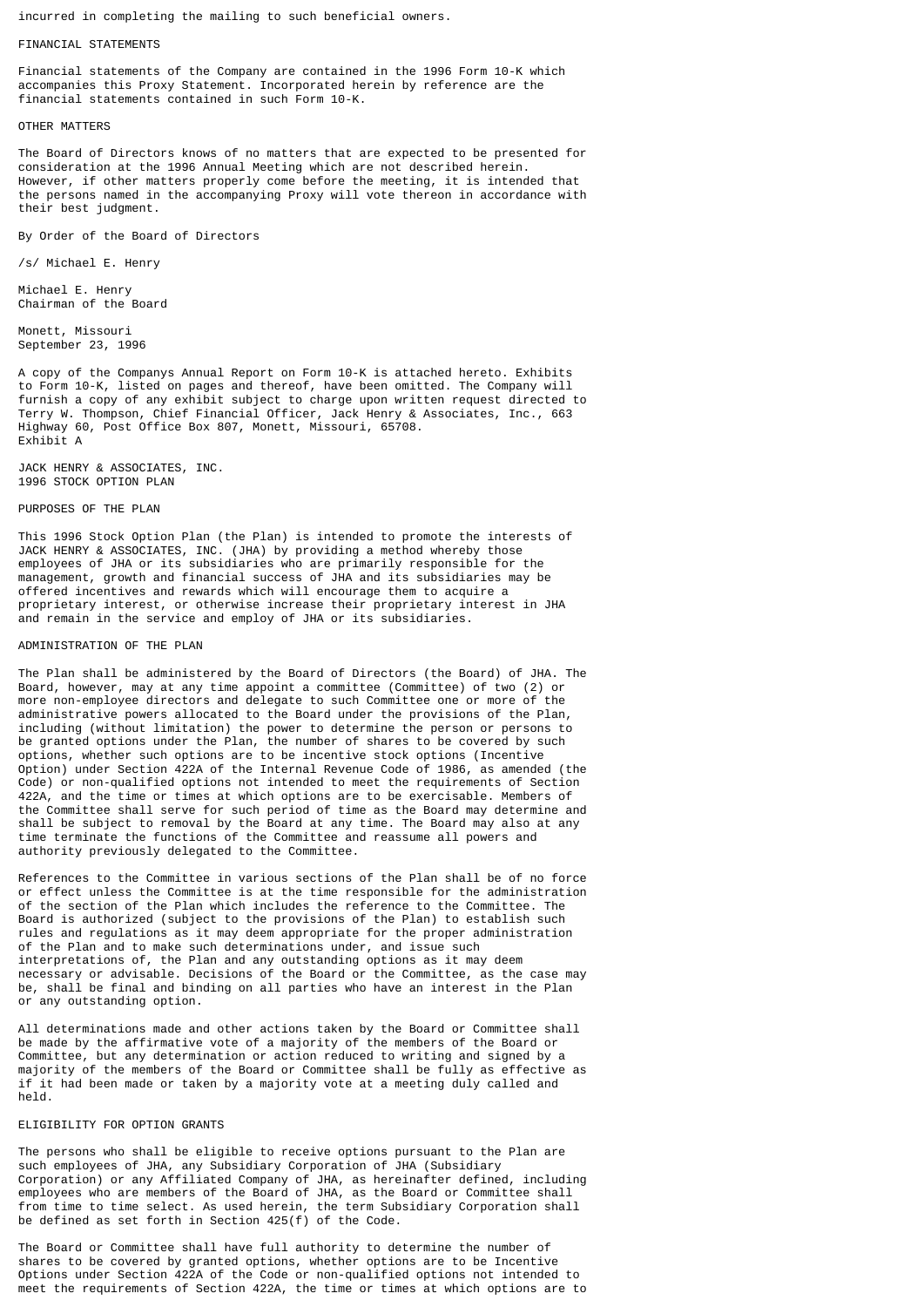be exercisable, and such other terms and conditions as may be applicable to such options.

# STOCK SUBJECT TO THE PLAN

The stock issuable under the Plan shall be shares of JHA authorized but unissued or reacquired Common Stock par value \$.01 (Common Stock). The aggregate number of shares which may be issued under the Plan shall not exceed One Million Five Hundred Thousand (1,500,000) shares. The total number of shares issuable under the Plan shall be subject to adjustment from time to time in accordance with subsection (c) below.

Should an option expire, be surrendered in whole or in part or terminate for any reason without being exercised, then the shares subject to the portion of the option expired, surrendered or not so exercised shall be available for subsequent option grants under the Plan; provided, however, shares subject to any option or portion thereof surrendered in accordance with Section 7 of the Plan shall not be available for subsequent option grants under the Plan.

In the event any change is made to the Common Stock issuable under the Plan

(whether by reason of merger, consolidation, reorganization, recapitalization, or exchange of shares or by stock dividend, stock split, combination of shares, or other change in capital structure effected without receipt of consideration), then unless such change results in the termination of all outstanding options pursuant to the provisions of Section 7 of the Plan, such adjustments shall be made in the maximum number and/or class of shares issuable under the Plan and in the number, class of shares and/or the option price per share of the stock subject to each outstanding option as may be determined by the Board to be appropriate in order to prevent the dilution of benefits hereunder or under outstanding options.

TERMS AND CONDITIONS OF OPTIONS

Option Agreements. The granting of an option hereunder shall occur at the time the Board or Committee adopts a resolution granting an option pursuant to this Plan or at such later date as may be specified by the Board or the Committee in such resolution (the Grant Date). Options granted pursuant to the Plan shall be evidenced by instruments in such form and containing such terms and conditions as the Board shall from time to time authorize; provided, however, that each such instrument shall comply with and incorporate the terms and conditions specified in this Section 5.

Option Price

The option price per share shall be fixed by the Board or Committee, but in no event shall the option price per share be less than one hundred percent (100%) of the fair market value of a share of Common Stock on the date of the option grant.

The option price shall become immediately due upon exercise of the option and shall be payable in one of the alternative forms specified below:

full payment by certified check payable to JHA;

 full payment in shares of Common Stock having a fair market value on the Exercise Date (as such term is defined below) equal to the option price; or

 any combination of certified check payable to JHA and/or shares of Common Stock valued at fair market value on the Exercise Date, equal in the aggregate to the option price.

For purposes of this subsection (2), the Exercise Date shall be the date on which written notice of the exercise of the option is delivered to JHA, together with payment of the option price for the purchased shares.

The fair market value of a share of Common Stock on any relevant date under subsections (1) and (2) above (and for all other valuation purposes under the Plan) shall be determined in accordance with the following provisions:

If the Common Stock is not at the time listed or admitted to trading on any stock exchange, but is traded in the over-the-counter market, the fair market value shall be the mean between the last reported bid price and the last reported asked price (or, if such information is available, the mean between the last reported high and low sales prices) of one share of Common Stock on the valuation date in the over-the-counter market, as such prices are reported by the National Association of Securities Dealers, Inc. through its NASDAQ system or any successor system. If there are no reported bid and asked prices or high and low sales prices reported on the valuation date, then the mean between the last reported bid price and last reported asked price (or, if such information is available, the mean between the last reported high and low sales prices) on the last date preceding the valuation date for which such quotations or prices existed shall be determinative of fair market value.

If the Common Stock is at the time listed or admitted to trading on any stock exchange, then the fair market value shall be the mean between the last reported high and low sales prices of one share of Common Stock on the valuation date on

the stock exchange determined by the Board or Committee to be the primary market for the Common Stock, as such price is officially quoted on the composite tape of transactions on such exchange. If there is no reported sale of Common Stock on such exchange on the valuation date, then the fair market value shall be the mean between the last reported high and low sales prices on the exchange on the last date preceding the valuation date for which such quotations exist.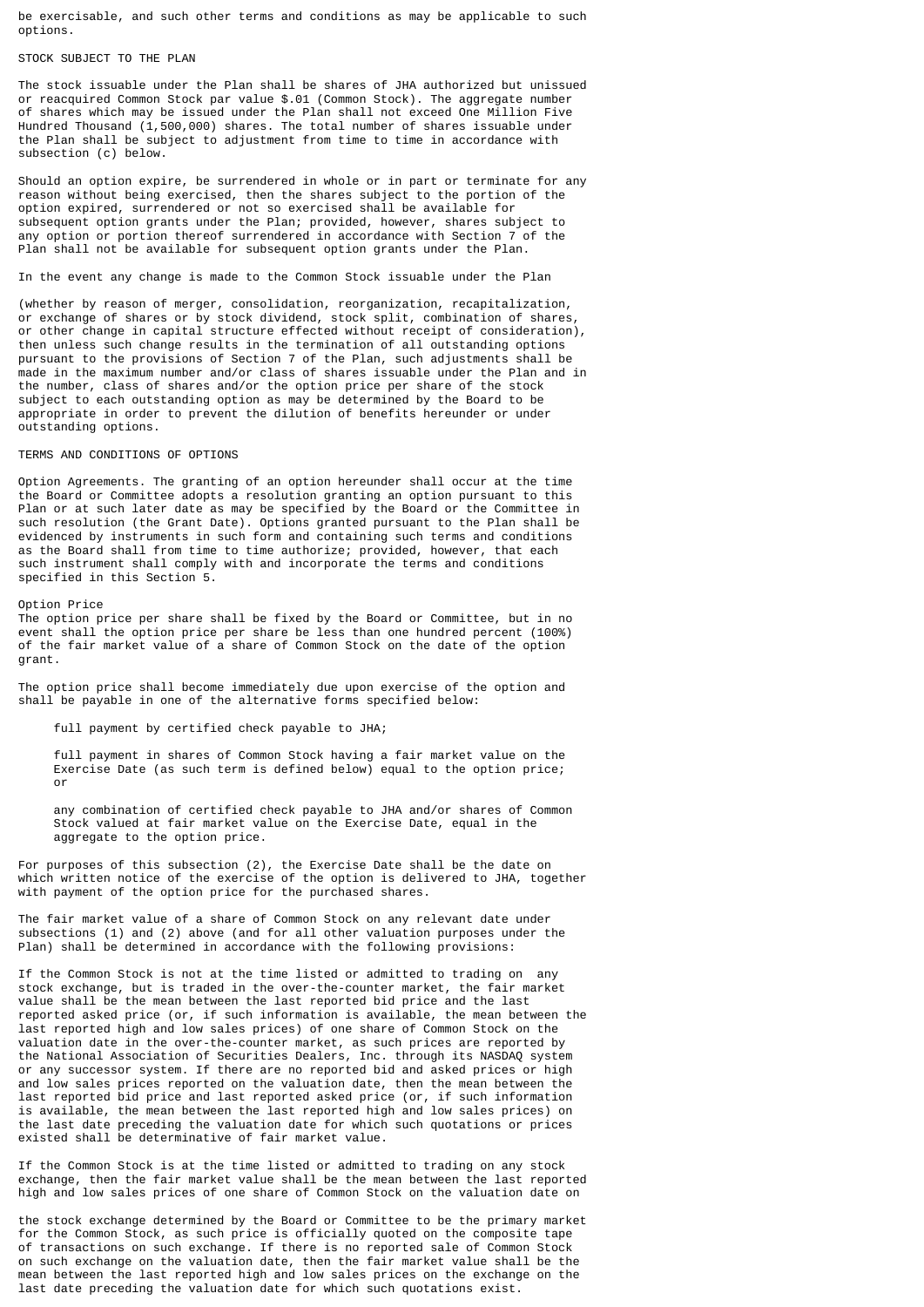If the Common Stock at the time is neither listed nor admitted to trading on any stock exchange nor traded in the over-the-counter market, then the fair market value shall be determined by the Board after taking into account such factors as the Board shall deem appropriate, including valuations of the stock performed by independent appraisers selected by the Board.

Term and Exercise of Options. Each option granted under the Plan shall become exercisable at such time or times and upon fulfillment of such conditions as are determined by the Board and for such period of time thereafter and for such number of shares as shall be determined by the Board or Committee and set forth in the instrument evidencing such option. However, no option granted under the Plan shall have a term in excess of ten (10) years from the grant date.

Assignability. For the first six (6) months after the date of grant, no option granted under the Plan shall be transferable by the optionee other than by will or by the laws of descent and distribution. Following the first six (6) months after the date of grant, options may be transferred during the lifetime of an optionee, to any Permitted Transferee. Permitted Transferees shall include members of the immediate family of the optionee, any charity qualified under 501 (c) (3) of the Internal Revenue Code and any trust established for the benefit of the optionee or the optionees immediate family members. For this purpose, immediate family member shall mean the optionees spouse, children, stepchildren, grandchildren and step-grandchildren and any partnership, corporation, limited liability company or other entity, all the beneficial interests in which are held by the optionee or immediate family members. Permitted Transferees may only transfer options to other Permitted Transferees of the optionee. JHA may disregard any transfer of an option which has not been properly registered with JHA or its agents. In the event of a death of a Permitted Transferee who held options at death, such options shall thereafter be exercisable, as provided in subsection (f)(3), by such person(s) entitled to do so under the will of the Permitted Transferee, or by the legal representative of the Permitted Transferee.

Employment Status. For purposes of Section (f) of this Section 5, an optionee shall be deemed to be an employee of JHA if such optionee is employed by i) JHA; ii) a Parent Corporation (as that term is defined in Section 425(e) of the Code) of JHA (Parent Corporation); iii) a Subsidiary Corporation of JHA; or iv) any corporation in which JHA directly or indirectly owns stock possessing at least twenty percent (20%) of the total combined voting power of all classes of stock:, or any partnership in which JHA directly or indirectly owns at least twenty percent (20%) of the capital interest or profits interest (Affiliated Company) (JHA and all such other companies are sometimes hereinafter referred to as the employer corporation); provided, however, that if an optionee is employed by an Affiliated Company, no shares of stock acquired by such optionee upon exercise of an Incentive Option will be eligible to qualify for tax treatment under Section 422A of the Code unless such optionee was employed by JHA, a Subsidiary Corporation or a Parent Corporation of JHA on the date such Incentive Option was granted and such optionee acquires such stock by exercising such Incentive Option not later than three (3) months from the date such optionee is last employed by JHA, a Subsidiary Corporation or a Parent Corporation of JHA.

# Effect of Termination of Employment

In the event the employment of an employee to whom an option has been granted under the Plan shall be terminated other than by reason of permanent disability within the meaning of Section 22 (e) (3) of the Code, retirement pursuant to any retirement plan of any employer corporation, or by death, then any outstanding options granted to such employee under the Plan shall terminate and cease to be exercisable by the employee or any Permitted Transferee immediately upon the date of such termination of employment (but in any event not later than the

termination date of the option). Options granted under the Plan shall not be affected by any change of duties or position so long as the optionee continues to be in the employ of JHA. The option agreements may contain such provisions as the Board shall approve with reference to the effect of approved leaves of absence.

If an employee holding an option which has not expired or terminated shall become permanently disabled within the meaning of Section 22(e) (3) of the Code, then the employee shall have a period of one (1) year from the date of cessation of employee status during which to exercise such option or options for the number of shares for which such option or options are exercisable on the date of cessation of employee status, but in no event shall such options be exercisable after the specified expiration date of the option term. Upon the expiration of such limited period of exercisability, or (if earlier) upon the expiration of the option term, the option shall terminate and cease to be exercisable.

If an employee holding an option which has not expired or terminated shall retire pursuant to any retirement plan of any employer corporation, then the employee shall have a period of three (3) months from the date of cessation of employee status during which to exercise such option or options for the number of shares for which such option or options are exercisable on the date of cessation of employment status, but in no event shall such options be exercisable after the specified expiration date of the option. Upon the expiration of such limited period of exercisability, or (if earlier) upon the expiration of the option term, the option shall terminate and cease to be exercisable.

If a person holding an option which has not expired or terminated shall die, then the estate of the decedent or the person or persons to whom his or her rights under the option were transferred by will or by the laws of descent and distribution shall have a period of one (1) year from the date of death during which to exercise such option or options for the number of shares as to which the decedent could have exercised such option at the time of his or her death,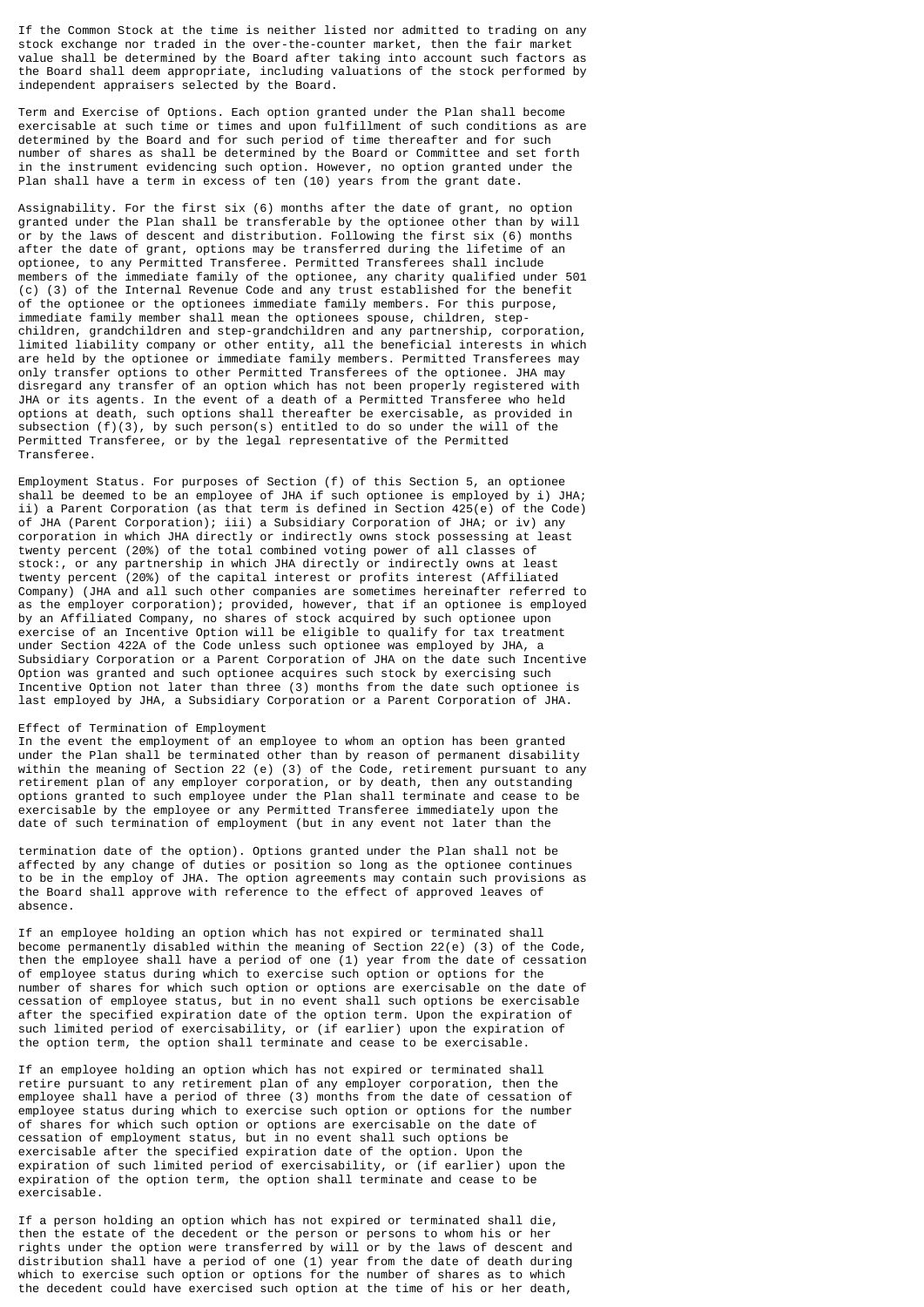but in no event shall such options be exercisable after the specified expiration date of the option term. Any such exercise shall be effected by written notice to the Board from the persons entitled to exercise the option and the person or persons giving the same shall furnish to the Board such other documents or papers as the Board may reasonably require, including, without limitation, evidence of the authority of such person or persons to exercise the option and evidence satisfactory to the Board that any death taxes payable with respect to such shares have been paid or provided for. Upon the expiration of such limited period of exercisability, or (if earlier) upon the expiration of the option term, the option shall terminate and cease to be exercisable.

Stockholder Rights. An option holder shall have none of the rights of a stockholder with respect to any shares covered by the option until such individual shall have exercised the option, paid the option price and been issued a stock certificate for the purchased shares. Upon exercise of the option, payment of the option price and issuance of the stock certificate, the option holder shall have all of the rights of a stockholder with respect to such shares including voting and dividend rights, subject only to the provisions of this Plan and other instruments implementing the provisions hereof.

#### INCENTIVE OPTIONS.

The additional terms and conditions specified below shall be applicable to all Incentive Options granted under the Plan. Options which are specifically designated as non-qualified options when issued under the Plan shall not be subject to such additional terms and conditions.

Dollar Limitation. The aggregate fair market value (determined as of the respective date or dates of grant) of the Common Stock with respect to which Incentive Options granted under the Plan (or any other plan of JHA or its parent or subsidiary corporations) are exercisable for the first time by any optionee during any calendar year shall not exceed One Hundred Thousand Dollars (\$100,000) or such greater amount as may be permitted under subsequent

# amendments to Section 422A of the Code.

Ten Percent (10%) Shareholder. If any employee to whom an Incentive Option is to be granted pursuant to the provisions of the Plan is on the date of grant the owner of stock (as determined under Section 425(d) of the Code) possessing more than 10% of the total combined voting power of all classes of stock of JHA or any one of its Parent or Subsidiary Corporations, then the following special provisions shall be applicable to the Incentive Option granted to such individual:

The option price per share of the Common Stock subject to such Incentive Option shall not be less than one hundred ten percent (110%) of the fair market value of one share of Common Stock on the date of grant; and

No such Incentive Option shall have a term in excess of five (5) years from the date of grant.

Assignability. During the lifetime of the optionee, the Incentive Option shall be exercisable only by the optionee and shall not be assignable or transferable by the optionee otherwise than by will or by the laws of descent and distribution.

Except as modified by the preceding provisions of this Section 6, all the provisions of the Plan shall be applicable to Incentive Options granted hereunder.

## SURRENDER AND TERMINATION OF OPTIONS.

If either JHA or its stockholders enter into an agreement to dispose of all or substantially all of the assets of JHA or fifty percent (50%) or more of the outstanding voting stock of JHA by means of a sale, merger, reorganization or liquidation, then the Board shall have the discretionary authority, exercisable upon such terms and conditions as it deems appropriate, to authorize the surrender of all unexercised options in exchange for a cash distribution equal in amount to the difference between i) the fair market value at the authorized surrender date of the shares for which the surrendered option or portion thereof is at the time exercisable, and ii) the aggregate option price payable for such shares.

If, in connection with any such sale, merger, reorganization or liquidation, provision is made for each outstanding option to either be assumed by the successor corporation (or parent thereof) or be replaced with a comparable option to purchase shares of the capital stock of the successor corporation (or parent thereof), each person holding unexercised options shall be entitled to have such options assumed by the successor corporation (or parent thereof) or replaced with a comparable option, as the case may be. The determination of option comparability will be made by the Board, and its determination shall be final, binding and conclusive.

Upon consummation of such sale, merger, reorganization or liquidation, all outstanding options under the Plan shall terminate and cease to be exercisable, unless assumed by the successor corporation (or parent thereof).

The grant of options under the Plan shall in no way restrict or affect the right of JHA or its stockholders to adjust, reclassify, reorganize or otherwise change its capital or business structure or to merge, consolidate, dissolve, liquidate or sell or transfer all or any part of its business or assets.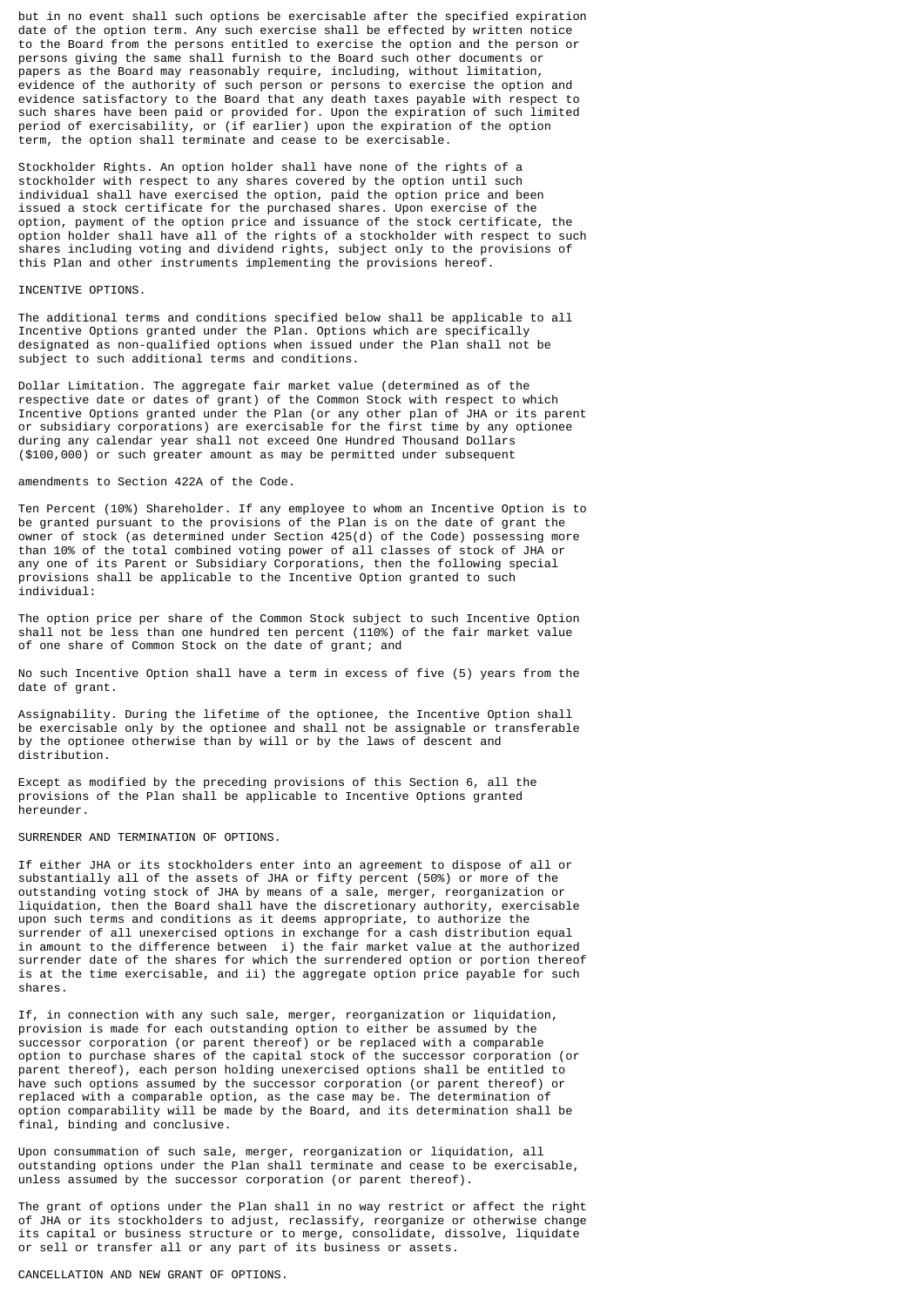The Board shall have the authority to effect, at any time and from time to time, with the consent of the affected option holders, the cancellation of any or all outstanding options under the Plan and to grant in substitution therefor new options under the Plan covering the same or different numbers of shares of Common Stock but having an option price per share not less than one hundred percent (100%) of fair market value on the new grant date.

# AMENDMENT OF THE PLAN.

The Board shall have the exclusive power and authority to amend or modify the Plan in any or all respects whatsoever; provided, however, that no such amendment or modification shall, without the consent of the option holders, adversely affect rights and obligations with respect to options at the time outstanding under the Plan; and provided, further, that the Board shall not, without the approval of the stockholders of JHA, i) increase the maximum number of shares issuable under the Plan, except for permissible adjustments under Section 4(c); ii) materially modify the eligibility requirements for the grant of options under the Plan; or iii) make any other changes in the Plan which require stockholder approval pursuant to Section 422A of the Internal Revenue Code.

#### EFFECTIVE DATE AND TERM OF PLAN.

The Plan shall become effective upon the later of i) November 1, 1996 or ii) the date the Plan shall have been approved by the JHA stockholders. The Board or Committee may grant options under the Plan at any time after the effective date and before the date fixed herein for termination of the Plan. The JHA 1987 Stock Option Plan shall terminate upon the effective date of this Plan, provided that all options then outstanding under the 1987 Stock Option Plan shall thereafter continue to have force and effect in accordance with the provisions of the instruments evidencing such options.

Unless sooner terminated by the Board or otherwise, the Plan shall terminate upon the earlier of i) the tenth (10th) anniversary of the effective date of the Plan, or ii) the date on which all shares available for issuance under the Plan shall have been issued pursuant to the exercise or surrender of options granted hereunder. If the date of termination is determined under clause (i) above, then options outstanding on such date shall thereafter continue to have force and effect in accordance with the provisions of the instruments evidencing such options.

Options may be granted under this Plan to purchase shares of Common Stock in excess of the number of shares then available for issuance under the Plan, provided i) an amendment to increase the maximum number of shares issuable under the Plan is adopted by the Board prior to the initial grant of any such option and is thereafter approved by the stockholders of JHA, and ii) each option so granted is not to become exercisable, in whole or in part, at any time prior to the obtaining of such stockholder approval.

#### USE OF PROCEEDS.

The proceeds received by JHA from the sale of shares pursuant to options granted under the Plan shall be used for general corporate purposes.

# STOCK RESERVE.

JHA shall, at all times during the term of this Plan, reserve and keep available such number of shares of stock as will be sufficient to satisfy the requirements of this Plan. Such obligation to reserve shares of stock shall apply only with respect to options actually outstanding under this Plan and not with respect to the total number of shares available under this Plan for which options have not been granted.

LISTING, REGISTRATION AND COMPLIANCE WITH LAWS AND REGULATIONS.

Each option shall be subject to the requirement that if at any time the Board shall determine, in its discretion, that the listing of the shares subject to the option upon any securities exchange or the registration or qualification of such shares under any state or federal securities or other law or regulation, or the consent or approval of any governmental regulatory body, is necessary or desirable as a condition of, or in connection with, the granting of such option or the issue or purchase of the shares thereunder, no such option may be exercised in whole or in part unless such listing, registration, qualification,

consent or approval shall have been effected or obtained free of any conditions not acceptable to the Board, and the option holder will supply JHA with such certificates, representations and information as JHA shall request and shall otherwise cooperate with JHA in obtaining such listing, registration, qualification, consent or approval. In the case of officers and other persons subject to Section 16(b) of the Securities Exchange Act of 1934, the Board may at any time impose any limitations upon the exercise of an option which, in the Boards discretion, are necessary or desirable to permit transactions hereunder by such persons to comply with Section 16(b) and the rules and regulations thereunder. If JHA, as part of an offering of securities or otherwise, finds it desirable because of federal or state regulatory requirements to reduce the period during which any options may be exercised, the Board may, in its discretion and without the option holders consent, so reduce such period on not less than fifteen (15) days written notice to the option holders.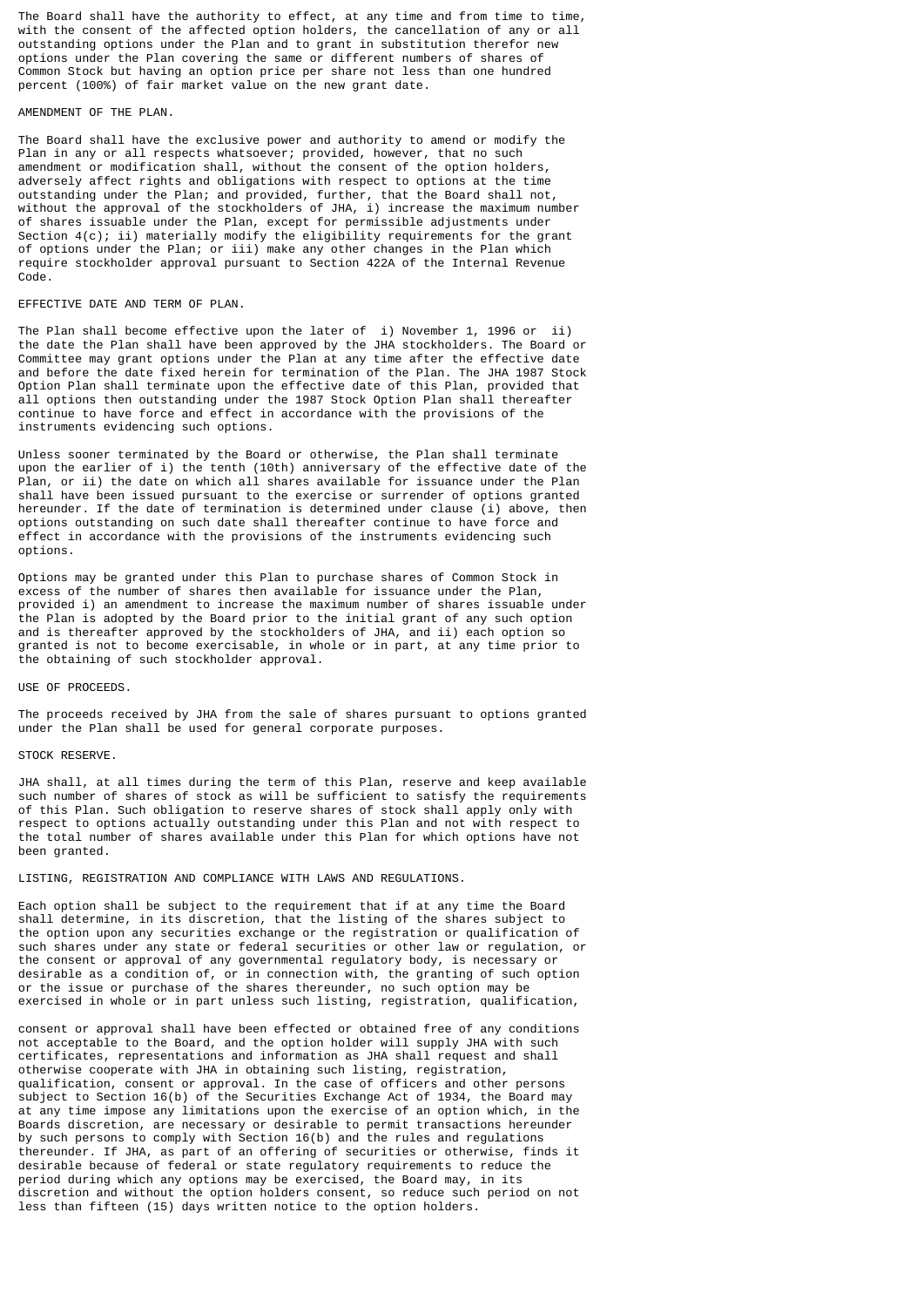PROXY

JACK HENRY & ASSOCIATES, INC. THIS PROXY IS SOLICITED ON BEHALF OF THE BOARD OF DIRECTORS 663 HIGHWAY 60<br>P.O. BOX 807<br>MONETT, MISSOURI 65708

The undersigned hereby appoints Michael E. Henry and Michael R. Wallace as Proxies, each with the power to appoint his or her substitute, and hereby authorizes them to represent and to vote, as designated below, all the shares of common stock of Jack Henry & Associates, Inc. held of record by the undersigned on September 24, 1996, at the annual meeting of shareholders to be held on

> October 29, 1996 or any adjournment thereof.

1. ELECTION OF DIRECTORS FOR ALL NOMINEES LISTED BELOW WITHHOLD AUTHORITY (except as marked to the contrary below) to vote for all

nominees listed below

(INSTRUCTION: To withhold authority to vote for any individual nominee strike a line through the nominee's name in the list below)

J. Henry, J. Hall, M. Henry, J. Ellis, B. George, G. Curry, M. Wallace

2. PROPOSAL TO APPROVE THE ADOPTION OF THE 1996 NON-QUALIFIED STOCK OPTION PLAN.

AGAINST ABSTAIN

**FOR** 

3. PROPOSAL TO AMEND THE CERTIFICATE OF INCORPORATION TO REQUIRE TWO-THIRDS STOCKHOLDER VOTE FOR STOCKHOLDER AMENDMENT OF BY-LAWS.

**FOR** 

# AGAINST AGAINST AGAINST AGAINST AGAINST AGAINST AGAINST AGAINST AGAINST AGAINST AGAINST AGAINST AGAINST AGAINST AGAINST AGAINST AGAINST AGAINST AGAINST AGAINST AGAINST AGAINST AGAINST AGAINST AGAINST AGAINST AGAINST AGAINS

(IMPORTANT - SEE OTHER SIDE)

4. PROPOSAL TO AMEND THE CERTIFICATE OF INCORPORATION TO PROHIBIT STOCKHOLDER ACTION BY WRITTEN CONSENT.

**FOR** AGAINST AGAINST AGAINST AGAINST AGAINST AGAINST AGAINST AGAINST AGAINST AGAINST AGAINST AGAINST AGAINST AGAINST AGAINST AGAINST AGAINST AGAINST AGAINST AGAINST AGAINST AGAINST AGAINST AGAINST AGAINST AGAINST AGAINST AGAINS

5. PROPOSAL TO AMEND THE CERTIFICATE OF INCORPORATION REGARDING CONSIDERATION OF RELEVANT FACTORS IN CERTAIN BUSINESS COMBINATIONS.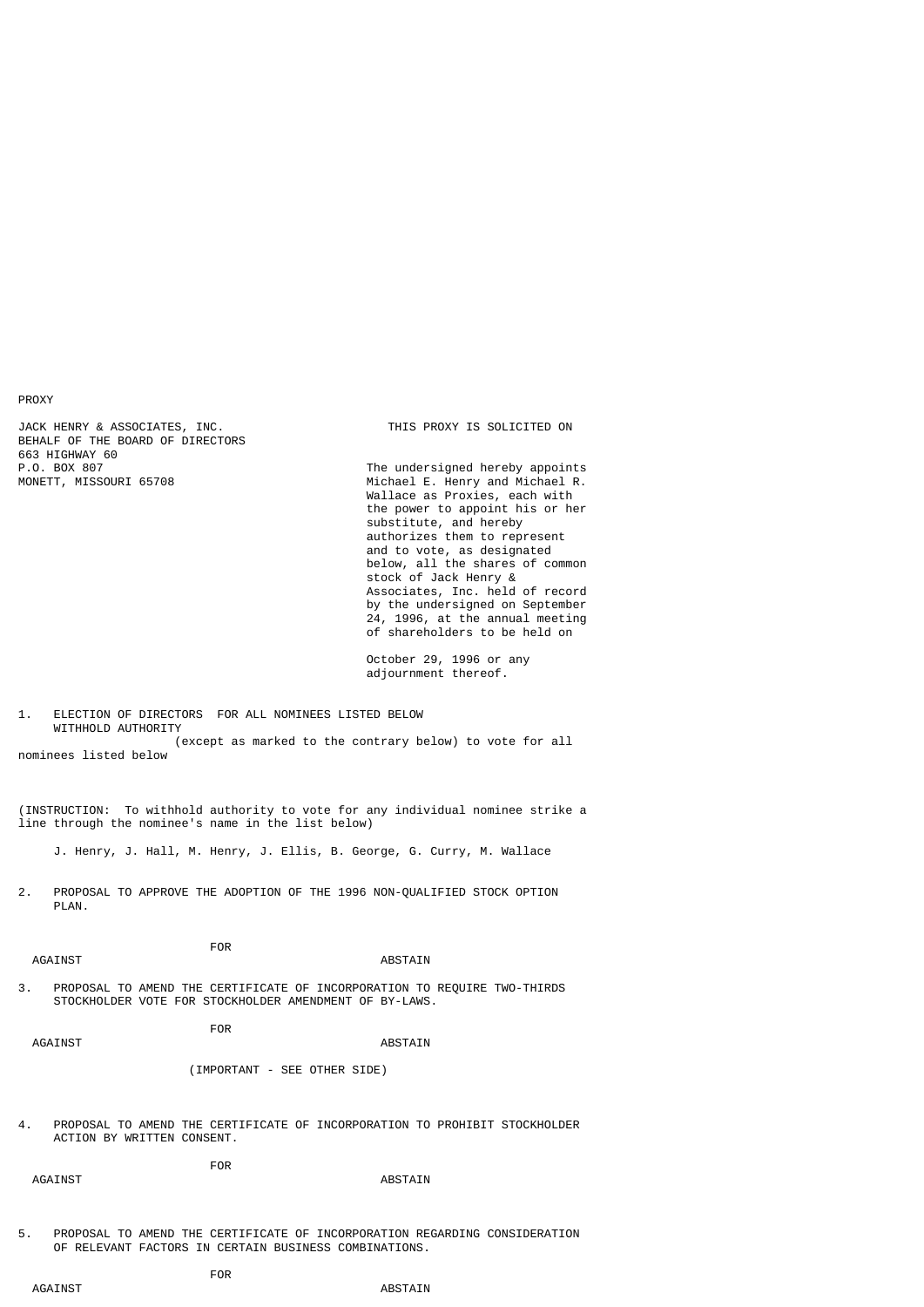6. IN THEIR DISCRETION THE PROXIES ARE AUTHORIZED TO VOTE UPON SUCH OTHER BUSINESS AS MAY PROPERLY COME BEFORE THE MEETING.

 This proxy when properly executed will be voted in the manner directed herein by the undersigned stockholder. If no direction is made, this proxy will be voted FOR Proposals 1, 2, 3, 4 and 5.

 Please sign exactly as name appears below. When shares are held by joint tenants, both should sign. When signing as attorney, as executor, administrator, trustee or guardian, please give full title as such. If a corporation, please sign in full corporate name by President or other authorized officer. If a partnership please sign in partnership name by authorized person.

extended by DATED the state of the state of the state of the state of the state of the state of the state of the state of the state of the state of the state of the state of the state of the state of the state of the state

Signature

Signature if held jointly

 PLEASE MARK SIGN DATE AND RETURN THE PROXY CARD PROMPTLY USING THE ENCLOSED ENVELOPE

JACK HENRY & ASSOCIATES, INC. FISCAL 1996 ANNUAL REPORT (YEAR ENDED 6/30/96)

On the cover and inside the front cover: Bank Interiors - Early 1900's. Technology provided by Jack Henry & Associates. Original Photos property of Bettmann Archive.

#### JACK HENRY MISSION

Our mission, briefly, is to protect and to increase the value of our stockholders' investment by providing quality products and services to our customers. To accomplish this, we intend to:

- \* Concentrate on what we know and do best information systems and services for banks and financial institutions.
- \* Provide outstanding commitment and service to our customers, so that the perceived value of our products and services is always consistent with their real value.
- \* Maintain a work environment that is personally and financially rewarding to our employees.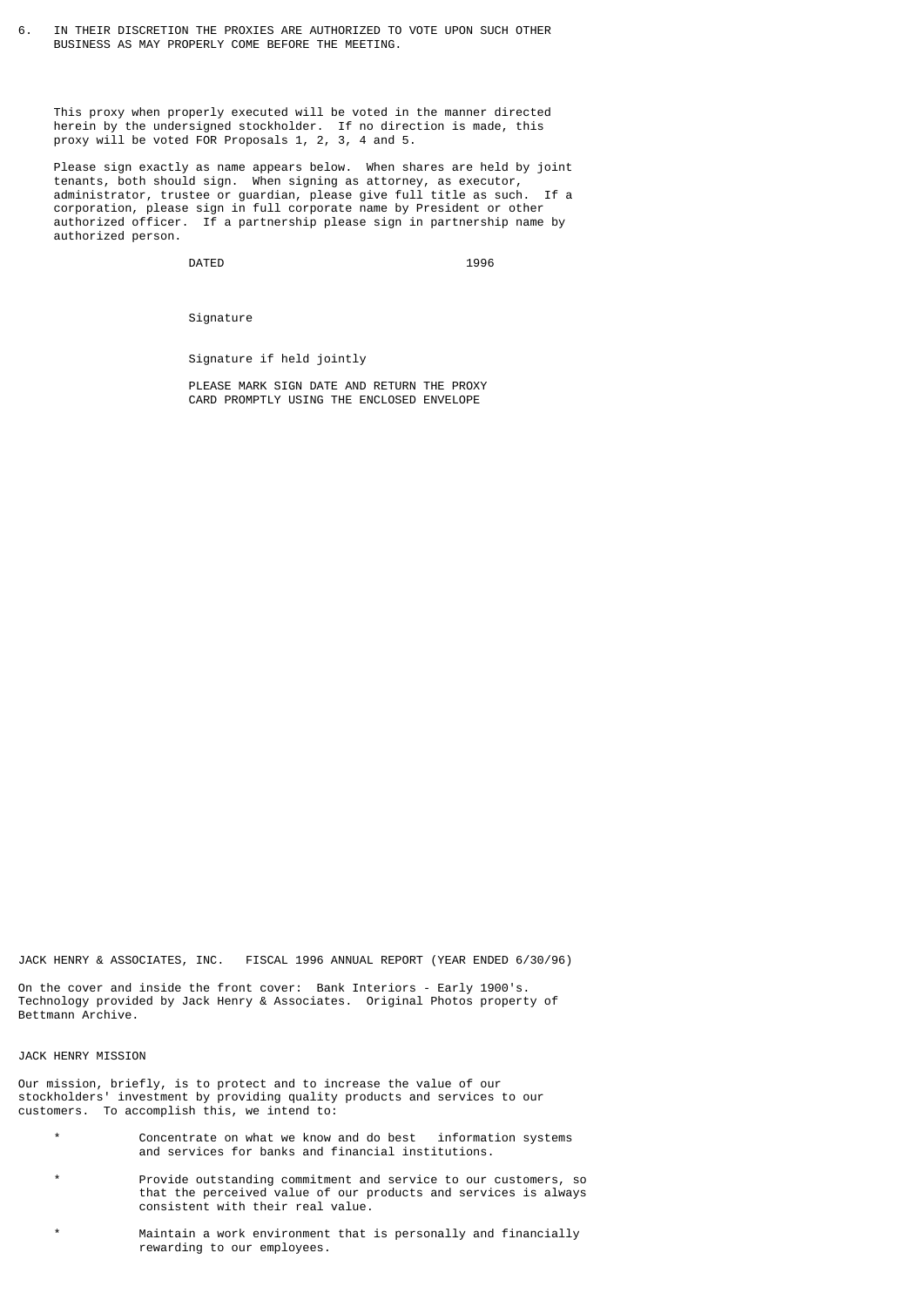(SIDEBAR FOR CORPORATE PROFILE)

Jack Henry & Associates, Inc., was No. 46 on "Forbes" magazine's 1995 list of "The World's Best Small Companies." It rose from No. 58 in 1994 and No. 109 in 1993.

Picture of CRT.

#### CORPORATE PROFILE

Jack Henry & Associates, Inc. (JHA), is a leading provider of integrated computer systems and services for banks and other financial institutions. It provides data processing solutions through proprietary applications software, which operates on IBM computers. JHA offers two core systems: CIF 20/20 , typically for customers with less than \$300 million in assets, and the Silverlake System , for customers with assets up to \$10 billion. JHA also frequently sells the hardware with its software products, and it also provides customer support and related services. Banks can purchase JHA systems for inhouse data processing or they can use the company's resources through service bureau and facilities management operations. machine (ATM) software and processes ATM network transactions through its CommLink Corp. subsidiary. JHA serves more than 1,240 customers in the United States and several foreign countries.

(Sidebars for letter to our shareholders):

Page 2 - Photograph of Jack Henry & Associates, Inc. corporate headquarter sign.

Photograph of Jack Henry & Associates, Inc. grounds around the corporate offices.

Pie Chart depicting Revenue Sources for FY '92:

Maintenance/Support 20%<br>Software & Installation 32% Software & Installation 32% Hardware

Pie Chart depicting Revenue Sources for FY '96:

Maintenance/Support 33% Software & Installation 27% Hardware 40%

Bar Graph depicting "REVENUES" from continuing operations:

For FYE 96 - 67,558,000<br>For FYE 95 - 46,124,000 46, 124, 000<br>38, 390, 000 For FYE  $94$  -For FYE 93 - 32,589,000

For FYE 92 - 23,896,000

Page 3

Bar Graph depicting "GROSS PROFIT" from continuing operations:

For FYE 96 - 33,965,000<br>For FYE 95 - 23,178,000 23,178,000<br>17,877,000 For FYE 94 - 17,877,000<br>For FYE 93 - 14,009,000 For FYE 93 -For FYE 92 - 11,129,000

Bar Graph depicting "GROSS MARGIN" percentages:

For FYE 96 - 50.30% For FYE 95 - 50.30%<br>For FYE 94 - 46.60% For FYE 94 - 46.60%<br>For FYE 93 - 43.30% For  $FYE$  93 -For FYE 92 - 46.60%

Bar Graph depicting "INCOME FROM CONTINUING OPERATIONS":

|  | 12,268,000                                                                   |
|--|------------------------------------------------------------------------------|
|  | 7,978,000                                                                    |
|  | 6,259,000                                                                    |
|  | 5,272,000                                                                    |
|  | 3,892,000                                                                    |
|  | For FYE 96 -<br>For FYE 95 -<br>For FYE 94 -<br>For FYE 93 -<br>For FYE 92 - |

Photograph of Jack Henry & Associates, Inc. corporate headquarters.

Bar Graph depicting "EARNINGS PER SHARE" from continuing operations:

For FYE 96 - \$.98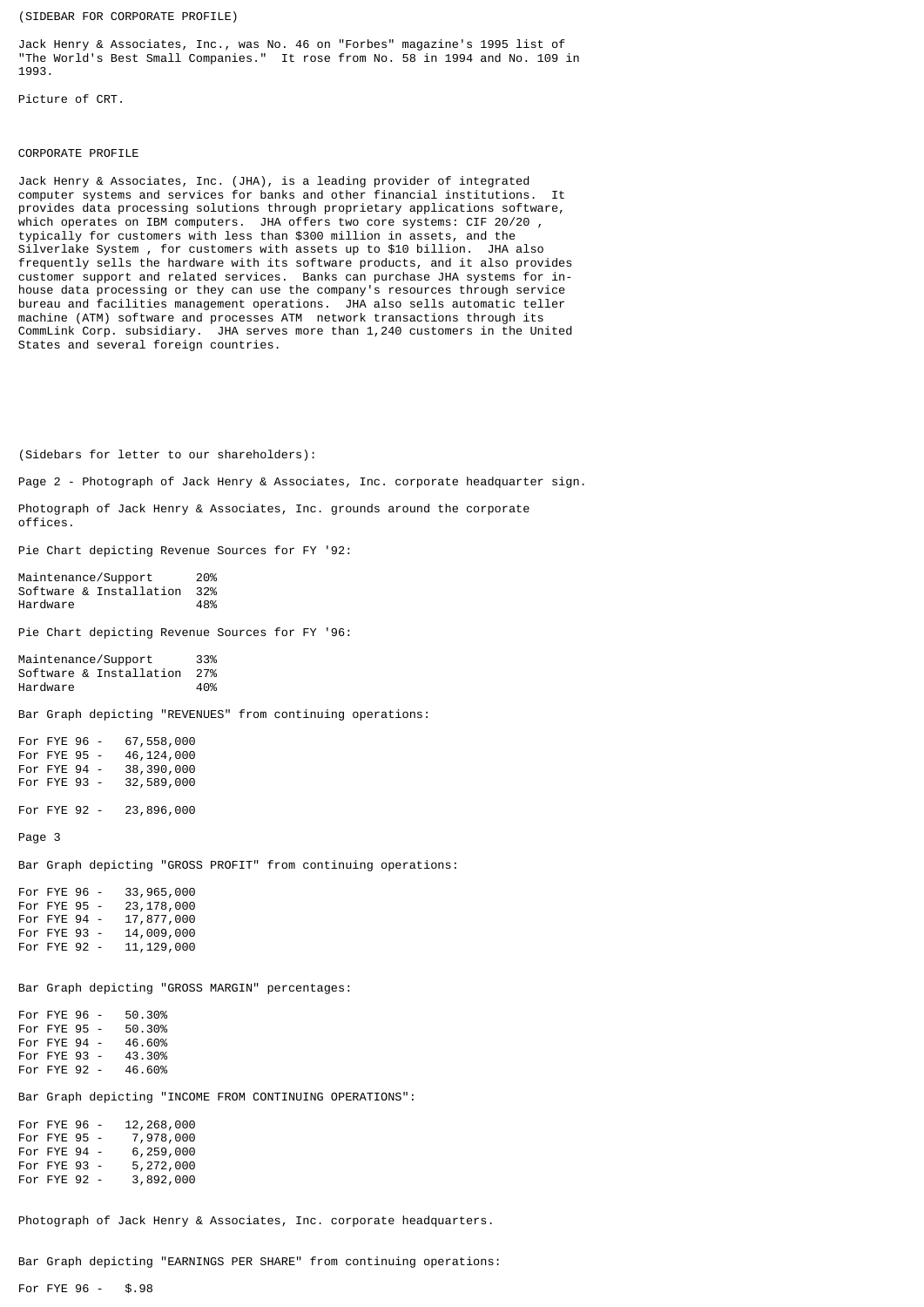For FYE 95 - \$.66<br>For FYE 94 - \$.52 For FYE 94 - \$.52<br>For FYF 93 - \$.46 For FYE 93 - \$.46<br>For FYE 92 - \$.35 For FYE  $92 -$ 

Photograph of Jack Henry & Associates, Inc. corporate offices during the winter.

page 4

Photograph of keyboard.

JHA check imaging systems should make significant contributions to revenue growth in upcoming years.

page 5

Photograph of new construction at JHA Headquarters providing facilities for expanded growth.

Photograph of Jack Henry & Associates, Inc. corporate office.

page 6

Bar Graph depicting "NUMBER OF ASSOCIATES":

For FYE 96 - 330 For FYE 95 - 215 For FYE 94 - 164<br>For FYE 93 - 154 For FYE 93 - 154 For FYE  $92 -$ 

Photograph of Michael E. Henry, Chairman and Chief Executive Officer.

Photograph of Michael R. Wallace, President and Chief Operating Officer.

## TO OUR SHAREHOLDERS

In fiscal 1996, Jack Henry's revenues and earnings again reached record levels. We integrated our two recently acquired bank software companies, Liberty and SECTOR, into the JHA organization. Multiple benefits resulted: additional revenue and earnings streams, new products and services, and increased people resources. We were also able to establish some efficiencies by eliminating duplications.

Both of our core systems - the CIF 20/20 and Silverlake System, showed excellent growth. We began generating revenue from the alliance with Integrated Systems Solutions Corporation (ISSC), a wholly owned International Business Machines Corporation (IBM) subsidiary. We introduced our check imaging and platform products, and we recently began aggressively selling these products in the marketplace. We also entered into an agreement with Block Financial (Block) to develop a home banking product. Our ATM business grew steadily, bolstered by two acquisitions. Finally, we reduced the operating loss in our BankVision Software, Ltd., international unit.

Today, JHA is a much different company than it was just a few years ago. Our revenues at the end of fiscal 1996 were almost triple the level of fiscal 1992. Additionally, our maintenance/support and service component - which provides a predictive base of continuing income - accounted for 33% of total revenues in fiscal 1996, versus 20% in fiscal 1992. the growth in this area reflects both increases in recurring maintenance fees and important additions in complementary services, such as ATM networking, service bureau and disaster recovery areas. We believe these revenue sources will continue to be important contributors as we move forward.

# **RESULTS**

Fiscal 1996 was JHA's sixth consecutive year of record revenues and profitability from continuing operations. Since fiscal 1990 we have seen compounded annual growth rates of 28% in revenues and 52% in net earnings per share from continuing operations. The fourth quarter of fiscal 1996 marked the 26th consecutive period that year-to-year quarterly comparisons have shown increased earnings results.

Total revenues for fiscal 1996 increased to \$67.6 million, compared with \$46.1 million in fiscal 1995 - a gain of 46%. The Liberty and Sector bank software acquisitions in June 1995 were an important part of this growth.

Records were set in all three of our revenue areas: software, hardware, and maintenance/support and service. Software and installation revenue increased by 20% over the previous year's software results. We continued to add new accounts, converted a significant number of acquired customers to our CIF 20/20 and Silverlake systems, upgraded systems for many of our existing customers, and expanded our ATM business. Hardware sales increased by 30%. This area benefited from substantial upgrades by many of our newly acquired customers. Our forms and supplies business, most of which was acquired in the Liberty transaction, is considered part of the hardware category. Maintenance/support and service had an exceptionally strong year: revenue increased by 116%. The Liberty and Sector acquisitions account for a significant portion of this increase. Acquired revenue sources in this area include maintenance and support, service bureau, and disaster recovery services.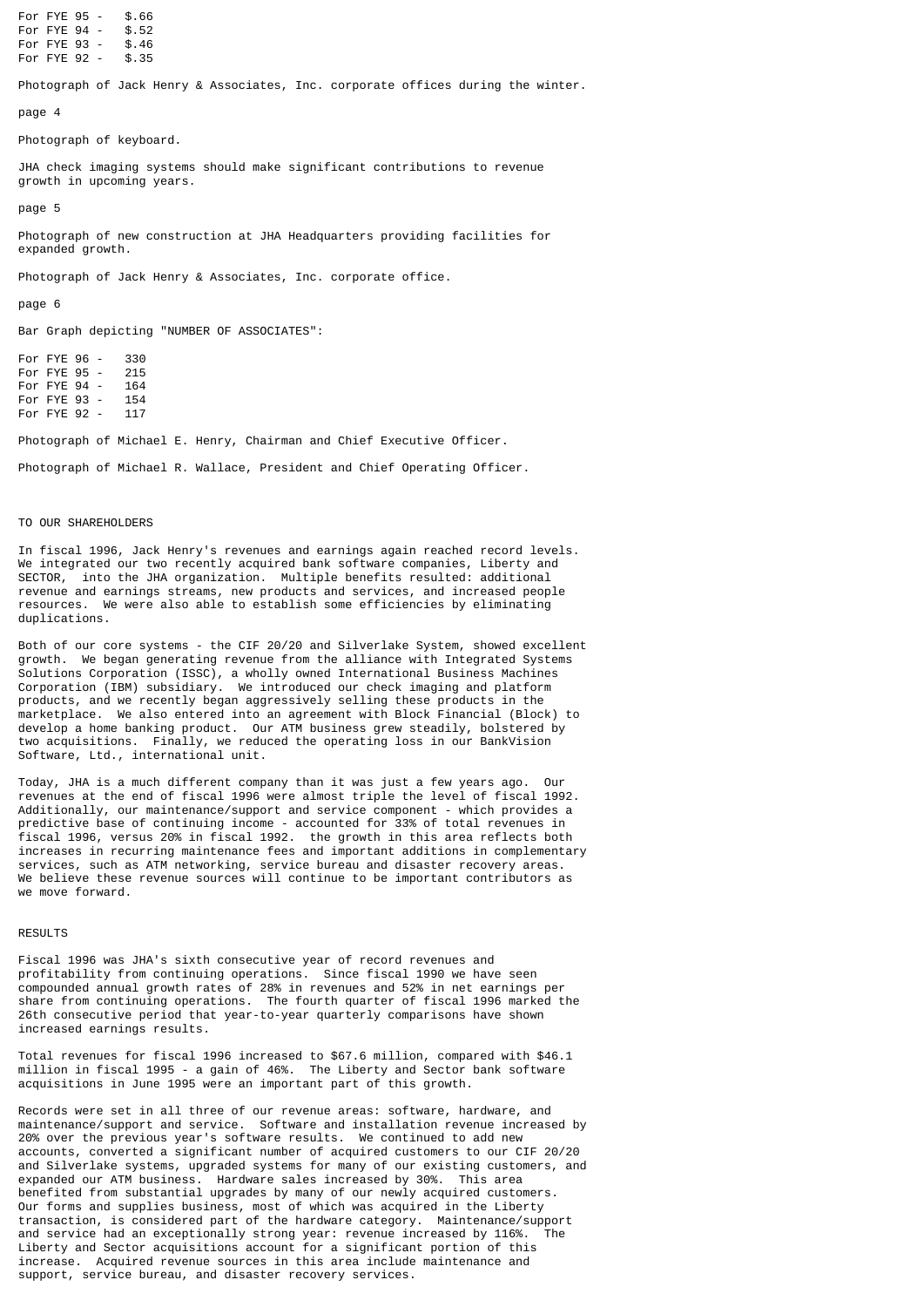Our gross profit increased by 47% in fiscal 1996. Our gross profit margin equaled last year's 50.3% level. By exercising strict control over operating expenses, we were able to increase our operating margin from 25.6% to 28.4%.

Net income from continuing operations totaled \$12.3 million, or \$.98 per share, an increase of 54% from the \$8.0 million, or \$.66 per share, earned in fiscal 1995. The per-share results increased by 48%, reflecting an additional 4% shares outstanding. At fiscal year-end 1996, JHA made the decision to record its BankVision unit at its net realizable value. The resultant loss of \$2.62 million, or \$.21 per share, from discontinued operations primarily consisted of goodwill, and capitalized software write-down.

Our record revenues and earnings reflect the excellent demand for both our Silverlake and CIF 20/20 systems. We completed fiscal 1996 with a record order backlog - \$21.0 million. This figure, 28% above the \$16.4 million backlog on June 30, 1995, reflects strong orders in our core systems, new ISSC contracts, service bureau contracts, and an initial demand for our recently introduced check imaging and platform products. We expect orders for new products to become an increasing portion of our backlog.

#### AGREEMENT WITH BLOCK FINANCIAL FOR HOME BANKING PRODUCT

In May 1996, JHA signed an agreement with Block Financial, a wholly owned subsidiary of H&R Block, Inc., to offer a home banking product to JHA's customers. This state-of-the-art online service gives a bank's customers access to a wide range of products and services on the Internet, through Block Financial's site on the World Wide Web (http://www.conductor.com). The customer can request account information, bill payment, credit cards, and discount brokerage as well as nonbank services such as news, weather forecasts, stock quotes, and Block's TaxCut, Small Business Attorney and Home Legal Advisor software, The Web site is accessible through CompuServe, Prodigy, America Online and any other secure Internet connection. This home banking solution is tightly coupled with JHA's core application software to provide accurate, up-tothe-minute information.

We expect to complete the testing phase and to begin marketing this solution during the second half of fiscal 1997. Thomas J. Walsh, who joined JHA through the ATM acquisition of Central Interchange, Inc., is responsible for our home banking project and related Internet services, which are based in the Kansas City area.

# Recently Introduced Products and Services/Progress with ISSC

In fiscal 1996, we installed our check imaging system at customer sites and began offering the product for general availability. We expect our check imaging product to be a significant contributor to revenue and profitability growth over the next several years. We ended the year with a solid imaging backlog.

We also introduced our new platform product last year and had a greater-thanexpected demand from our customers. We will continue to add resources to meet increasing demand. We expect that many of our clients will buy this product over the next few years.

Under the ISSC agreement, we have signed three contracts: two facilities management contracts and one service bureau contract. We built many new relationships during the year with larger banks. We expect to be awarded an increasing number of contracts under the ISSC agreement in the future.

#### MANAGEMENT

In May 1996, JHA mourned the loss of William W. Caraway. Bill, a JHA senior vice president and director, and the president of our BankVision unit, died as a result of injuries sustained in a fall at his home. He will be sadly missed. Bill joined Jack Henry in 1990. He provided us with outstanding sales and

marketing leadership, thus helping to fuel our growth and profitability during a crucial period. His valuable contributions included building a strong and wellstructured sales organization.

Edward W. Rhea assumed the role of JHA national sales manager on July 1, 1996. He has been a member of the JHA team for eight years. Most recently, he served as our manager of installation services. He has a good understanding of our products and services, our customers' needs, and our corporate goals. His excellent management skills, strong motivation, and work ethic will be important factors in continuing our aggressive revenue growth.

# FINANCIAL

JHA acquisitions over the past several years have all been financed from internally generated funds. In addition to last year's cash outlays we paid another \$6.8 million relating to acquisitions this year. On June 30, 1996, JHA's cash and short-term investments totaled \$8.1 million, basically unchanged from last year. We continue to be debt-free. Our strong financial base allows us to make timely acquisitions, to spend appropriately on development, to maintain superior customer service, and to attract the quality personnel we need to expand our industry leadership.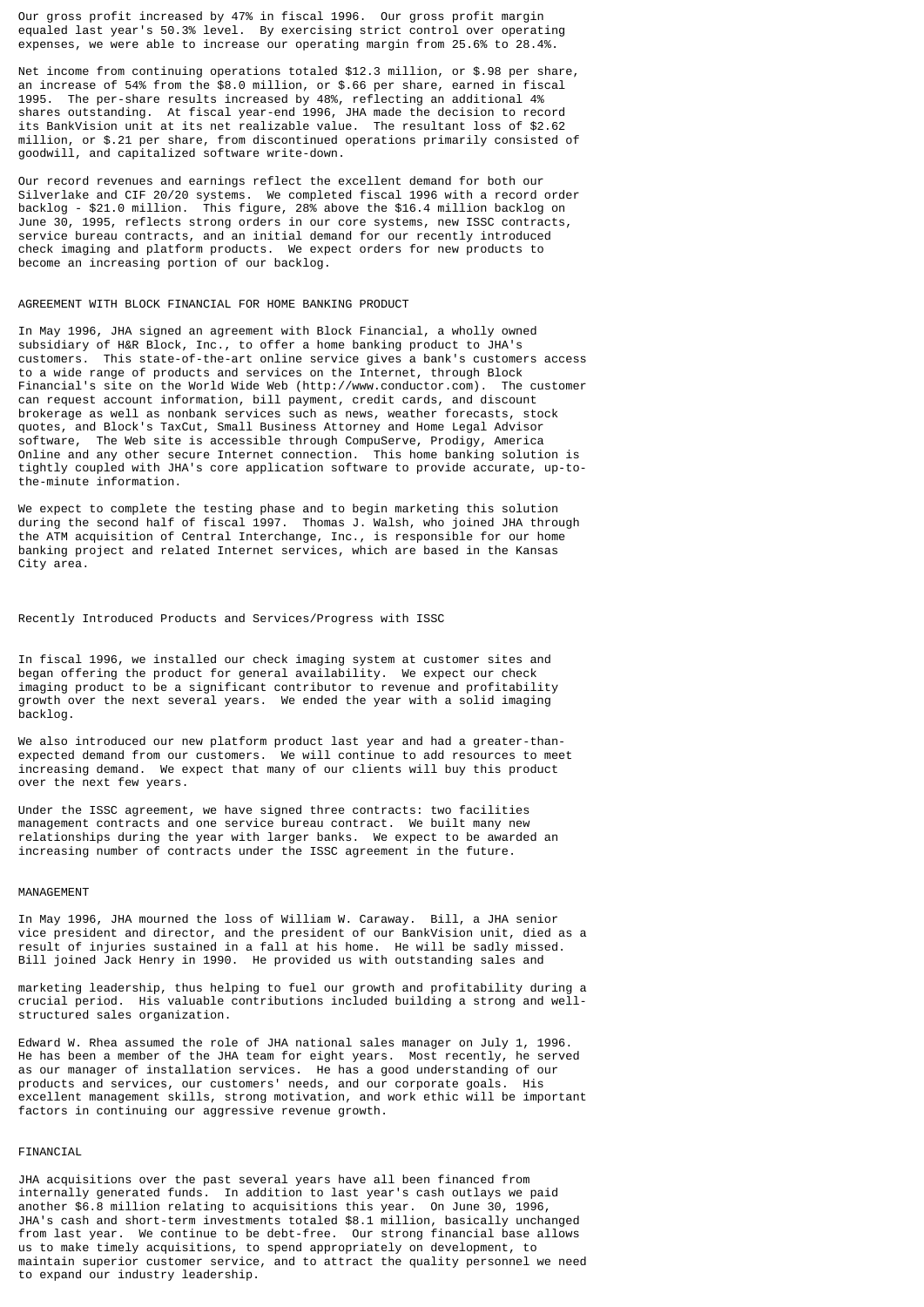## OUTLOOK

We believe that our prospects for achieving consistent and aggressive growth in earnings are excellent. We have a broad range of offerings and an increasingly diversified earnings base. We are one of the few companies in the bank technology industry with multiple product lines and multiple distribution capabilities.

The growth potential for our core software and related support and service is also excellent. New business prospects from the acquired operations and newproduct introductions have given us many more avenues of growth. Income from the ISSC alliance is already making a significant contribution, and we believe that it will soon become a larger and more consistent source of income. Forms and supplies, service bureau operations and bank recovery services will be important elements of our growing revenue and profit stream over the next several years. We expect that the higher-margin software and services components will provide an increasingly larger percentage of total revenues in future years.

We continue to look for ways to increase our market share further, both internally and through acquisitions. With the advanced-series IBM AS/400, the ISSC alliance, and our service bureau offering, we are now selling our products and services to a much broader spectrum of banks than in the past years. We will continue to consider acquisitions that will increase our customer base, expand our marketplace, and add needed products.

We appreciate the valuable contributions of our more than 330 employee associates - the Jack Henry team - over the past year. Their talent, creativity, dedication and enthusiasm are the driving forces behind our success.

August 23, 1996

/s/ Michael E. Henry /s/ Michael R. Wallace

Chief Operating Officer

Michael E. Henry Michael R. Wallace Chairman and Chief Executive Officer (Chief Chief Chief Chief Chief Chief Chief Chief Chief Chief Chief Chief Chief Chief Chief Chief Chief Chief Chief Chief Chief Chief Chief Chief Chief Chief Chief Chief Chief Chief Chie

page 7

Photograph of IBM AS/400 computer.

## WHERE TRADITION MEETS TECHNOLOGY

The banking industry has been criticized for not being more aggressive in implementing technology. Bank managements tend to be conservative. Additionally, meaningful wealth is typically not accumulated by individuals until they reach middle age, so a substantial portion of bank assets is owned by an older population. These customers are usually not as receptive to high-tech tools as younger account holders.

Banks provide a safe haven for people's money. Their profitability is derived from making loans and gathering deposits. Although banks typically do not rush to embrace new technology, bankers know that they must offer competitive services. Once they see that a technology is proven and there is a business reason to have it, they become interested in newly introduced products.

Jack Henry brings technology to the banking industry. It provides an array of reliable products and services to assist this traditional industry as it moves towards the 21st century. JHA waits until a technology is proven and stable before committing to a new product. Even then, we introduce a product only after we have concluded that many of our customers are interested in it. We want to be the full-service technology partner for an increasing number of banks.

Bank deregulation, mergers and acquisitions, and new technology are forcing rapid changes in the industry, which results in greater competition. Studies indicate that there will be an increasing shift to electronic delivery of services. To increase efficiency, banks are encouraging their customers to use ATMs and other electronic banking services that are more economical than large branch bank systems. Bank technology budgets, which are dedicated to reduce operating costs and improved customer service, have been growing faster than inflation. These trends are all positive for JHA.

## JHA'S COMPETITIVE POSITION

JHA's software programs can accommodate all but about the hundred largest U.S. banks. There are more than 12,000 commercial banks and thrift institutions in the United States. An estimated 55% have in-house data processing systems; about 45% use service bureaus. These figures have changed little in the past few years. JHA offers both options.

Through the successful AS/400, JHA is the largest provider of IBM mid-range computers to the banking industry. We have been awarded the designation of "Premier Business Partner" by IBM for the past four years. In the financial marketplace, IBM holds the largest share of the hardware business.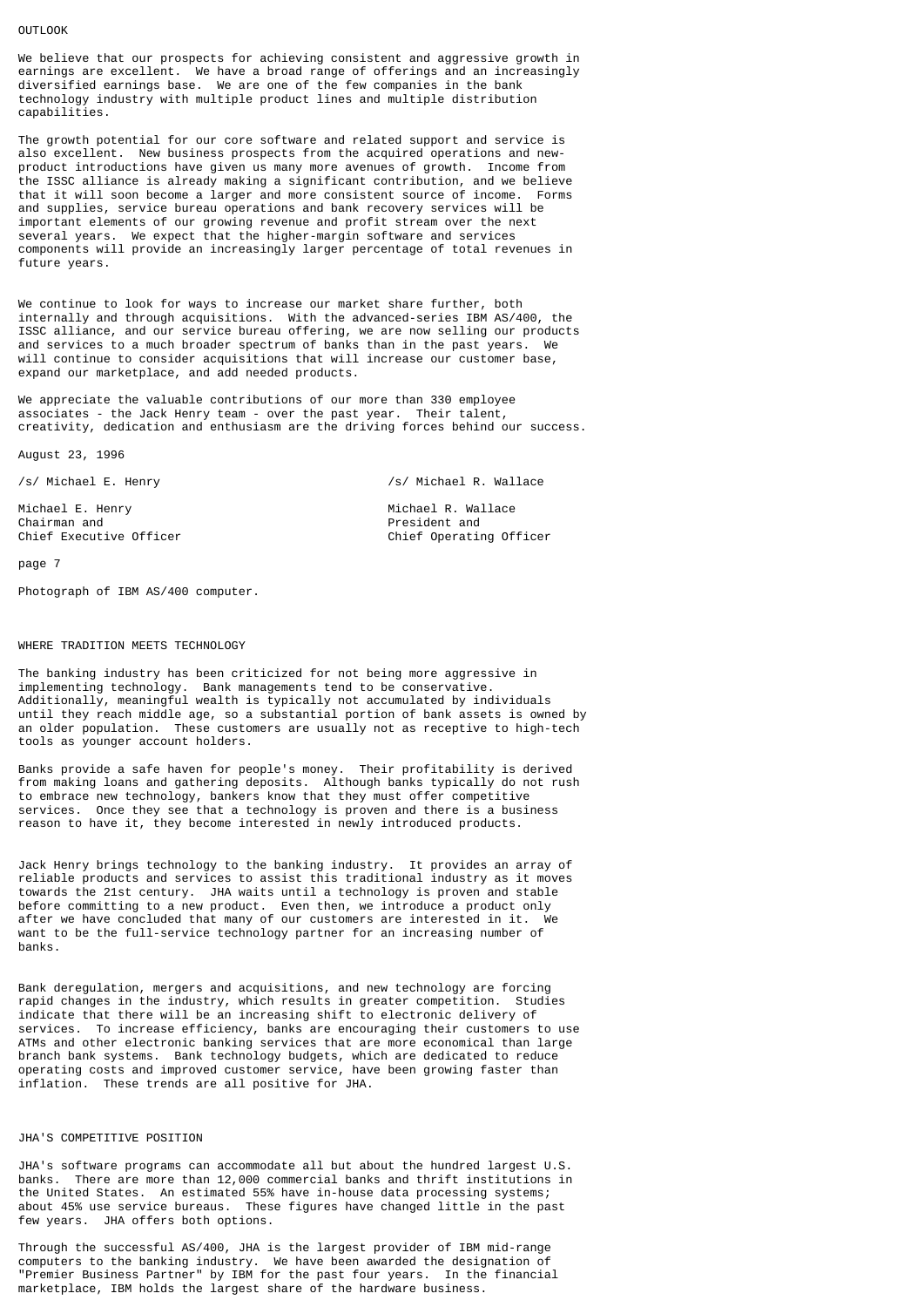JHA has an established position in its market, high-quality integrated software, and excellent service and support. JHA's core software provides a strong foundation: it is feature-rich and flexible and among the most popular in the industry. It performs consistently and accurately. We provide regular software upgrades, national user meetings, and timely response to customer calls - all of which give JHA a reputation for superior customer service.

Our market share is up significantly over the past three years, both through acquisitions and through internal growth. Additionally, we expanded our market, primarily through our service bureau entry (from the Liberty acquisition and the ISSC alliance), the advanced capability of the AS/400, and new-product

## introductions.

The integration of JHA's systems is a major competitive advantage. New complementary products enhance our integration and give us greater opportunity to increase our market share. Banks typically prefer to deal with a limited number of technology vendors.

JHA built its success by staying focused on the banking industry and finding the best technology solutions for its customers. We have earned our customers' respect by paying close attention to their business.

#### page 8

Photograph of service bureau computer room. The flexibility of JHA's CIF 20/20 software efficiently suits the needs of service bureau systems.

Photographs of JHA operations in Angola, IN; Charlotte, NC; Danbury, CT; St. Paul, MN; and Houston, TX.

# COMMUNICATIONS WITHIN JHA

In a rapidly expanding organization, good communication is critical. Our growth has brought us more employees, more locations, and more complexity. With the 1995 acquisitions, we have become increasingly decentralized. We now have operations in Angola, Indiana; Charlotte, North Carolina; Danbury, Connecticut; St. Paul, Minnesota; Kansas City, Kansas; and Houston, Texas. These are in addition to our headquarters in Monett, Missouri. The multiple locations gives us broader geographic coverage. We are working to improve communication among these locations to operate more effectively as a cohesive company with centralized goals. To that end, we have installed a network that links all JHA locations via voice and data communications systems.

In May, our management team gathered for a meeting that focused on JHA's overall corporate objectives -the strategies, the goals, and the needs of the company. This group communicated about resources and the areas of responsibility within JHA. While the managers stay focused on their own jobs, they also must understand how they relate to the whole organization. We believe that this understanding and approach will bring even greater success to JHA.

# SERVICE BUREAU

Selling in-house data processing systems has always been the heart of JHA's activities, but the Liberty acquisition and the ISSC alliance now allows us to offer a service bureau alternative. Customers who choose the service bureau option pay monthly usage fees on a multi-year service contract. An in-house systems requires a relatively high capital outlay and other up-front costs, so some banks prefer the service bureau alternative. In the past, it was difficult for JHA to compete for this business. But, our new service bureau capability has opened this market to us. There are approximately 5,500 banks that use service bureaus rather than in-house systems. JHA can now deliver its services through either means. Our service bureau offering certainly makes JHA more competitive in the small-bank market.

The majority of the service bureau revenue is not recognized up front, as occurs with JHA's sales of in-house systems. Rather, service bureau customers are charged monthly usage fees, generating a steady stream of income over the life of the multi-year contract. With service bureaus, no revenue is booked until the system is installed.

Thirty-eight of our bank customers currently use our service bureau solution. We have successfully implemented our first service bureau system with our CIF 20/20 software. We also converted two existing service bureau customers from the Liberty software to the JHA package. All new service bureau customers will use the CIF 20/20 software.

# page 9

Photographs of JHA's user meetings. JHA customers attend user's meeting providing input needed to begin the process of designing products which meet their needs.

## FORMS AND SUPPLIES

Although the Liberty acquisition brought us most of this unit's revenue, this business area is not new to JHA. We acquired a smaller forms and supplies operation with the 1992 Fremont acquisition. Our knowledge, capability, handling, and customer service in this area has been enhanced by Liberty's experience. The Liberty acquisition added more than \$2 million in annualized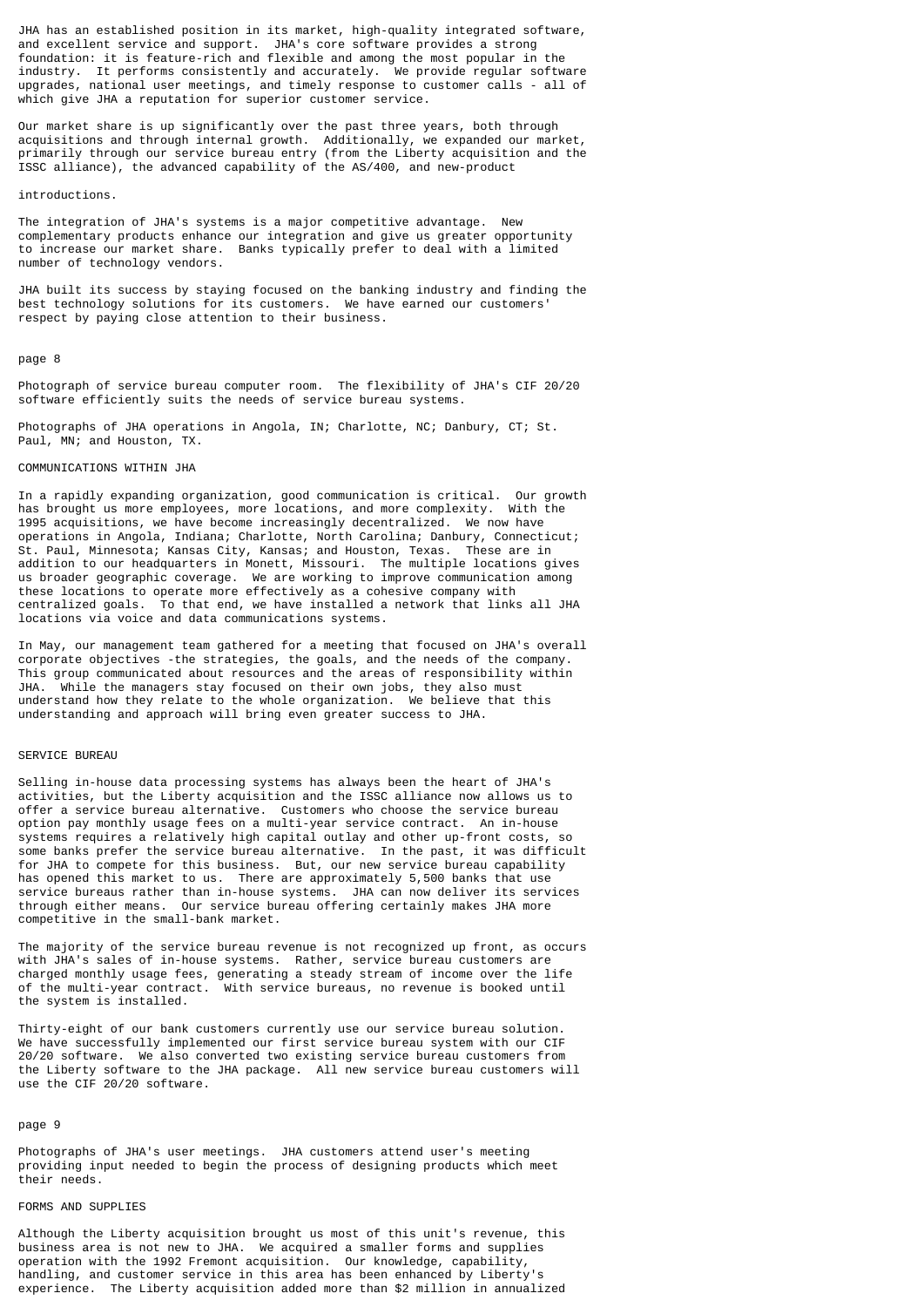revenue in forms and supplies.

JHA supplies all the processing forms that a bank needs. Our increased volumes from the Liberty acquisition translated to substantially greater purchasing power, so we now receive larger discounts from manufacturers. This gives us the ability to provide better prices to customers and also to improve our profit margins in this area.

Forms and supplies is one more service that our customers need and that JHA can provide, so it reinforces our relationship with them. Because this is a relatively new business for JHA, a large portion of our customers have not had access to this JHA offering until recently. This business provides a significant growth opportunity for us as we work aggressively to penetrate the JHA customer base with additional products and services.

# Bank Business Recovery Services

With the Liberty transaction, we increased our bank recovery sites to a total of six. This has given us a much broader geographic coverage to service our bank customers. Our bank recovery facilities and services help our customers survive emergencies by giving them access to multiple JHA sites offering a wide range of peripheral equipment. We also offer recovery planning services to help banks rehearse the actions they must take both offsite and at the local facility in the event of a disaster. We help them to identify the key crisis personnel and also to test disaster plans.

# NEW-PRODUCT DEVELOPMENT

Our sizable customer base provides a receptive market for any new product we introduce. In fact, our customers play an important role in determining what those products will be. Customers actually help JHA manage its development activity by attending users' meetings, at which they make suggestions for improved products and services. We design products that meet their needs from the outset. We introduce a solution only when our customers indicate a high level of interest. This tends to make our research and development efforts much more efficient. Our customers' success with our products is the key to JHA's success.

#### CHECK IMAGING

Check imaging is a complex solution, an we have been careful to ensure dependable performance before moving forward aggressively. Check imaging permits banks to use images of checks - photocopies stored in the computer rather than the checks themselves for customer statements, for research payment verification, and ultimately for the clearing of payments between banks. JHA's imaging system is integrated into our core application on the IBM AS/400. This product eliminates repetitious paper handling and provides other operational efficiencies and advanced capabilities. Imaged checks can be routed electronically. JHA's imaging solution gives bank employees the convenience of

being able to access check images easily on their desktop computers in all applications, rather than having to sort through check files.

Recent advances of imaging cameras and related devices have made check imaging technology affordable for almost all banks. Our imaging solution typically cost \$300,000 to \$600,000.

#### page 10

Photograph of CommLink Corp. office building located in Houston, TX CommLink Corp. adds ATM services to JHA's product mix.

# PLATFORM

JHA's platform product is a sophisticated front-end application that is integrated into JHA's core applications. It allows bank employees to enter customer data directly into the bank's host computer so that the information can be used for all applications. As each new account is set up, it automatically ties into all existing database information. The platform module also produces information required for financial disclosure documents. Most of our competitors' platform systems require a transfer of data from personal computers to the main computer.

Demand for this platform product has been exceptionally strong. Our platform system typically costs \$30,000 to \$50,000.

# HOME BANKING

JHA provides its banking customers with Internet access through a home banking alliance with Block Financial. Block has extensive knowledge, experience and talent with the Internet. (H&R lock, the parent of Block Financial, owns 80% of CompuServe.) The alliance between JHA and Block brought together two complementary skill sets. Jha was familiar with the internal operations of banks. Conversely, Block had the capability to develop this type of product quickly and efficiently.

The home banking product is quite flexible. Each bank can customize the systems in multiple ways. The product can be set up by the bank to identify the specific services it wishes to offers its customers. It can further customize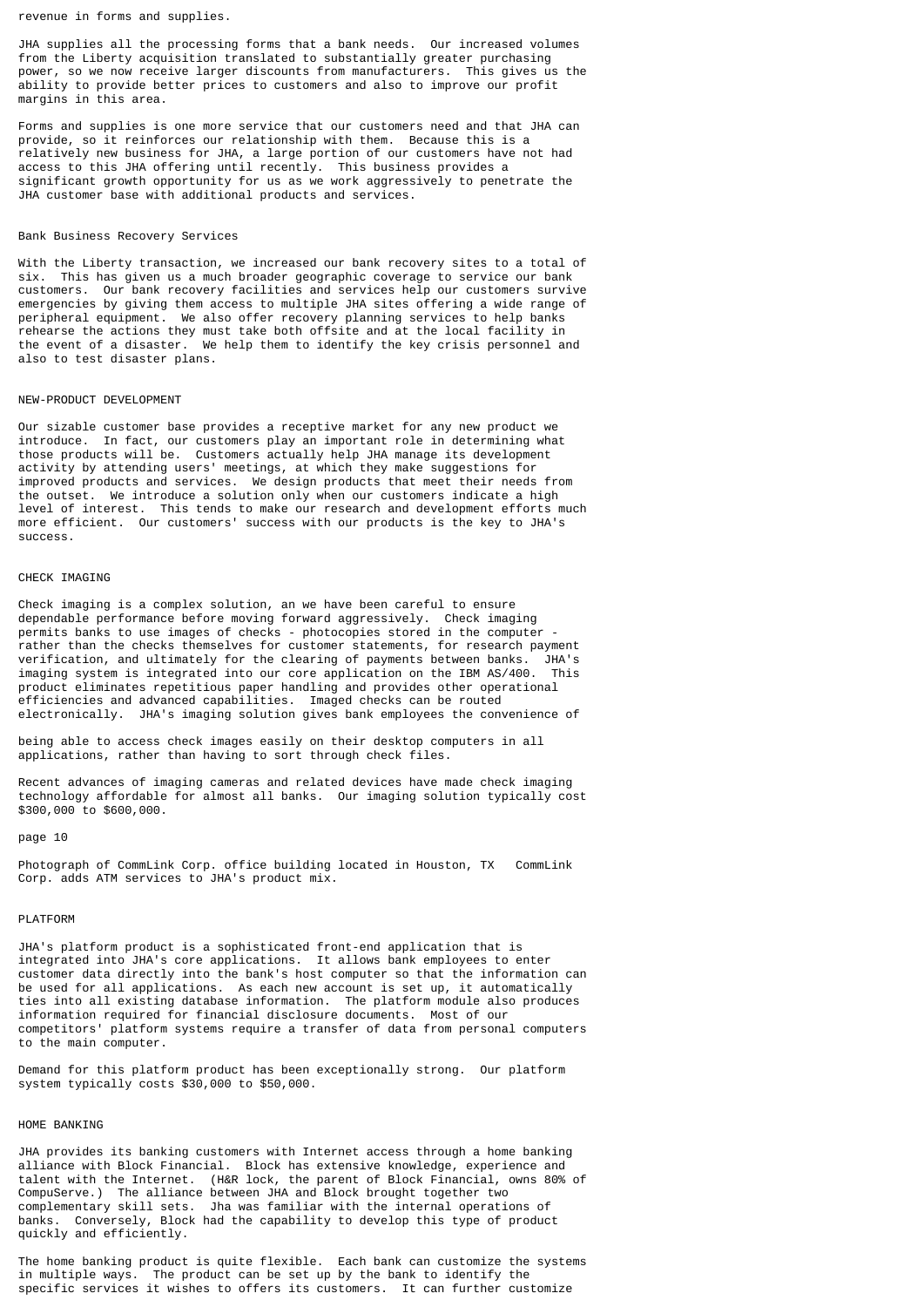how account information is presented to the customer.

Our customers have expressed a high level of interest for a home banking product. The home use of personal computers will undoubtedly continue to expand. The JHA home banking product is attractively priced, and it provides the services that a bank's customers need. The cost to our customers is expected to range from \$30,000 to \$50,000. We expect to begin selling this product by the second half of fiscal 1997.

# THE ISSC AGREEMENT

In 1995, JHA formed a technical services and marketing alliance with ISSC, an IBM subsidiary that is a leading provider of information technology services. ISSC uses JHA's Silverlake System, taking full advantage of the IBM AS/400 midrange computer to provide improved, cost-effective outsourcing of systems integration services. Contracts typically include JHA software, as well as extensive custom programming and training. ISSC can provide both service bureau and facilities management capabilities.

The average contract negotiated under the ISSC arrangement is expected to have a significantly higher dollar value than our average Silverlake contract. We are pleased with the early success of the ISSC arrangement. We believe that this will be a growing part of our business.

## ATM SERVICES

Our ATM service is an important part of our comprehensive offering. JHA markets this service through its CommLink Corp. unit, which provides ATM switching services for 206 customers. CommLink offers cost-effective ATM service with national network transaction capability to JHA banks, to banks not served by JHA, and to non-financial operations (such as retail locations). In addition to installation income, CommLink receives a continuing revenue stream from customers who use its transaction switching services.

CommLink has a strong presence in Texas. Central Interchange, inc. (CII), which proceeded ATM transactions in the Midwest, recently merged into CommLink. CII was bought by JHA in September, 1995. During fiscal 1996, CommLink also acquired the contracts of a small ATM company in Texas.

The ATM marketplace is substantial, and it is expected to continue to show excellent growth. We are working to increase our market share further and to expand our geographical reach.

## Selected Financial Information (In Thousands, Except Per Share Information)

|                                                                                                             |                     |                          | Year Ended June 30,  |                     |                     |
|-------------------------------------------------------------------------------------------------------------|---------------------|--------------------------|----------------------|---------------------|---------------------|
| INCOME STATEMENT DATA                                                                                       | 1996                | 1995                     | 1994                 | 1993                | 1992                |
| Gross revenue (1)                                                                                           | \$67,558            | \$46,124                 | \$38,390             | \$32,589            | \$23,896            |
| Income from continuing operations<br>Income(loss) from discontinued<br>operations (net of applicable income | \$12,268            | \$7,978                  | \$6,259              | \$5,272             | \$3,892             |
| taxes)(2)                                                                                                   | \$(2,620)           | \$                       | \$                   | \$<br>101           | \$<br>67            |
| Extraordinary income from Unisys settle-<br>ment<br>NET INCOME                                              | \$9,648             | \$7,978                  | \$6,259              | 886<br>\$6,259      | \$3,959             |
|                                                                                                             |                     |                          |                      |                     |                     |
| INCOME(LOSS) PER SHARE(3):<br>CONTINUING OPERATIONS                                                         | \$<br>.98           | \$<br>.66                | \$<br>.52            | \$<br>.45           | \$<br>.35           |
| DISCONTINUED OPERATIONS<br>EXTRAORDINARY INCOME                                                             | \$<br>(.21)         | $\overline{\phantom{a}}$ |                      | \$<br>.01<br>.08    | \$<br>.01           |
| NET INCOME                                                                                                  | \$<br>.77           | \$<br>.66                | \$<br>.52            | \$<br>.54           | \$<br>.36           |
| DIVIDENDS DECLARED PER SHARE                                                                                | \$<br>.26           | \$<br>.22                | \$<br>.19            | \$<br>.17           | \$<br>.14           |
|                                                                                                             |                     |                          | JUNE 30,             |                     |                     |
| BALANCE SHEET DATA                                                                                          | 1996                | 1995                     | 1994                 | 1993                | 1992                |
| Working capital<br>Total assets                                                                             | \$6,895<br>\$60,401 | (666)<br>\$<br>\$58,721  | \$11,181<br>\$38,347 | \$7,394<br>\$29,908 | \$6,236<br>\$22,078 |
| Long-term debt                                                                                              |                     |                          |                      |                     |                     |
| Stockholders' equity                                                                                        | \$37,418            | \$29,484                 | \$23,650             | \$17,639            | \$12,393            |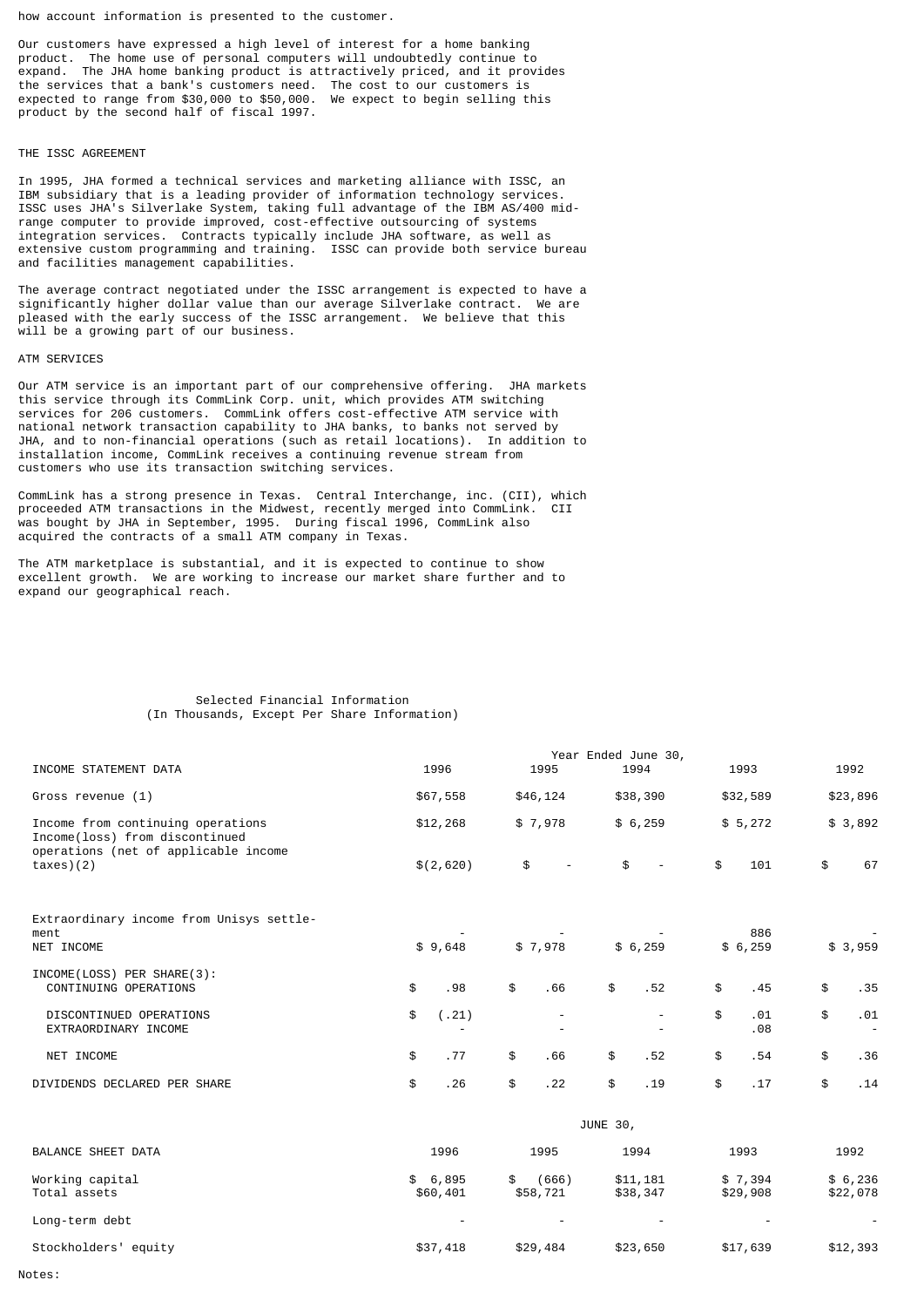(1) Gross revenue includes software licensing and installation revenues; support revenues; and hardware sales and commissions; less all sales returns and allowances.

(2) Income and losses from any discontinued operations is reported as such from the appropriate date in each respective case.

(3) Prior year numbers have been adjusted to reflect the 50% stock dividend paid March 8, 1993 and the 33 1/3% stock dividend paid March 10, 1994.

# INDEPENDENT ACCOUNTANTS' REPORT

Board of Directors Jack Henry & Associates, Inc. Monett, Missouri

We have audited in accordance with generally accepted auditing standards, the consolidated balance sheets of JACK HENRY & ASSOCIATES, INC. AND SUBSIDIARIES as of June 30, 1996 and 1995, and the related consolidated statements of income, changes in stockholders' equity and cash flows for each of the three years ending June 30, 1996, referred to in the proxy statement for the 1996 annual meeting of the stockholders of JACK HENRY & ASSOCIATES, INC. (not presented herein). In our report dated August 22, 1996, also referred to therein, we expressed unqualified opinions on the aforementioned consolidated financial statements.

In our opinion, the information set forth in the accompanying condensed consolidated financial statements is fairly presented, in all material respects, in relation to the consolidated financial statements from which it has been derived.

# BAIRD, KURTZ & DOBSON

August 22, 1996 Joplin, Missouri

# Jack Henry & Associates, Inc. and Subsidiaries CONDENSED CONSOLIDATED STATEMENTS OF INCOME (In Thousands, Except Per Share Data)

|                                                       |          |     | Year Ended June 30,            |           |
|-------------------------------------------------------|----------|-----|--------------------------------|-----------|
|                                                       | 1996     |     | 1995                           | 1994      |
| Revenues                                              | \$67,558 |     | \$46,124                       | \$38,390  |
| Cost of sales                                         | 33,593   |     | 22,946                         | 20,513    |
| <b>GROSS PROFIT</b>                                   | \$33,965 |     | \$23,178                       | \$17,877  |
| OPERATING EXPENSES                                    | 14,759   |     | 11,375                         | 9,035     |
| OPERATING INCOME FROM CONTINUING OPERATIONS           | \$19,206 |     | \$11,803                       | \$8,842   |
| OTHER INCOME, NET                                     | 667      |     | 839                            | 962       |
|                                                       |          |     |                                |           |
| INCOME FROM CONTINUING OPERATIONS BEFORE INCOME TAXES | \$19,873 |     | \$12,642                       | \$9,804   |
| PROVISION FOR INCOME TAXES                            | 7,605    |     | 4,664                          | 3,545     |
| INCOME FROM CONTINUING OPERATIONS                     | \$12,268 |     | \$7,978                        | \$6,259   |
| LOSS FROM DISCONTINUED OPERATIONS                     | 2,620    |     |                                |           |
|                                                       |          |     |                                |           |
| NET INCOME                                            | \$9,648  |     | \$7,978                        | \$6,259   |
| INCOME FROM CONTINUING OPERATIONS PER SHARE           | \$       | .98 | \$<br>.66                      | \$<br>.52 |
| LOSS FROM DISCONTINUED OPERATIONS PER SHARE           | \$       | 21  | \$<br>$\overline{\phantom{a}}$ | \$        |
| NET INCOME PER SHARE                                  | \$       | .77 | \$<br>.66                      | \$<br>.52 |
|                                                       |          |     |                                |           |
| WEIGHTED AVERAGE SHARES OUTSTANDING                   | 12,484   |     | 12,049                         | 12,007    |
|                                                       |          |     |                                |           |

THE ACCOMPANYING NOTES ARE AN INTEGRAL PART OF THESE CONDENSED CONSOLIDATED FINANCIAL STATEMENTS.

> JACK HENRY & ASSOCIATES, INC. AND SUBSIDIARIES CONDENSED CONSOLIDATED BALANCE SHEETS (In Thousands)

|                             | JUNE 30, |         |
|-----------------------------|----------|---------|
| <b>ASSETS</b>               | 1996     | 1995    |
| Current assets:             |          |         |
| CASH AND CASH EQUIVALENTS   | \$4,952  | \$3,423 |
| HELD-TO-MATURITY SECURITIES | 3.128    | 4,650   |
|                             |          |         |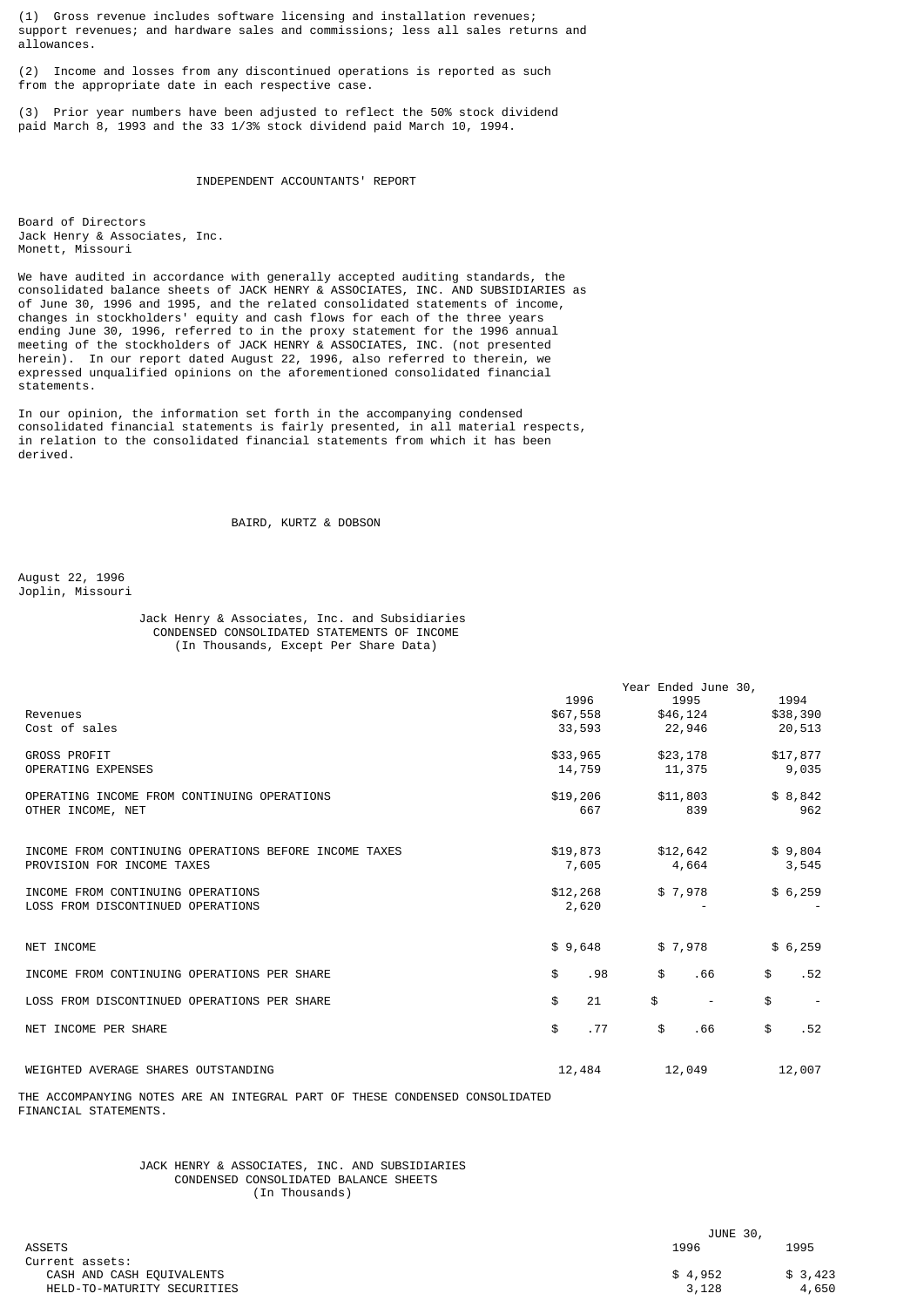| <b>RECEIVABLES</b>                                                 | 15,990           | 16,740           |
|--------------------------------------------------------------------|------------------|------------------|
| INCOME TAXES RECEIVABLE<br>PREPAID EXPENSES AND OTHER              | 889<br>3,187     | 2,661            |
| TOTAL CURRENT ASSETS                                               | \$28,146         | \$27,474         |
| PROPERTY AND EQUIPMENT, NET                                        | 13,612           | 10,302           |
| OTHER ASSETS                                                       | 18,643           | 20,945           |
| TOTAL ASSETS                                                       | \$60,401         | \$58,721         |
| LIABILITIES AND STOCKHOLDERS' EQUITY<br>CURRENT LIABILITIES:       |                  |                  |
| ACCOUNTS PAYABLE AND ACCRUED EXPENSES<br>ACCRUED ACQUISITION COSTS | \$5,183          | \$7,592<br>5,398 |
| <b>DEFERRED REVENUE</b>                                            | 16,068           | 15,150           |
| TOTAL CURRENT LIABILITIES                                          | \$21,251         | \$28,140         |
| DEFERRED INCOME TAXES                                              | 1,732            | 1,097            |
| TOTAL LIABILITIES                                                  | \$22,983         | \$29,237         |
| STOCKHOLDER'S EQUITY:<br><b>COMMON STOCK</b>                       | 119              | 117              |
| ADDITIONAL PAID-IN CAPITAL<br>RETAINED EARNINGS                    | 10,711<br>26,588 | 9,425<br>19,942  |
| TOTAL STOCKHOLDER'S EQUITY                                         | \$37,418         | \$29,484         |
| TOTAL LIABILITIES AND STOCKHOLDERS' EQUITY                         | \$60,401         | \$58,721         |

THE ACCOMPANYING NOTES ARE AN INTEGRAL PART OF THESE CONDENSED CONSOLIDATED FINANCIAL STATEMENTS.

## Jack Henry & Associates, Inc. and Subsidiaries CONDENSED CONSOLIDATED STATEMENTS OF CASH FLOWS (In Thousands)

# Year Ended June 30,

|                                                 | 1996     | 1995    | 1994                         |
|-------------------------------------------------|----------|---------|------------------------------|
| Cash flows from continuing operating activities | \$14,671 | \$9,657 | \$6,841                      |
| Cash flows to discontinued operations           | 151      |         |                              |
| Cash flows to investing activities              | 9,767    | 5,906   | 7,410                        |
| Cash flows to financing activities              | 3,224    | 2,270   | 2,332                        |
| Net increase (decrease) in cash                 |          |         | $$1,529$ $$1,481$ $$(2,901)$ |
| Cash and cash equivalents at beginning of year  | 3,423    | 1,942   | 4,843                        |
| Cash and cash equivalents at end of year        | \$4.952  | \$3,423 | \$1,942                      |

The accompanying notes are an integral part of these condensed consolidated financial statements.

# NOTES TO CONSOLIDATED FINANCIAL STATEMENTS

These financial statements have been condensed from the audited consolidated financial statements of Jack Henry & Associates, Inc. The footnotes to the audited financial statements, and the Statement of Changes in Stockholders' Equity, are not included in this presentation.

Management's Discussion and Analysis of the Financial Statements, which is included in this summary annual report, describes the impact on these condensed consolidated financial statements of the significant events and activities of the Company. The discussion provides additional information to assist in understanding the Company's results of operations and financial position, although it is not a part of the condensed consolidated financial statements.

page 17

Bar Graph depicting "TOTAL ASSETS":

For FYE 96 - 60,841,000 For FYE 95 - 58,721,000 For FYE 94 - 38,347,000 For FYE 93 - 29,908,000 For FYE 92 - 22,078,000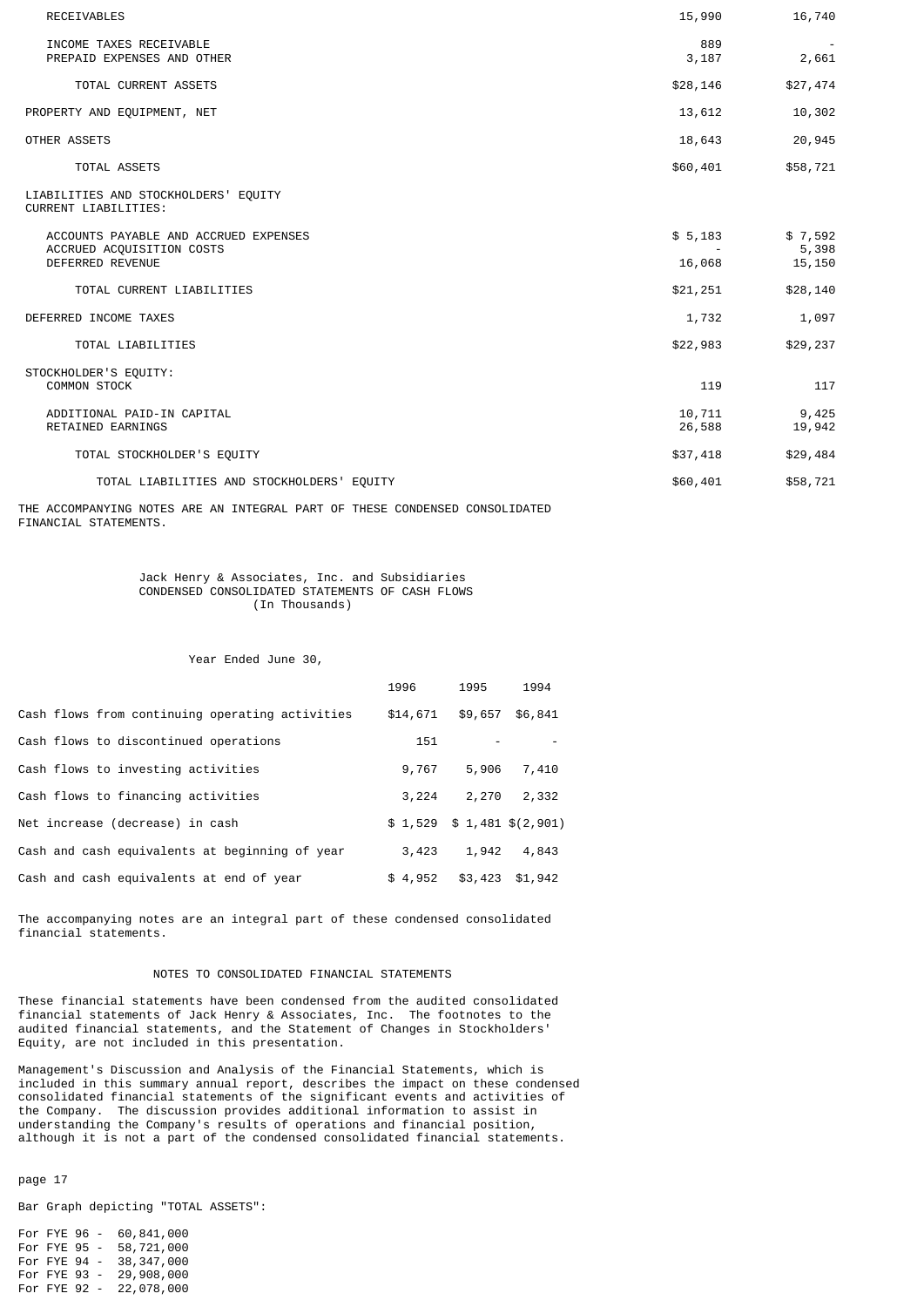## Jack Henry & Associates, Inc. and Subsidiary MANAGEMENT'S DISCUSSION AND ANALYSIS OF RESULTS OF OPERATION AND FINANCIAL CONDITION

## FOR THE YEARS ENDED JUNE 30, 1996 AND 1995

# RESULTS OF OPERATIONS

Introduction - All of the revenues (and costs and expenses) in the statement of operations relate to JHA's continuing operations, i.e., the installation and support of banking software systems that JHA developed and the marketing of the JHA software along with computer hardware manufactured by others to provide a complete data processing system for in-house operation in financial The Company also provides its products and services to these same financial institutions on an outsourced basis.

Total revenues, presented in the statement of operations, include software licensing and installation revenues; maintenance/support and services revenues; hardware sales and maintenance revenues; and revenues from the sale of forms and supplies.

Business operations for FY '96 and '95 reflect the continued focus on JHA's IBMbased software systems. Results of operations for JHA's banking system business in each of the last two fiscal years are discussed separately below.

FY '96

REVENUE:

Total revenues which set another new record were \$67,558,000, up 46% over last year. Each major component of revenue increased significantly above the previous year's mark. The Company has had six consecutive years of each revenue component increasing and establishing new record levels.

Increased demand for the Company's application software was the driving force for software and installation revenues. Acquisitions provided \$10,900,000 of the increase with additional demand and increased electronic transaction fees the next most significant contributors to the maintenance/support and service increase. Hardware revenues experienced increases primarily as a result of increased forms and supply sales through acquisitions.

Each major component of revenue is expected to increase, but not necessarily at the same rate as the past year. Also, over the longer term, the hardware component of revenue could become a smaller and smaller portion.

COST OF SALES:

Cost of sales increased 46%, consistent with the revenue increase. Each major component had an increase with the most significant increase occurring in cost of services. Acquisitions during the last 13 months contributed \$6,800,000 to the cost of services increase.

GROSS PROFIT: Overall gross profit increased 47%, in line with the increase in total revenues. Further, the gross margin percentage was at 50%, unchanged from last year's rate.

#### OPERATING EXPENSES:

The 30% increase in operating expenses was quite low compared to the 47% increase in gross profit. This strongly supports the Company's ability to leverage more profit to the bottom line as it continues growing. Selling and marketing costs experienced the largest increase. This increase in spending is directly related to the increase in revenues and the resulting gross profit.

page 18

Bar Graph depicting "AFTER TAX MARGIN" from continuing operations percentage:

For FYE 96 - 18.20% For FYE 95 - 17.30% For FYE 94 - 16.30% For FYE 93 - 16.20% For FYE 92 - 16.30%

Bar Graph depicting "RETURN ON BEGINNING EQUITY" percentages:

For FYE 96 - 34.20% For FYE 95 - 33.70% For FYE 94 - 35.50% For FYE 93 - 50.50% For FYE 92 - 43.20%

OTHER INCOME:

The overall level of other income is down from last year due primarily to lower levels of invested funds during the current year caused by more cash outlays for acquisitions.

The Financial Accounting Standards Board has recently adopted Statement of Financial Accounting Standards No. 123, Accounting for Stock-Based Compensation, which prescribes alternative acceptable methods for measuring and disclosing compensation cost arising from employee stock compensation plans. As permitted by the new Statement, which will be applied initially during the year ending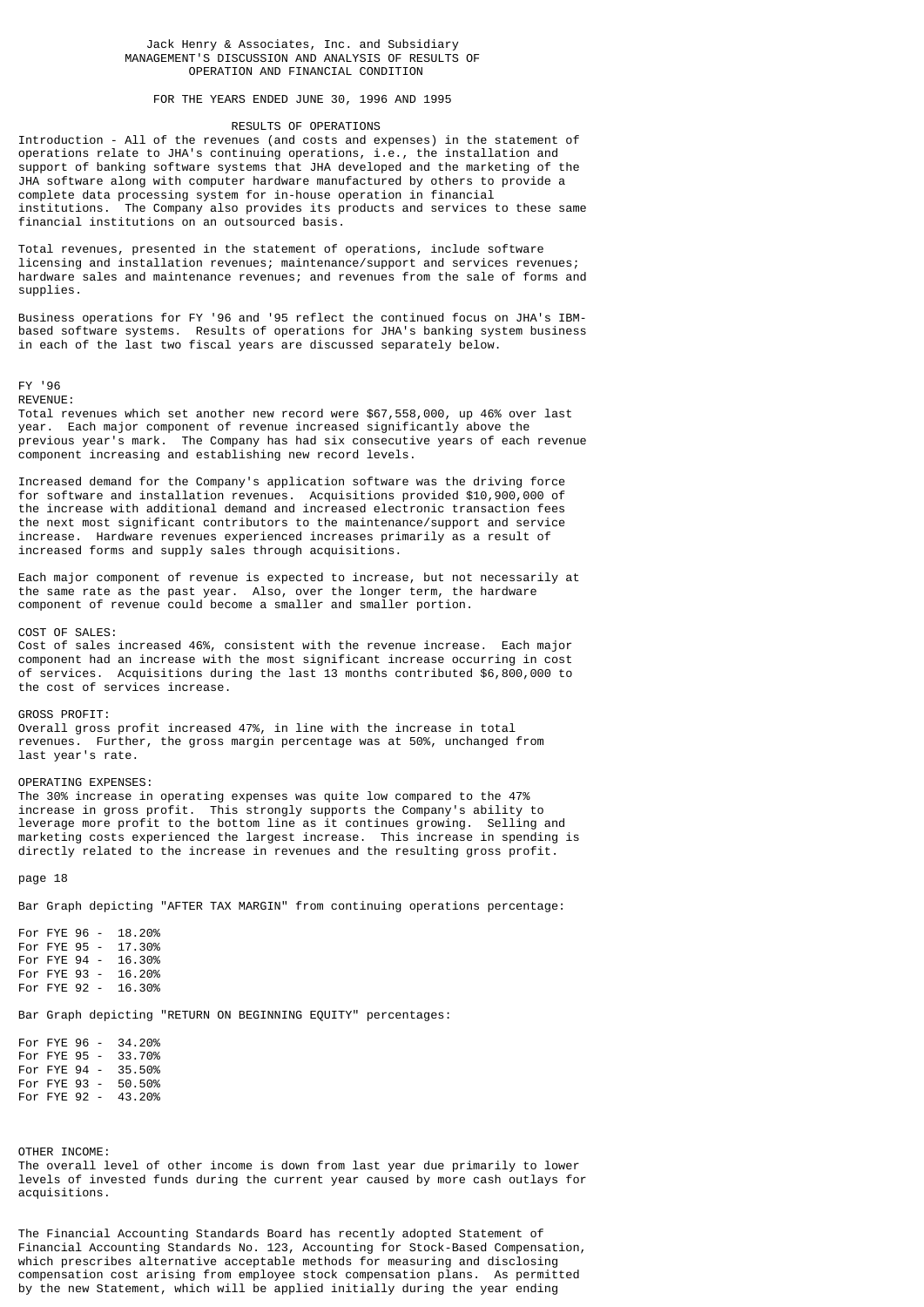June 30, 1997, the Company will continue to measure the cost of stock-based compensation using the intrinsic value method prescribed by Accounting Principles Board Opinion No. 25 and will disclose certain required pro-forma amounts. Accordingly, the effects of applying the new Statement are not expected to be material.

# FY '95 REVENUE:

Revenues increased 20% to \$46,124,000, establishing a new record for the fifth straight year. Each of the major revenue components were higher than the previous year's mark. JHA's domestic products and services continued their strong growth fueled by continued strong demand for the Company's quality offerings. The Company's size and reputation for quality products and services continues to enhance its position in the marketplace.

All major revenue categories experienced gains as a result of growth in both the Company's domestic products - CIF 20/20 and Silverlake System. CommLink's revenues from its ATM transaction switching contributed significantly to the growth in maintenance/support and service revenues.

Growth is expected in each category of revenues. The Company's new check imaging product and the recent Sector and Liberty acquisitions plus continued growth in domestic product sales are expected to enhance all categories. CommLink is expected to enhance the software and installation and the maintenance/support and service categories.

COST OF SALES:

The 12% increase in cost of sales was quite favorable relative to the 20% increase in sales. Hardware costs increased approximately one and one-half percent more than the related revenue increase. This was consistent with expectations. The cost of services increase of 15% was significantly better than the 28% increase in non-hardware revenues.

GROSS PROFIT: Gross profit increased 30% above last year's level. The gross margin percentage increased to 50%, up from 47% last year. This result is very consistent with expectations considering the sales mix.

OPERATING EXPENSES: Operating expenses increased 26% over last year's total. All the Company's operating units contributed to this increase.

OTHER INCOME (EXPENSE): The decrease was due to the Company returning to a more normal level of Other,

net because of a significant one-time gain last year as a result of collecting amounts previously deemed uncollectible.

# page 19

Bar Graph depicting "SHAREHOLDERS' EQUITY" in millions:

For FYE 96 - 37,858,000<br>For FYE 95 - 29,484,000 For FYE 95 - 29,484,000<br>For FYE 94 - 23,650,000  $23,650,000$ For FYE 93 - 17,639,000 For FYE 92 - 12,393,000

Bar Graph depicting "DIVIDENDS DECLARED PER SHARE":

| For FYE 96 - |  | \$.26 |
|--------------|--|-------|
| For FYE 95 - |  | \$.22 |
| For FYE 94 - |  | \$.19 |
| For FYE 93 - |  | \$.17 |
| For FYE 92 - |  | \$.14 |
|              |  |       |

## FINANCIAL CONDITION

Liquidity - JHA's liquidity position (cash plus short-term investments minus working capital borrowings) at June 30, 1996, at \$8,080,000 is basically unchanged from last year. The Company generated significantly higher cash flows from operations, but the additional outlays for acquisitions, capital expenditures (some of which resulted from the acquisitions) and dividends caused liquidity to remain static. Working capital, as expected, made a quick recovery to \$6,895,000 from last year's slight negative level.

The Company believes its liquid assets on hand and those generated from operations are sufficient to meet its cash requirements for FY '97. Cash and investments are expected to increase during the first quarter of FY '97 as the annual software maintenance billings in trade receivables at June 30, 1996 are collected. The Company expects to utilize its \$2,215,000 credit lines minimally, if at all, during the next fiscal year.

Capital Requirements and Resources - JHA generally uses existing resources and funds generated from operations to meet its capital requirements. Capital expenditures of \$5,017,000 were made for expansion of facilities and additional<br>equipment to provide for the Company's current and future growth. The most equipment to provide for the Company's current and future growth. significant individual outlays were for upgrades and additions to the corporate aircraft. Some of the additional purchases were to buy equipment which had been leased by predecessor organizations. The Company has no long-term debt and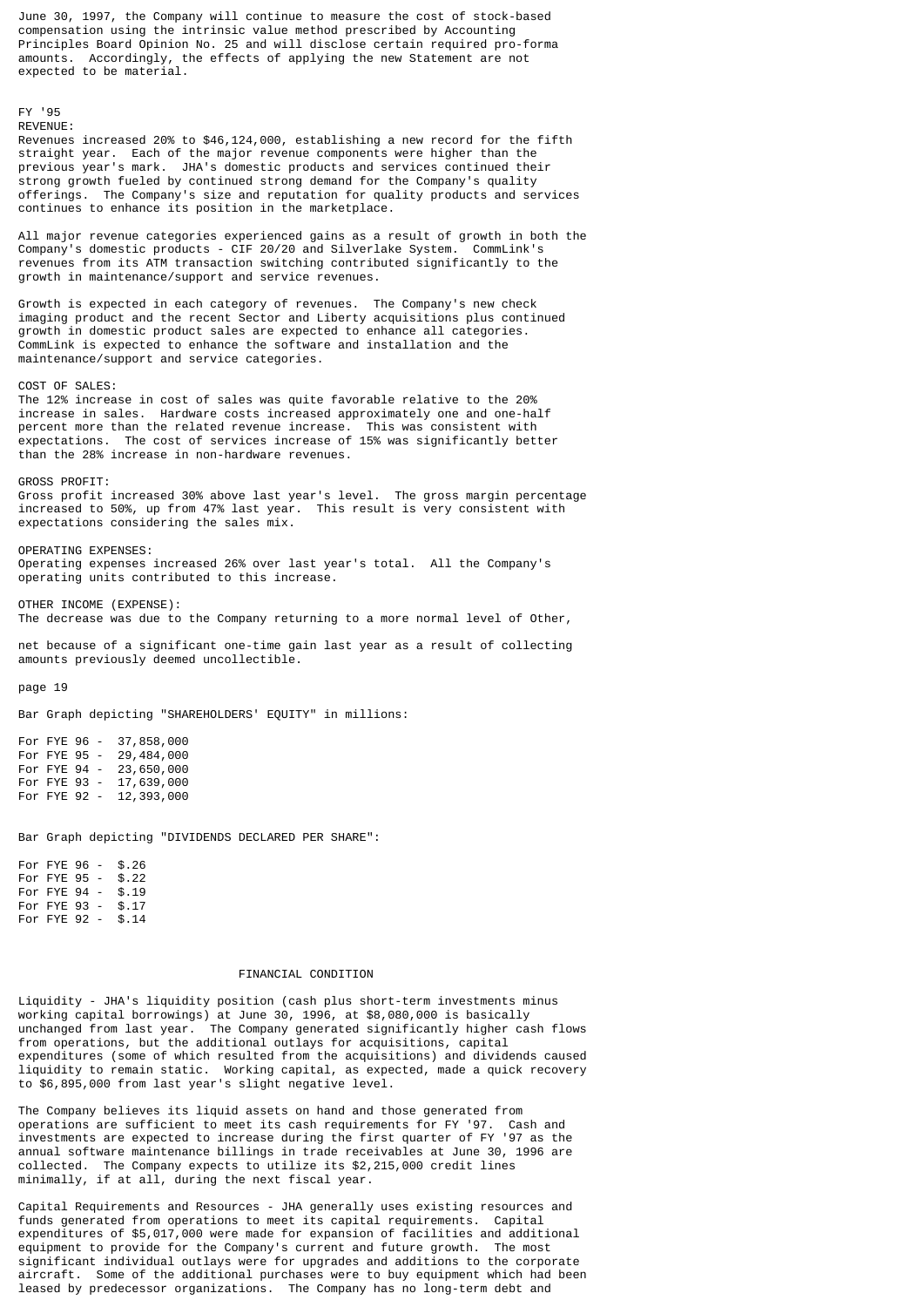anticipates capital expenditures could approach \$4,000,000 during the next fiscal year. These will be funded from funds generated by operations.

Subsequent to June 30, 1996, the Company's Board of Directors declared a cash dividend of \$.07 per share on its common stock payable on September 24, 1996, to stockholders of record as of September 9, 1996. Current funds from operations should be adequate for this purpose. The Board has indicated that it plans to continue paying dividends so long as the Company's financial picture continues to be favorable.

# CORPORATE DIRECTORY

BOARD OF DIRECTORS:

MICHAEL E. HENRY, Chairman and Chief Executive Officer

MICHAEL R. WALLACE, President and Chief Operating Officer

JOHN W. "JACK" HENRY, Vice Chairman and Senior Vice President

JERRY D. HALL, Executive Vice President

\*JAMES J. ELLIS, Managing Partner Ellis/Rosier Financial Services Dallas, TX

\*BURTON O. GEORGE, Former Chairman First National Bank of Berryville Berryville, AR

\*GEORGE R. CURRY, Chairman Central Bank Lebanon, MO

\*Member of Audit & Compensation Committees

OTHER INFORMATION:

TRANSFER AGENT & REGISTRAR:

UMB Bank, N.A. P.O. Box 419226 Kansas City, MO 64141-6226 816-860-7761

EXECUTIVE OFFICERS:

MICHAEL E. HENRY, Chairman and Chief Executive Officer

MICHAEL R. WALLACE, President and Chief Operating Officer

JOHN W. "JACK" HENRY, Senior Vice President

JERRY D. HALL, Executive Vice President

TERRY W. THOMPSON, Chief Financial Officer, Vice President and Treasurer

MARGUERITE P. BUTTERWORTH, Vice President

## COMPANIES:

PARENT COMPANY:

JACK HENRY & ASSOCIATES, INC. 663 Highway 60 P.O. Box 807 Monett, MO 65708 417-235-6652 (FAX) 417-235-8406

# SUBSIDIARIES:

JACK HENRY INTERNATIONAL, LTD.

Monett, MO

BANKVISION SOFTWARE, LTD. Monett, MO

COMMLINK CORP. Houston, TX